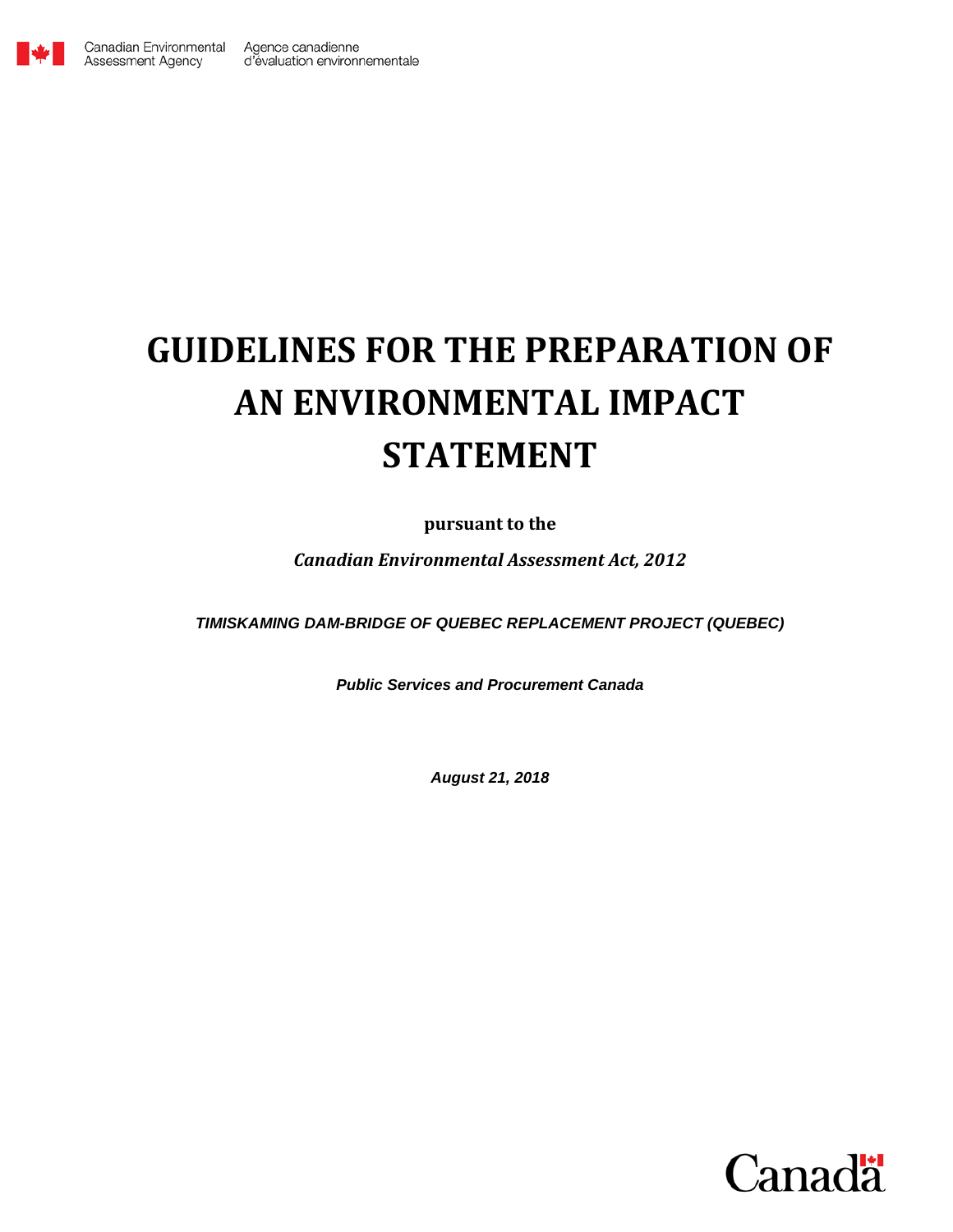# **TABLE OF CONTENTS**

| GUIDELINES FOR THE PREPARATION OF AN ENVIRONMENTAL IMPACT STATEMENT  I |        |                                                                       |  |  |  |  |  |
|------------------------------------------------------------------------|--------|-----------------------------------------------------------------------|--|--|--|--|--|
|                                                                        |        |                                                                       |  |  |  |  |  |
|                                                                        |        |                                                                       |  |  |  |  |  |
|                                                                        |        |                                                                       |  |  |  |  |  |
| 1.                                                                     |        |                                                                       |  |  |  |  |  |
| 2.                                                                     |        |                                                                       |  |  |  |  |  |
| 2.1.                                                                   |        |                                                                       |  |  |  |  |  |
| 2.2.                                                                   |        |                                                                       |  |  |  |  |  |
| 2.3.                                                                   |        |                                                                       |  |  |  |  |  |
| 2.4.                                                                   |        |                                                                       |  |  |  |  |  |
|                                                                        |        |                                                                       |  |  |  |  |  |
| 3.1.                                                                   |        |                                                                       |  |  |  |  |  |
| 3.2.                                                                   |        |                                                                       |  |  |  |  |  |
|                                                                        | 3.2.1. |                                                                       |  |  |  |  |  |
|                                                                        | 3.2.2. |                                                                       |  |  |  |  |  |
|                                                                        | 3.2.3. |                                                                       |  |  |  |  |  |
| 4.                                                                     |        | PREPARATION AND PRESENTATION OF THE ENVIRONMENTAL IMPACT STATEMENT  6 |  |  |  |  |  |
| 4.1.                                                                   |        |                                                                       |  |  |  |  |  |
| 4.2.                                                                   |        |                                                                       |  |  |  |  |  |
|                                                                        | 4.2.1. |                                                                       |  |  |  |  |  |
|                                                                        | 4.2.2. |                                                                       |  |  |  |  |  |
|                                                                        | 4.2.3. |                                                                       |  |  |  |  |  |
|                                                                        |        |                                                                       |  |  |  |  |  |
|                                                                        | 4.2.4. |                                                                       |  |  |  |  |  |
| 4.3.                                                                   |        |                                                                       |  |  |  |  |  |
| 4.4.                                                                   |        |                                                                       |  |  |  |  |  |
| 4.5.                                                                   |        |                                                                       |  |  |  |  |  |
|                                                                        |        |                                                                       |  |  |  |  |  |
| 1.                                                                     |        |                                                                       |  |  |  |  |  |
| 1.1.                                                                   |        |                                                                       |  |  |  |  |  |
| 1.2.                                                                   |        |                                                                       |  |  |  |  |  |
| 1.3.                                                                   |        |                                                                       |  |  |  |  |  |
| 1.4.                                                                   |        |                                                                       |  |  |  |  |  |
| 2.                                                                     |        |                                                                       |  |  |  |  |  |
| 2.1.                                                                   |        |                                                                       |  |  |  |  |  |
| 2.2.                                                                   |        |                                                                       |  |  |  |  |  |
|                                                                        |        |                                                                       |  |  |  |  |  |
| 3.1.                                                                   |        |                                                                       |  |  |  |  |  |
| 3.2.                                                                   |        |                                                                       |  |  |  |  |  |
|                                                                        | 3.2.1. |                                                                       |  |  |  |  |  |
|                                                                        | 3.2.2. |                                                                       |  |  |  |  |  |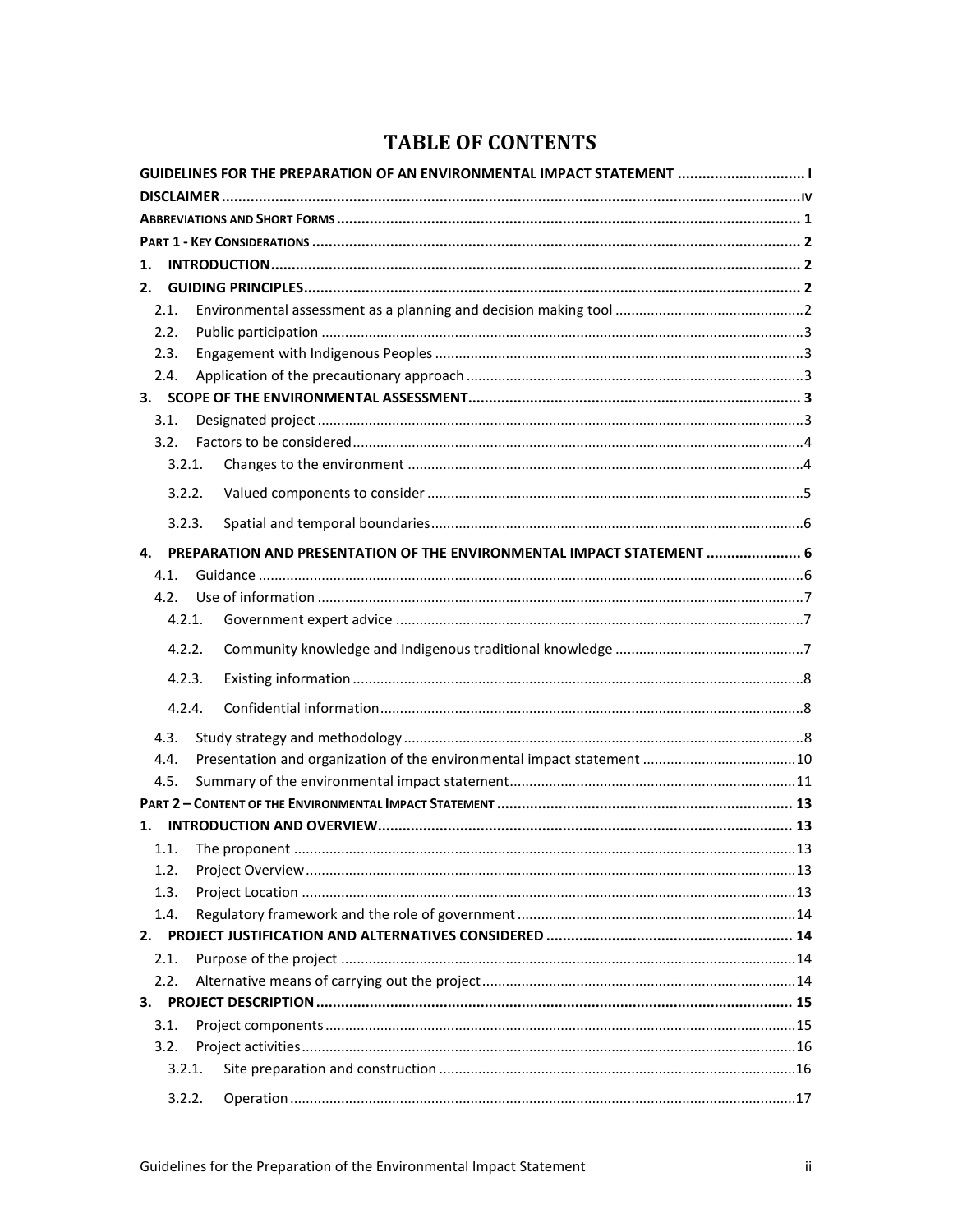|    | 3.2.3.         |  |
|----|----------------|--|
| 4. |                |  |
| 5. |                |  |
| 6. |                |  |
| 7. |                |  |
|    | 7.1.<br>7.1.1. |  |
|    |                |  |
|    | 7.1.2.         |  |
|    | 7.1.3.         |  |
|    | 7.1.4.         |  |
|    | 7.1.5.         |  |
|    | 7.1.6.         |  |
|    | 7.1.7.         |  |
|    | 7.1.8.         |  |
|    | 7.1.9.         |  |
|    | 7.1.10.        |  |
|    |                |  |
|    | 7.2.           |  |
|    | 7.2.1.         |  |
|    | 7.2.2.         |  |
|    | 7.2.3.         |  |
|    | 7.3.           |  |
|    | 7.3.1.         |  |
|    | 7.3.2.         |  |
|    | 7.3.3.         |  |
|    |                |  |
|    | 7.3.5.         |  |
|    | 7.4.           |  |
|    | 7.5.           |  |
|    | 7.6.           |  |
|    | 7.6.1.         |  |
|    | 7.6.2.         |  |
|    | 7.6.3.         |  |
| 8. |                |  |
| 9. |                |  |
|    | 9.1.           |  |
|    | 9.2.           |  |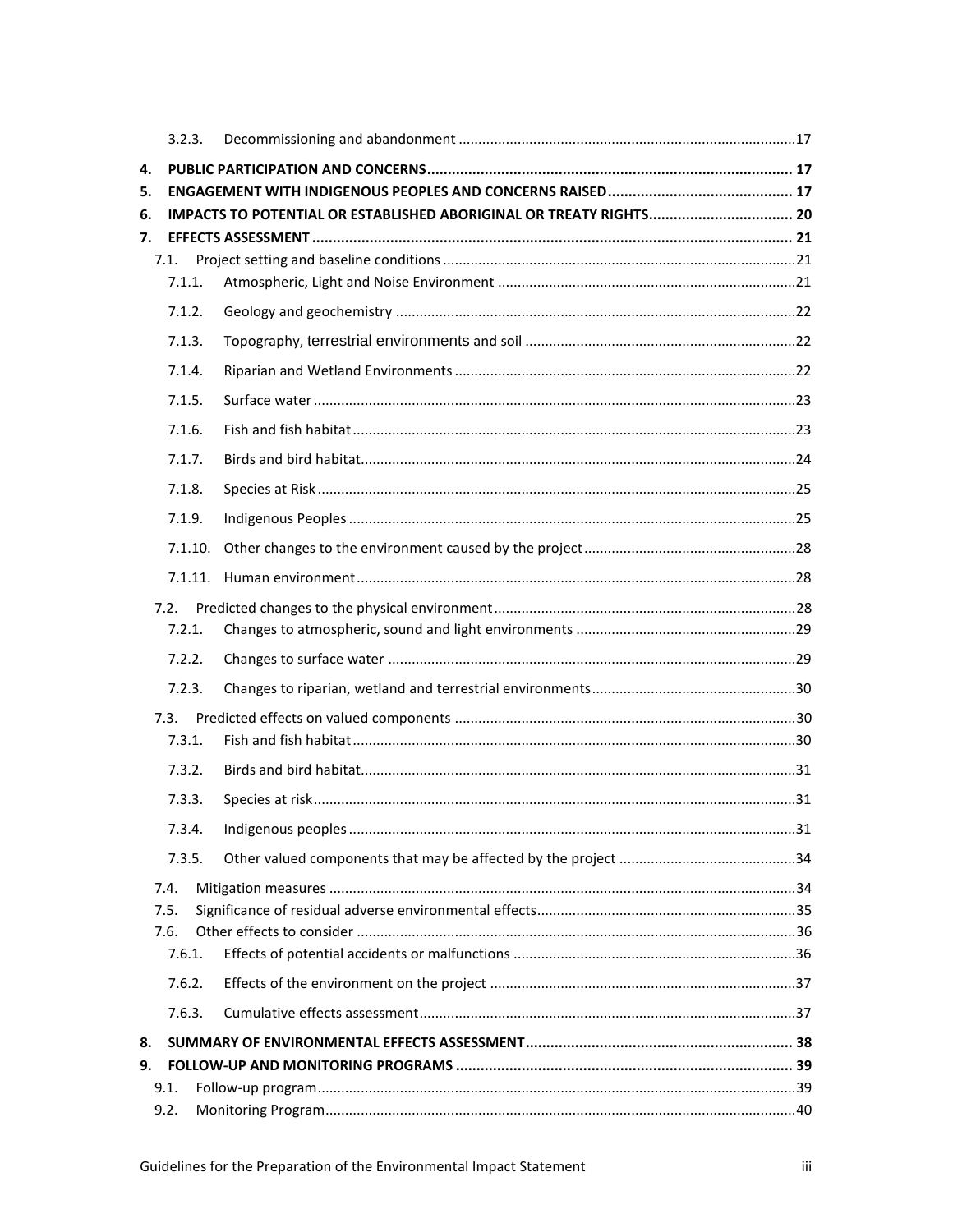# **DISCLAIMER**

<span id="page-3-0"></span>This document is not a legal authority, nor does it provide legal advice or direction; it provides information only, and must not be used as a substitute for the *Canadian Environmental Assessment Act, 2012* (CEAA 2012) or its regulations. In the event of a discrepancy, CEAA 2012 and its regulations prevail. Portions of CEAA 2012 have been paraphrased in this document, but will not be relied upon for legal purposes.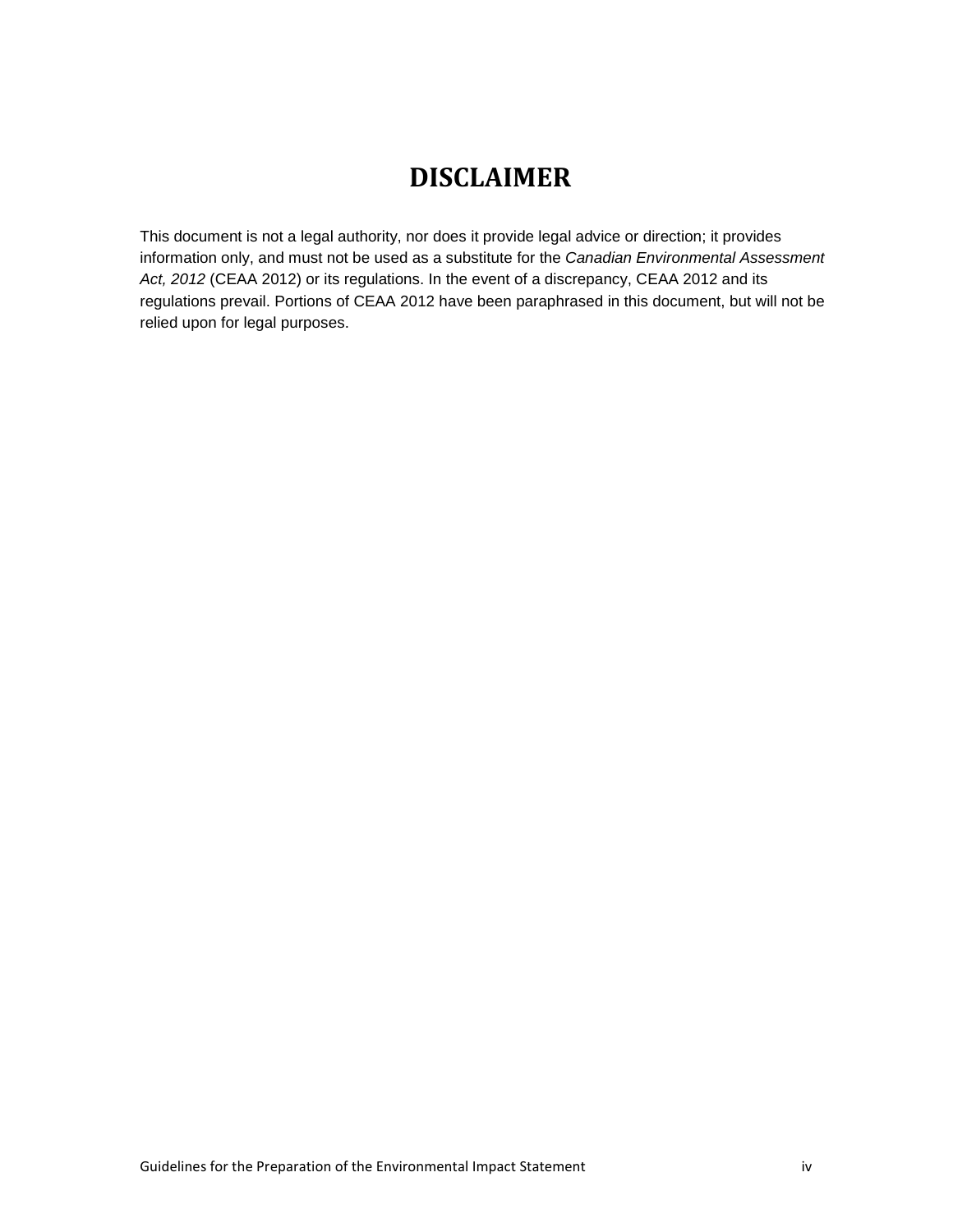# **Abbreviations and Short Forms**

<span id="page-4-0"></span>

| Agency           | Canadian Environmental Assessment Agency                 |
|------------------|----------------------------------------------------------|
| <b>CEAA 2012</b> | Canadian Environmental Assessment Act, 2012              |
| <b>COSEWIC</b>   | Committee on the Status of Endangered Wildlife in Canada |
| EA               | environmental assessment                                 |
| <b>EIS</b>       | environmental impact statement                           |
| <b>GHG</b>       | greenhouse gas                                           |
| VC               | valued component                                         |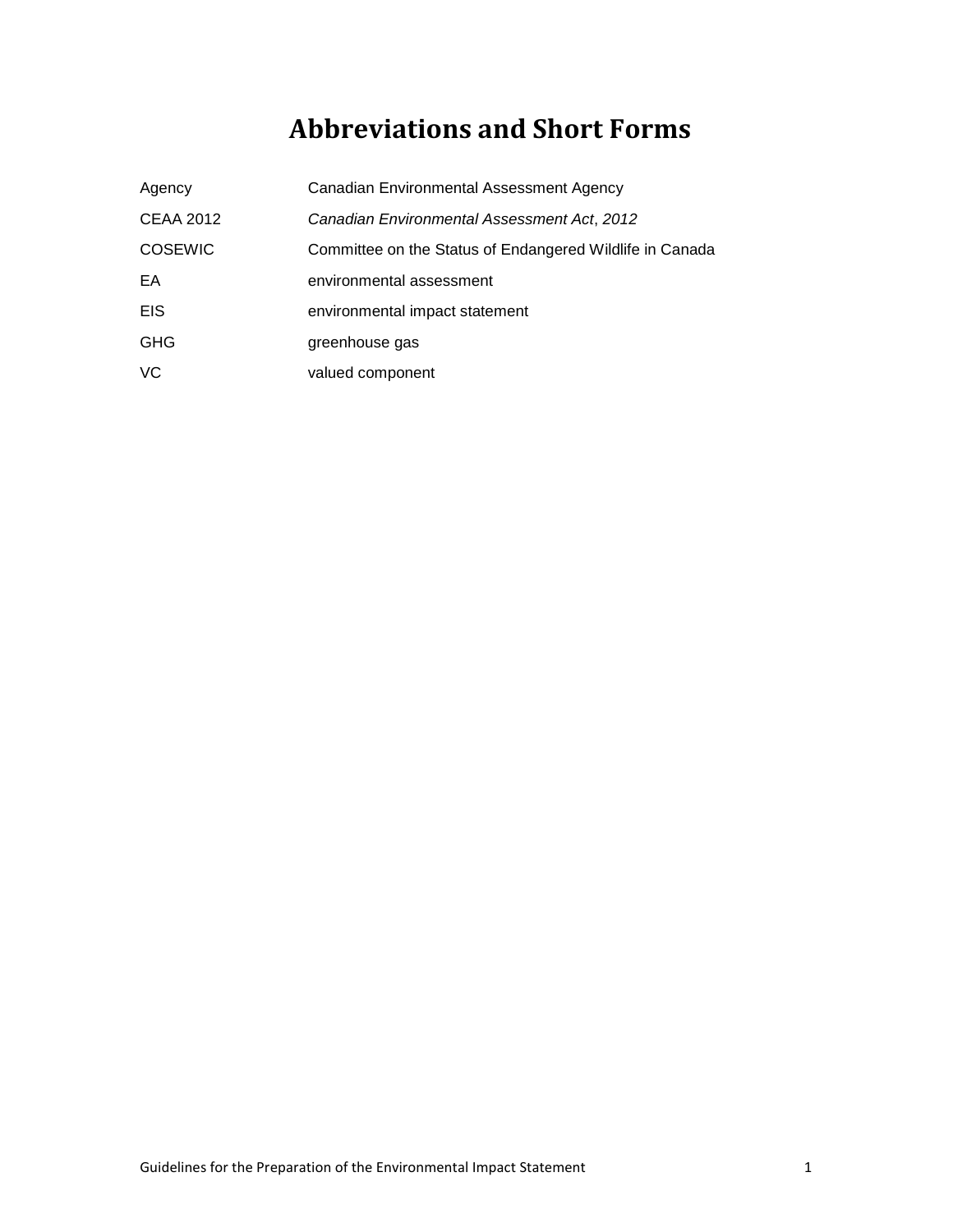# **Part 1 - Key Considerations**

# <span id="page-5-1"></span><span id="page-5-0"></span>**1. INTRODUCTION**

The purpose of this document is to identify for the proponent the minimum information requirements for the preparation of an Environmental Impact Statement (EIS) for a designated project<sup>[1](#page-5-4)</sup> to be assessed pursuant to the *Canadian Environmental Assessment Act, 2012* (CEAA 2012). This document specifies the nature, scope and extent of the information required. Part 1 of this document defines the scope of the environmental assessment (EA) and provides guidance and general instruction that must be taken into account in preparing the EIS. Part 2 outlines the information that must be included in the EIS.

Section 5 of CEAA 2012 describes the environmental effects that must be considered in an EA, including changes to the environment and effects of changes to the environment. The factors that are to be considered in an EA are described under section 19 of CEAA 2012. The Canadian Environmental Assessment Agency (the Agency) will use the proponent's EIS and other information received during the EA process to prepare a report that will be considered for the issuance of a decision statement by the Minister of Environment and Climate Change. Therefore the EIS must include a full description of the changes the project will cause to the environment that may result in adverse effects on areas of federal jurisdiction (i.e. section 5 of CEAA 2012) including changes that are directly linked or necessarily incidental to the carrying out of the project. The EIS must also include a list of mitigation measures that the proponent proposes to undertake in order to avoid or minimize any adverse environmental effects of the project. It is the responsibility of the proponent to provide sufficient data and analysis on potential changes to the environment to ensure a thorough evaluation of the environmental effects of the project by the Agency.

### <span id="page-5-3"></span><span id="page-5-2"></span>**2. GUIDING PRINCIPLES**

-

### **2.1. Environmental assessment as a planning and decision making tool**

EA is a process to predict environmental effects of proposed projects before they are carried out. An EA:

- identifies potential adverse environmental effects;
- proposes measures to mitigate adverse environmental effects;
- − predicts whether there will be significant adverse environmental effects, after mitigation measures are implemented; and
- includes a follow-up program to verify the accuracy of the EA and the effectiveness of the mitigation measures.

<span id="page-5-4"></span><sup>1</sup> In this document, "project" has the same meaning as "designated project" as defined in CEAA 2012*.*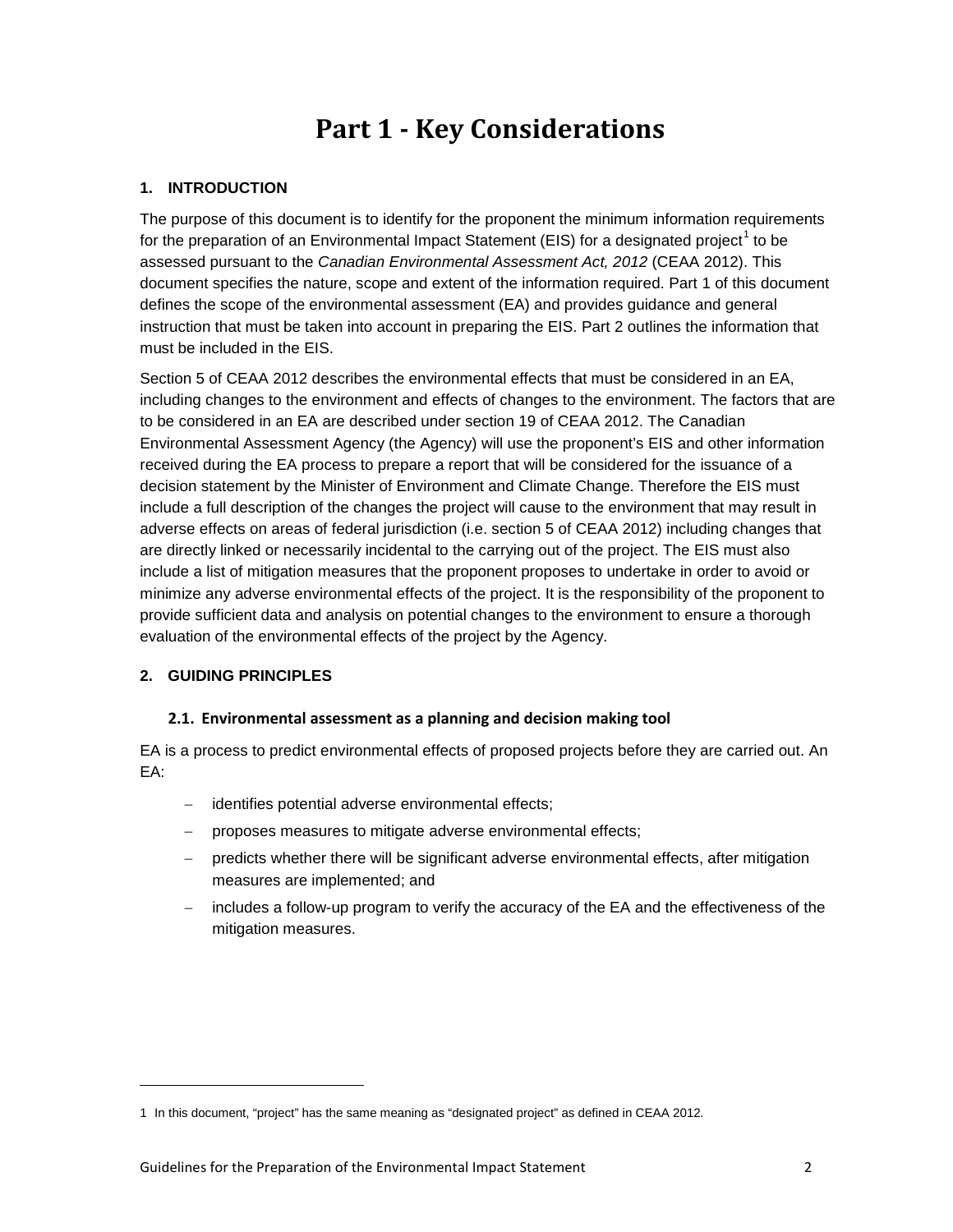# <span id="page-6-0"></span>**2.2. Public participation**

One of the purposes identified in CEAA 2012 is to ensure that opportunities are provided for meaningful public participation during an EA. CEAA 2012 requires that the Agency provide the public with an opportunity to participate in the EA. For EAs led by the Agency, the public has an opportunity during Agency consultations to comment on the project description, the draft EIS guidelines of the project, the summary of the Environmental Impact Statement, as well as the draft EA report. Additional opportunities for participation may also be provided.

Meaningful public participation is best achieved when all parties have a clear understanding of the proposed project as early as possible in the review process. The proponent is required to provide current information about the project to the public and especially to the communities likely to be most affected by the project.

# <span id="page-6-1"></span>**2.3. Engagement with Indigenous Peoples**

The proponent is expected to engage with potentially affected Indigenous Peoples starting as early as possible in the project planning process in order to:

- − fulfil the statutory obligations of CEAA, 2012 to assess environmental effects of the proposed Project on Indigenous Peoples; and
- − assist the Agency fulfilling the Crown's constitutional obligations to consult with potentially impacted Indigenous Peoples on potential impacts to potential or established Aboriginal or Treaty rights.

The proponent is expected to work with potentially affected Indigenous Peoples to establish an engagement approach. The proponent will make reasonable efforts to integrate Indigenous knowledge into the assessment of environmental effects. For more information on requirements for the effects assessment, see Part 2, Section 7.1.9 and Section 7.3.4 of these guidelines. For more information on incorporating Indigenous knowledge, refer to Part 1, Section 4.2.2 of these guidelines.

# <span id="page-6-2"></span>**2.4. Application of the precautionary approach**

In documenting the analyses included in the EIS, the proponent will demonstrate that all aspects of the project have been examined and planned in a careful and precautionary manner in order to avoid significant adverse environmental effects.

# <span id="page-6-4"></span><span id="page-6-3"></span>**3. SCOPE OF THE ENVIRONMENTAL ASSESSMENT**

### **3.1. Designated project**

On April 23, 2018, Public Services and Procurement Canada, the proponent of the Quebec Timiskaming Dam-Bridge Replacement Project, provided a project description to the Agency. Based on this project description, the Agency has determined that an environmental assessment (EA) is required under CEAA 2012 and will include the construction, operation, decommissioning and abandonment of the following project components:

− a new two-lane dam-bridge connecting the northeastern side of Long Sault Island with Quebec's Highway 101 (including the bridge deck, abutments, piers, footings, spans, sidewalks for pedestrians and bicycle lane, dykes and flow control structures), indicating total areas for each structure;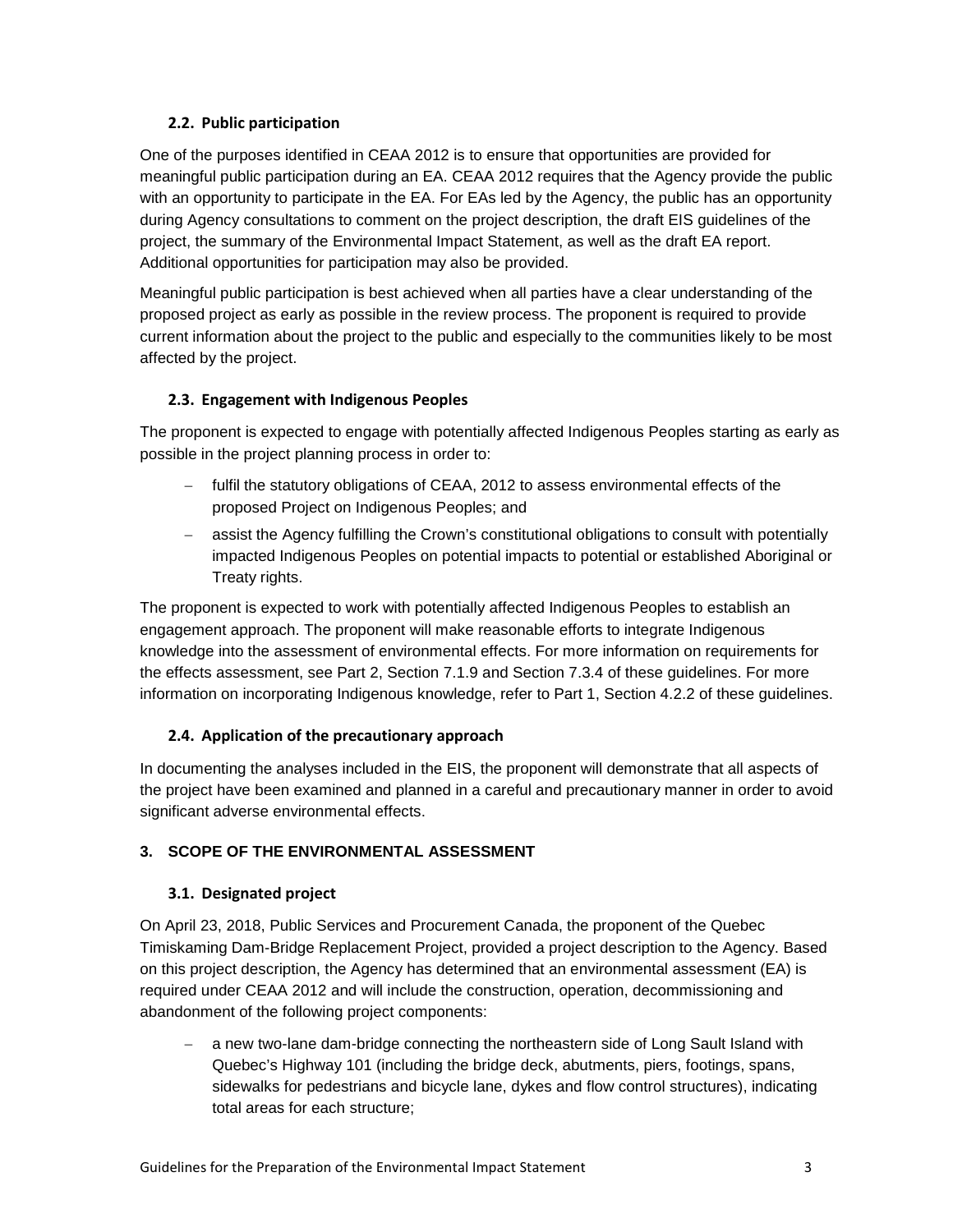- − demolition of the current dam-bridge that connects the northeastern side of Long Sault Island with Quebec's Highway 101;
- temporary infrastructure (access roads, installation of coffer dams for water diversion or retention, stabilizing towers, service building, etc.);
- − temporary relocation of Highway 63 and Highway 101 (resurfacing of the road) and reconstruction on the new dam;
- fish passage;
- realignment of electrical, telephone and natural gas lines;
- − infrastructure required for the proper usage of the bridge as a transportation facility accessible to vehicles and pedestrians from both sides of the Ottawa River and across the Ontario-Québec border during construction;
- borrow areas:
- − disposal sites for construction and demolition waste and material transportation; and
- storage areas for fuels, explosives, and hazardous wastes.

#### <span id="page-7-0"></span>**3.2. Factors to be considered**

Scoping establishes the parameters of the EA and focuses the assessment on relevant issues and concerns. Part 2 of this document specifies the factors to be considered in the EA, including the factors listed in subsection 19(1) of CEAA 2012:

- − environmental effects of the project, including the environmental effects of malfunctions or accidents that may occur in connection with the project and any cumulative environmental effects that are likely to result from the project in combination with other physical activities that have been or will be carried out;
- the significance of the effects referred to above;
- − comments from the public;
- − mitigation measures that are technically and economically feasible and that would mitigate any significant adverse environmental effects of the project;
- the requirements of the follow-up program in respect of the project;
- the purpose of the project;
- alternative means of carrying out the project that are technically and economically feasible and the environmental effects of any such alternative means;
- − any change to the project that may be caused by the environment; and
- − the results of any relevant regional study pursuant to CEAA 2012.

#### <span id="page-7-1"></span>3.2.1.Changes to the environment

Environmental effects occur as interactions between actions (the carrying out of the project or decisions made by the federal government in relation to the project) and receptors in the environment, and subsequently between components of the environment (e.g. change in water quality that may affect fish).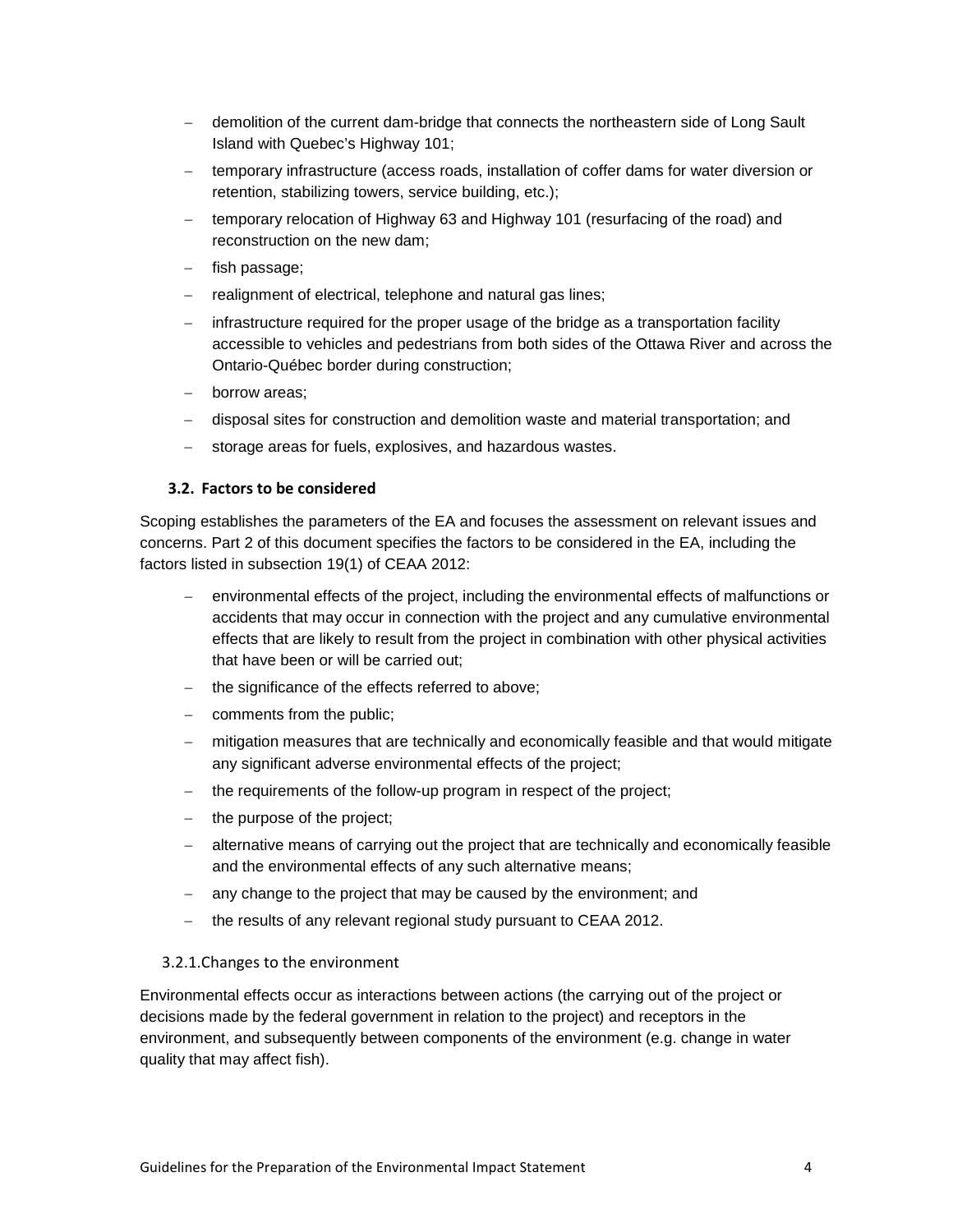Under CEAA 2012, an examination of environmental effects that result from changes to the environment as a result of the project being carried out or as a result of the federal government exercising any power duty or function that would allow the project to be carried out must be considered in the EIS.

In scoping the potential changes to the environment that may occur, the proponent should consider any potential changes in the physical environment such as changes to air quality, water quality and quantity, and physical disturbance of land that could reasonably be expected to occur.

# <span id="page-8-0"></span>3.2.2.Valued components to consider

Valued components (VCs) refer to environmental biophysical or human features that may be impacted by a project. The value of a component not only relates to its role in the ecosystem, but also to the value people place on it. For example, it may have been identified as having scientific, social, cultural, economic, historical, archaeological or aesthetic importance.

The proponent must conduct and focus its analysis on VCs as they relate to section 5 of CEAA 2012**,** including the ones identified in Section 7.2 (Part 2) of these guidelines that may be affected by changes in the environment, as well as species at risk and their critical habitat as per the requirement outlined in section 79 of the *Species at Risk Act*. Section 5 of CEAA 2012 defines environmental effects as:

- − a change that may be caused to fish and fish habitat, marine plant and migratory birds;
- − a change that may be caused to the environment on federal lands, in another province or outside Canada;
- − with respect to aboriginal peoples, an effect of any change that may be caused to the environment on:
	- $\checkmark$  health and socio-economic conditions:
	- $\checkmark$  physical and cultural heritage;
	- $\checkmark$  the current use of lands and resources for traditional purposes; or
	- $\checkmark$  any structure, site or thing that is of historical, archaeological, paleontological or architectural significance.
- − for projects requiring a federal authority to exercise a power or perform a duty or function under another Act of Parliament:
	- $\checkmark$  a change, other than the ones mentioned above, that may be caused to the environment and that is directly linked or necessarily incidental to the exercise of the federal power or the performance of a duty or function; and
	- $\checkmark$  the effect of that change, other than the effects mentioned above, on:
		- o health and socio-economic conditions;
		- o physical and cultural heritage; or
		- o any structure, site or thing that is of historical, archaeological, paleontological or architectural significance.

The list of VCs presented in the EIS will be completed according to the evolution and design of the project and reflect the knowledge acquired through public consultation and consultation with Indigenous Peoples. The EIS will describe what methods were used to predict and assess the adverse environmental effects of the project on these VCs.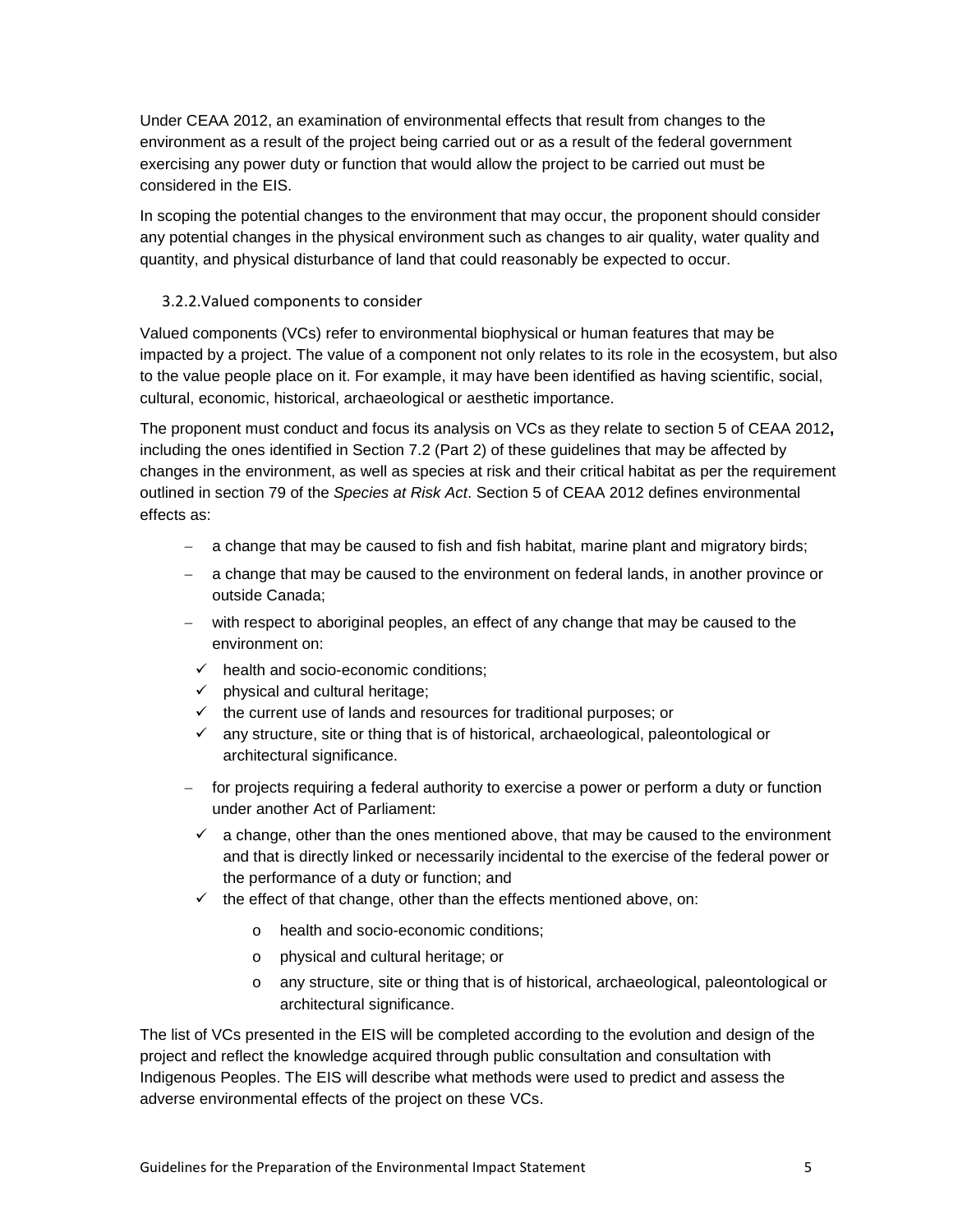The VCs will be described in sufficient detail to allow the reviewer to understand their importance and to assess the potential for environmental effects arising from the project activities. The EIS will provide a rationale for selecting specific VCs and for excluding any VCs or information specified in these guidelines. Challenges may arise regarding particular exclusions, so it is important to document the information and the criteria used to justify the exclusion of a particular VC or piece of information. Justification may be based on, for example, primary data collection, computer modelling, literature references, public consultation or consultation with Indigenous Peoples, or expert input or professional judgement. The EIS will identify those VCs, processes, and interactions that either were identified to be of concern during any workshops or meetings held by the proponent or that the proponent considers likely to be affected by the project. In doing so, the EIS will indicate to whom these concerns are important (i.e. the public or Indigenous Peoples) and the reasons why, including environmental, cultural, historical, social, economic, recreational, and aesthetic considerations, and traditional knowledge. If comments are received on a component that has not been included as a VC, these comments will be summarized and the rationale for excluding the component will address the comments.

# <span id="page-9-0"></span>3.2.3.Spatial and temporal boundaries

The spatial and temporal boundaries used in the EA may vary depending on the VC and will be considered separately for each VC, including for VCs related to the current use of lands and resources for traditional purposes by Indigenous Peoples, or other environmental effects referred to under paragraph 5(1)(c) of CEAA 2012. The proponent is encouraged to consult with the Agency, federal and provincial government departments and agencies, local government and Indigenous Peoples, and take into account public comments when defining the spatial and temporal boundaries used in the EIS.

The EIS will describe the spatial boundaries, including local and regional study areas, of each VC to be used in assessing the potential adverse environmental effects of the project and provide a rationale for each boundary. Spatial boundaries will be defined taking into account the appropriate scale and spatial extent of potential environmental effects, community knowledge and Indigenous traditional knowledge, current or traditional land and resource use by Indigenous Peoples, ecological, technical, social and cultural considerations.

The temporal boundaries of the EA will span all phases of the project determined to be within the scope of this EA as specified under section 3.1 above. If impacts are predicted after project decommissioning, this should be taken into consideration in defining boundaries. Community knowledge and Indigenous traditional knowledge should factor into decisions around defining temporal boundaries.

If the temporal boundaries do not span all phases of the project, the EIS will identify the boundaries used and provide a rationale.

# <span id="page-9-2"></span><span id="page-9-1"></span>**4. PREPARATION AND PRESENTATION OF THE ENVIRONMENTAL IMPACT STATEMENT**

### **4.1. Guidance**

The proponent should consult Agency policy and guidance on topics to be addressed in the EIS, which are available on the Agency's website, and liaise with the Agency during the planning and development of the EIS. The proponent should also consult the most up-to-date relevant guidance documents from other federal departments, including Environment and Climate Change Canada's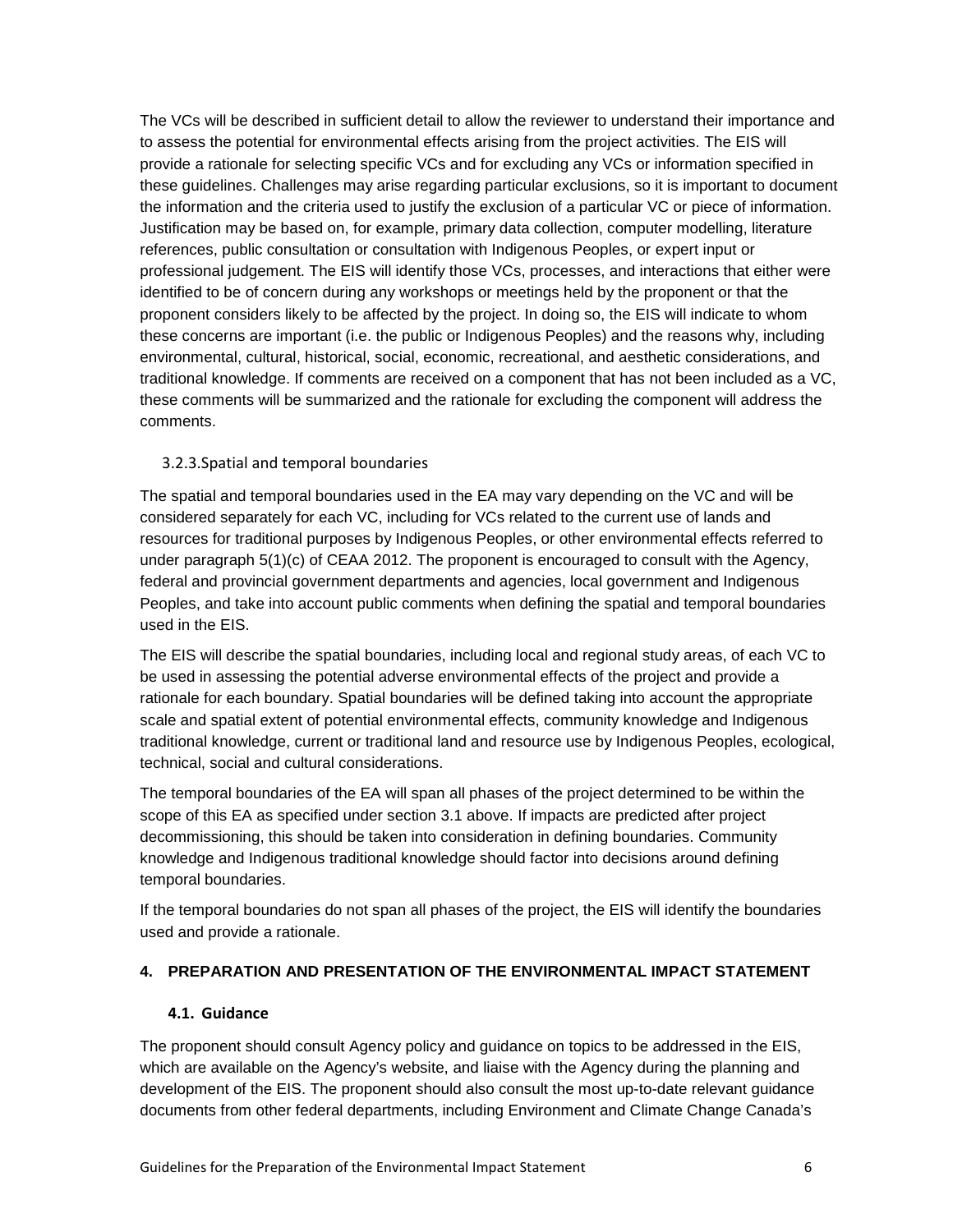"*Guidance for the Preparation of an Environmental Impact Statement and Useful References* "(2017) and guidance documents on environmental assessments that are available on Health Canada's web  $\mathsf{site}^2$  $\mathsf{site}^2$ .

The proponent is encouraged to engage with Indigenous Peoples on the planning and development of relevant sections of the EIS, including effects from changes to the environment and impacts to potential or established Aboriginal or Treaty rights as well as assessment of environmental effects as outlined in paragraph 5(1)(c) of CEAA 2012.

Submission of regulatory and technical information necessary for federal authorities to make their regulatory decisions during the conduct of the EA is at the discretion of the proponent. Although that information is not necessary for the EA decision, the proponent is encouraged to submit it concurrent with the EIS. While the EIS must outline applicable federal authorizations required for the project to proceed, the proponent must provide information relevant to the regulatory role of the federal government. It should be noted that the issuance of these other applicable federal legislative, regulatory and constitutional requirements are within the purview of the relevant federal authorities, and are subject to separate processes post EA decision.

# <span id="page-10-0"></span>**4.2. Use of information**

# <span id="page-10-1"></span>4.2.1.Government expert advice

Section 20 of CEAA 2012 requires that every federal authority with specialist or expert information or knowledge with respect to a project subject to an EA must make that information or knowledge available to the Agency. The Agency will advise the proponent of the availability of pertinent information or knowledge or expert and specialist knowledge received from other federal authorities or other levels of government so that it can be incorporated into the EIS.

# <span id="page-10-2"></span>4.2.2.Community knowledge and Indigenous traditional knowledge

Sub-section 19(3) of CEAA 2012 states that "the environmental assessment of a designated project may take into account community knowledge and Aboriginal traditional knowledge". For the purposes of these guidelines, community knowledge and Aboriginal traditional knowledge refers to knowledge acquired and accumulated by a local community or Indigenous Peoples.

The proponent will incorporate into the EIS the community knowledge and Indigenous traditional knowledge to which it has access or that is acquired through public consultation and consultation with Indigenous Peoples, in keeping with appropriate ethical standards and obligations of confidentiality. The proponent will engage in a respectful dialogue with Indigenous Peoples about the collection and use of Indigenous knowledge and enter into agreements where necessary regarding the use of information during and after the EA. The proponent should collaborate with Indigenous Peoples to ensure, where possible, that the Indigenous knowledge is incorporated into the EIS in a way that appropriate for the Indigenous Peoples. The proponent will integrate Indigenous traditional knowledge into all aspects of its assessment including both methodology (e.g. establishing spatial and temporal boundaries, defining significance criteria) and analysis (e.g. baseline characterization, effects prediction, development of mitigation measures). Agreement should be obtained from Indigenous Peoples regarding the use, management and protection of their existing traditional knowledge

<span id="page-10-3"></span><sup>&</sup>lt;sup>2</sup> https://www.canada.ca/en/services/health/publications/healthy-living.html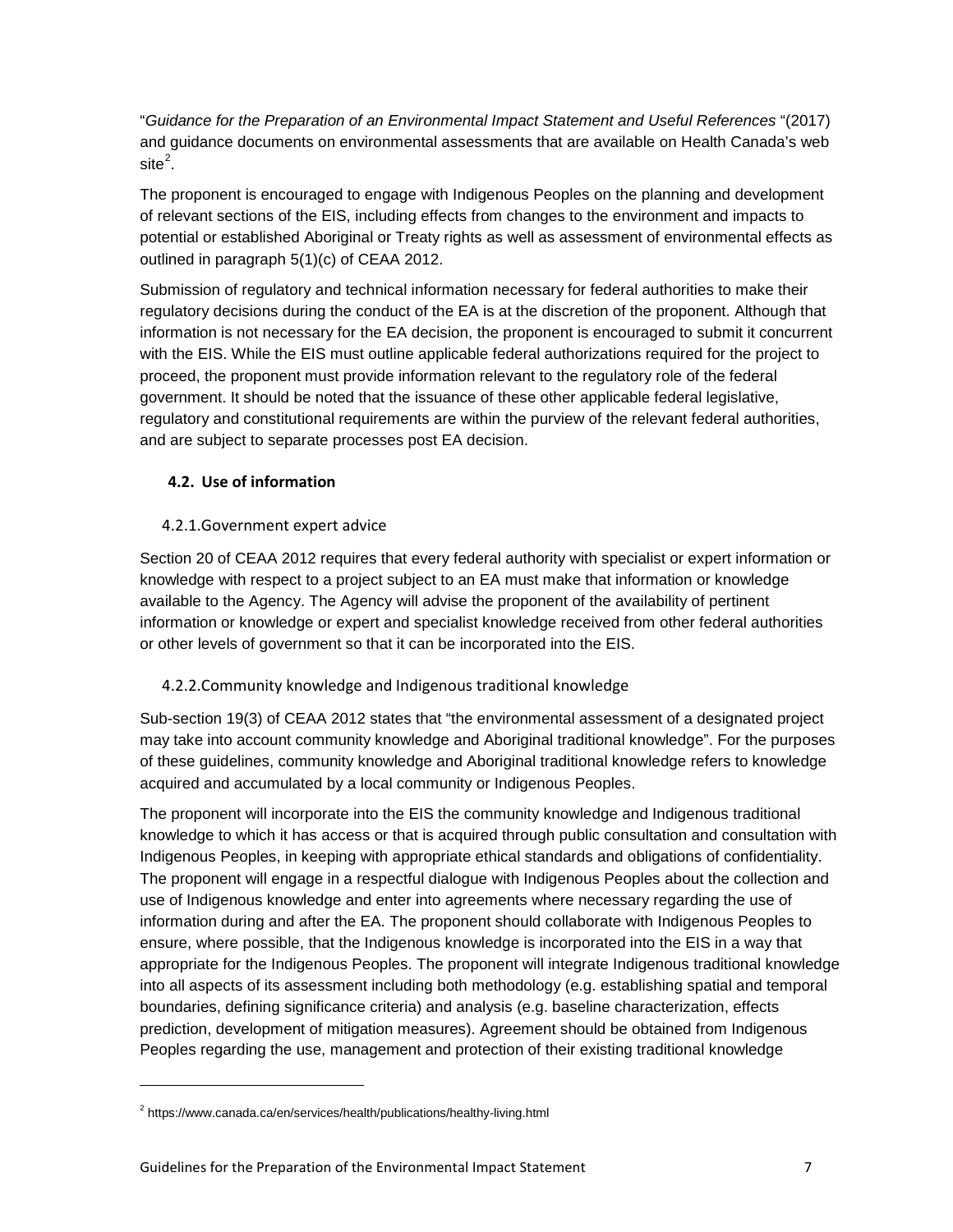information during and after the EA. For more information on how Indigenous traditional knowledge can be obtained and incorporated in the preparation of the EIS, please refer to the Agency's reference guide entitled "Considering Aboriginal traditional knowledge in environmental assessments conducted under the *Canadian Environmental Assessment Act, 2012*". Should there be a lack of Indigenous knowledge, the proponent is expected to seek information from other sources to complete the assessment of effects of changes to the environment on Indigenous Peoples or the assessment of impacts to rights. For more information on requirements for the effects assessment, see Part 2, Section 7.1.9 and 7.3.4 of these guidelines.

# <span id="page-11-0"></span>4.2.3.Existing information

In preparing the EIS, the proponent is encouraged to make use of existing information relevant to the project. When relying on existing information to meet requirements of the EIS Guidelines, the proponent will either include the information directly in the EIS or clearly direct the reader to where it may obtain the information (i.e. through cross-referencing). When using existing information, the proponent should also comment on how the data were applied to the project, separate factual lines of evidence from inference, and state any limitations on the inferences or conclusions that can be drawn from the existing information.

# <span id="page-11-1"></span>4.2.4.Confidential information

In implementing CEAA 2012, the Agency is committed to promoting public participation in the EA of projects and providing access to the information on which EAs are based. All documents prepared or submitted by the proponent or any other stakeholder in relation to the EA are included in the Canadian Environmental Assessment Registry and made available to the public on request. For this reason, the EIS will not contain information that:

- − is sensitive or confidential (i.e. financial, commercial, scientific, technical, personal, cultural or other nature), that is treated consistently as confidential, and the person affected has not consented to the disclosure; or
- − may cause substantial harm to a person or specific harm to the environment through its disclosure.

The proponent will consult with the Agency regarding whether specific information requested by these guidelines should be treated as confidential.

### <span id="page-11-2"></span>**4.3. Study strategy and methodology**

The proponent is expected to respect the intent of these guidelines and to consider the environmental effects that are likely to arise from the project (including situations not explicitly identified in these guidelines), the technically and economically feasible mitigation measures that will be applied, and the significance of any residual effects. Except where specified by the Agency, the proponent has the discretion to select the most appropriate methods to compile and present data, information and analysis in the EIS as long as they are justifiable and replicable.

It is possible these guidelines may include matters which, in the judgement of the proponent, are not relevant or significant to the project. If such matters are omitted from the EIS, the proponent will clearly indicate it, and provide a justification so the Agency, federal authorities, Indigenous Peoples, the public and any other interested party have an opportunity to comment on this decision.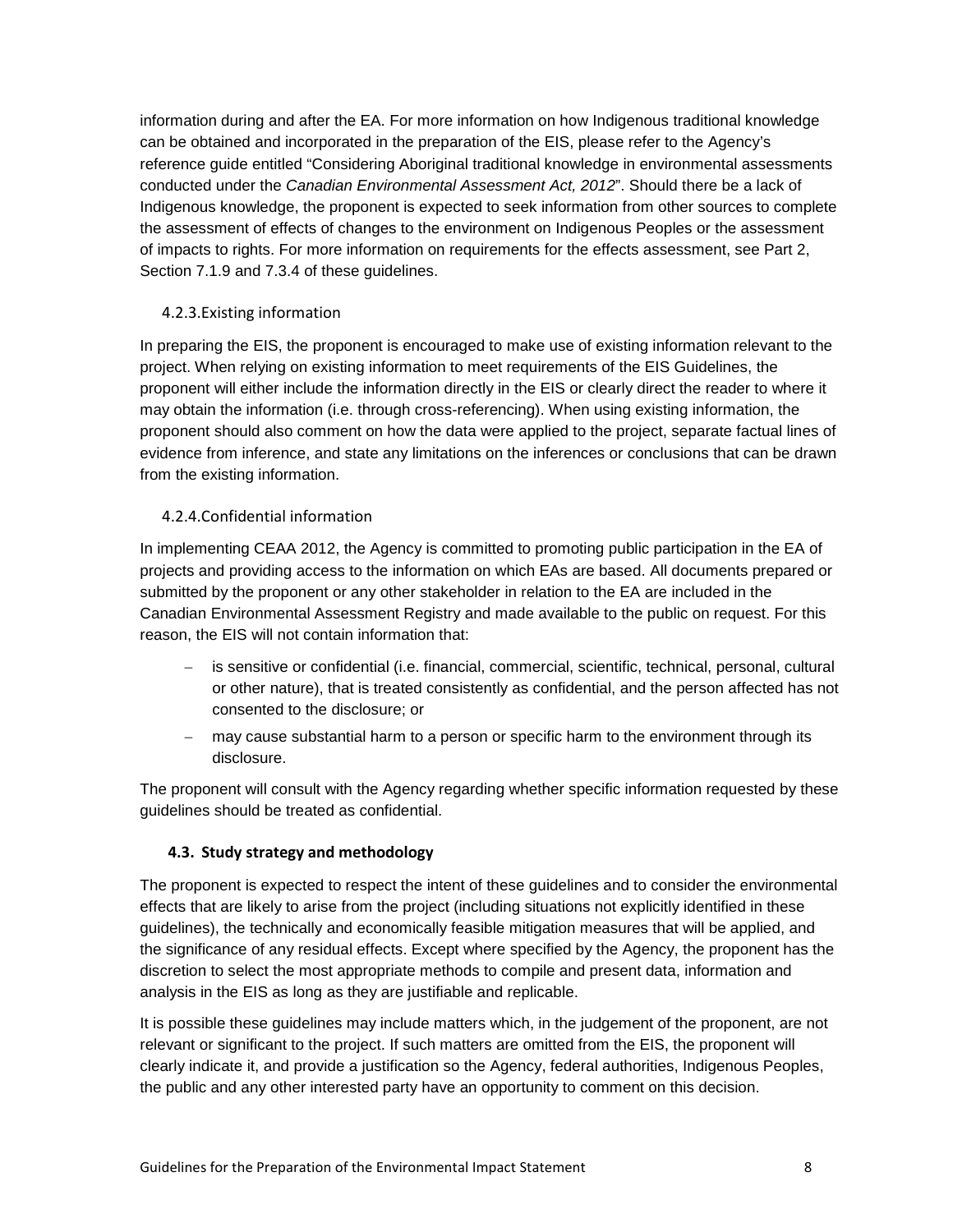Where the Agency disagrees with the proponent's decision, it will require the proponent to provide the specified information.

The assessment will include the following general steps:

- identifying the activities and components of the project;
- predicting potential changes to the environment;
- predicting and evaluating the likely effects on identified VCs;
- − identifying technically and economically feasible mitigation measures for any significant adverse environmental effects;
- − determining any residual environmental effects;
- − considering cumulative effects of the project in combination with other physical activities that have been or will be carried out; and
- − determining the potential significance of any residual environmental effect following the implementation of mitigation measures.

For each VC, the EIS will describe the methodology used to assess project-related effects. The EIS could include an analysis of the pathway of the effects of environmental changes on each VC. The EIS will document where and how scientific, engineering, community knowledge and Indigenous traditional knowledge were used to reach conclusions. Assumptions will be clearly identified and justified. All data, models and studies will be documented such that the analyses are transparent and reproducible. All data collection methods will be specified. The uncertainty, reliability, sensitivity and conservativeness of models used to reach conclusions must be indicated.

The EIS will identify all significant gaps in knowledge and understanding related to key conclusions, and the steps to be taken by the proponent to address these gaps. Where the conclusions drawn from scientific, engineering and technical knowledge are inconsistent with the conclusions drawn from Indigenous traditional knowledge, the EIS will present each perspective on the issue and a statement of the proponent's conclusions.

The EIS will include a description of the environment (both biophysical and human), including the components of the existing environment and environmental processes, their interrelations as well as the variability in these components, processes and interactions over time scales appropriate to the likely effects of the project. The description will be sufficiently detailed to characterize the environment before any disturbance to the environment due to the project and to identify, assess and determine the significance of the potential adverse environmental effects of the project. These data should include results from studies done prior to any physical disruption of the environment due to initial site clearing activities. The information describing the existing environment may be provided in a standalone chapter of the EIS or may be integrated into clearly defined sections within the effects assessment of each VC. This analysis will include environmental conditions resulting from historical and present activities in the local and regional study areas.

If the baseline data have been extrapolated or otherwise manipulated to depict environmental conditions in the study areas, modelling methods and equations will be described and will include calculations of margins of error and other relevant statistical information, such as confidence intervals and possible sources of error. The proponent will provide the references used in creating their approach to baseline data gathering, including identifying where appropriate, the relevant federal or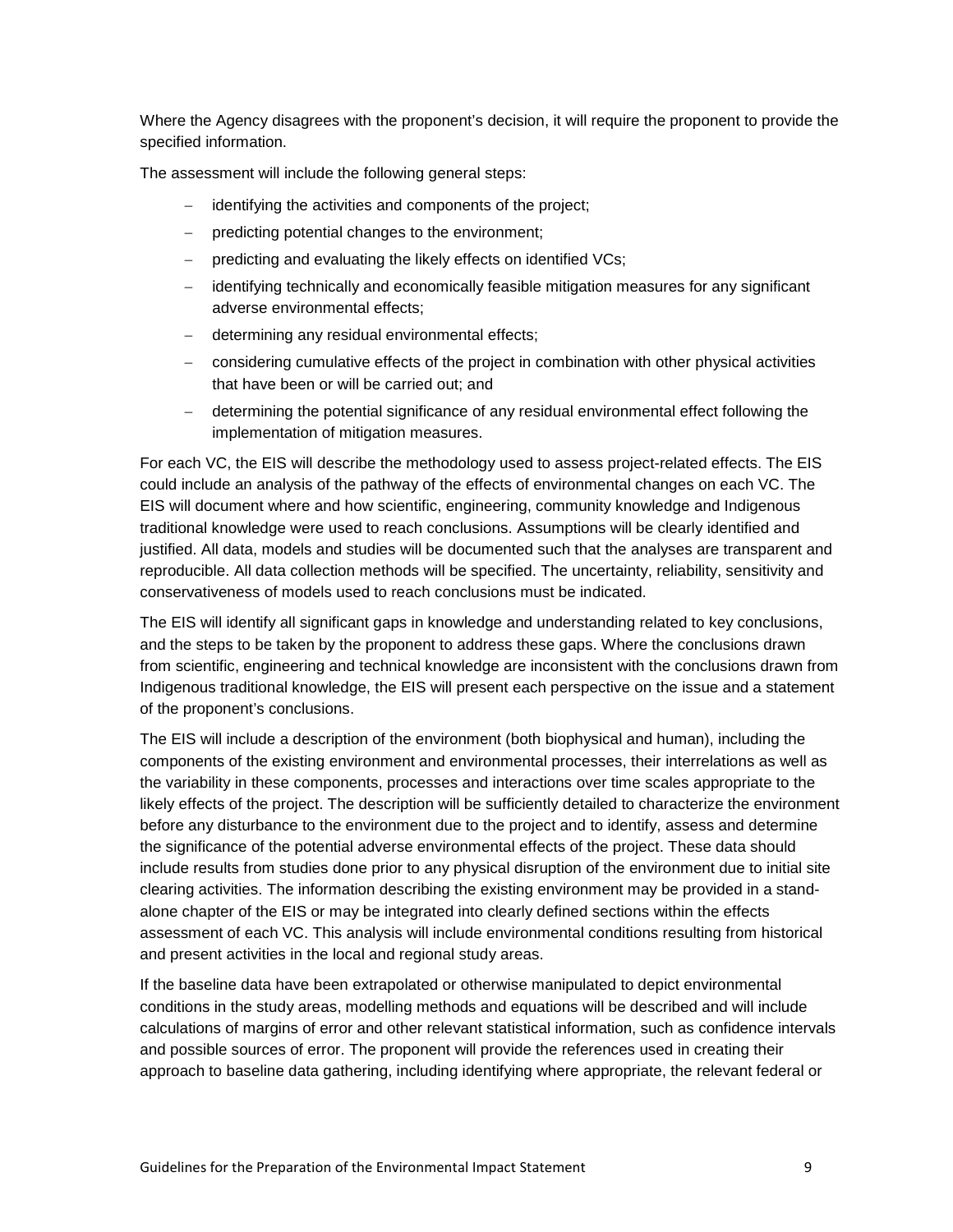provincial standards. The proponent is encouraged to discuss the timeframe and considerations for its proposed baseline data with the Agency prior to submitting its EIS.

In describing and assessing effects to the physical and biological environment, the proponent will take an ecosystem approach that considers both scientific and community knowledge and Indigenous traditional knowledge and perspectives regarding ecosystem health and integrity. The proponent will consider the resilience of relevant species populations, communities and their habitats. The assessment of environmental effects on Indigenous Peoples, pursuant to paragraph 5(1)(c) of CEAA 2012, will undergo the same rigour and type of assessment as any other VC (including setting of spatial and temporal boundaries, identification and analysis of effects, identification of mitigation measures, determination of residual effects, identification and a clear explanation of the methodology used for assessing the significance of residual effects and assessment of cumulative effects).

The proponent will consider the use of both primary and secondary sources of information regarding baseline information, changes to the environment and the corresponding effect on health, socioeconomics, physical and cultural heritage and the current use of lands and resources for traditional purposes. Primary sources of information include traditional land use studies, socio-economic studies, heritage surveys or other relevant studies conducted specifically for the project and its EIS. Often these studies and other types of relevant information are obtained directly from Indigenous Peoples. Secondary sources of information include previously documented information on the area, not collected specifically for the purposes of the project, or desk-top or literature-based information. The proponent will provide Indigenous Peoples the opportunity to review and provide comments on the information used for describing and assessing effects on Indigenous Peoples (further information on consultation with Indigenous Peoples is provided in Part 2, Section 5 of this document). The proponent will respond to the comments of Indigenous Peoples prior to submitting the EIS to ensure that the comments are adequately addressed. Where there are discrepancies in the views of the proponent and Indigenous Peoples on the information to be used in the EIS, the EIS will document these discrepancies and the rationale for the proponent's selection of information.

The assessment of the effects of each of the project components and physical activities, in all phases, will be based on a comparison of the biophysical and human environments between the predicted future conditions with the project and the predicted future conditions without the project. In undertaking the environmental effects assessment, the proponent will use best available information and methods. All conclusions will be substantiated. Predictions will be based on clearly stated assumptions. The proponent will describe how each assumption has been tested. With respect to quantitative models and predictions, the EIS will document the assumptions that underlie the model, the quality of the data and the degree of certainty of the predictions obtained. Where there are discrepancies in the views of the proponent and Indigenous Peoples with respect to the outcomes of assessment(s), the EIS will document and provide a rationale for these discrepancies.

#### <span id="page-13-0"></span>**4.4. Presentation and organization of the environmental impact statement**

To facilitate the identification of the documents submitted and their placement in the Canadian Environmental Assessment Registry, the title page of the EIS and its related documents will contain the following information:

- − project name and location;
- − title of the document, including the term "environmental impact statement";
- subtitle of the document;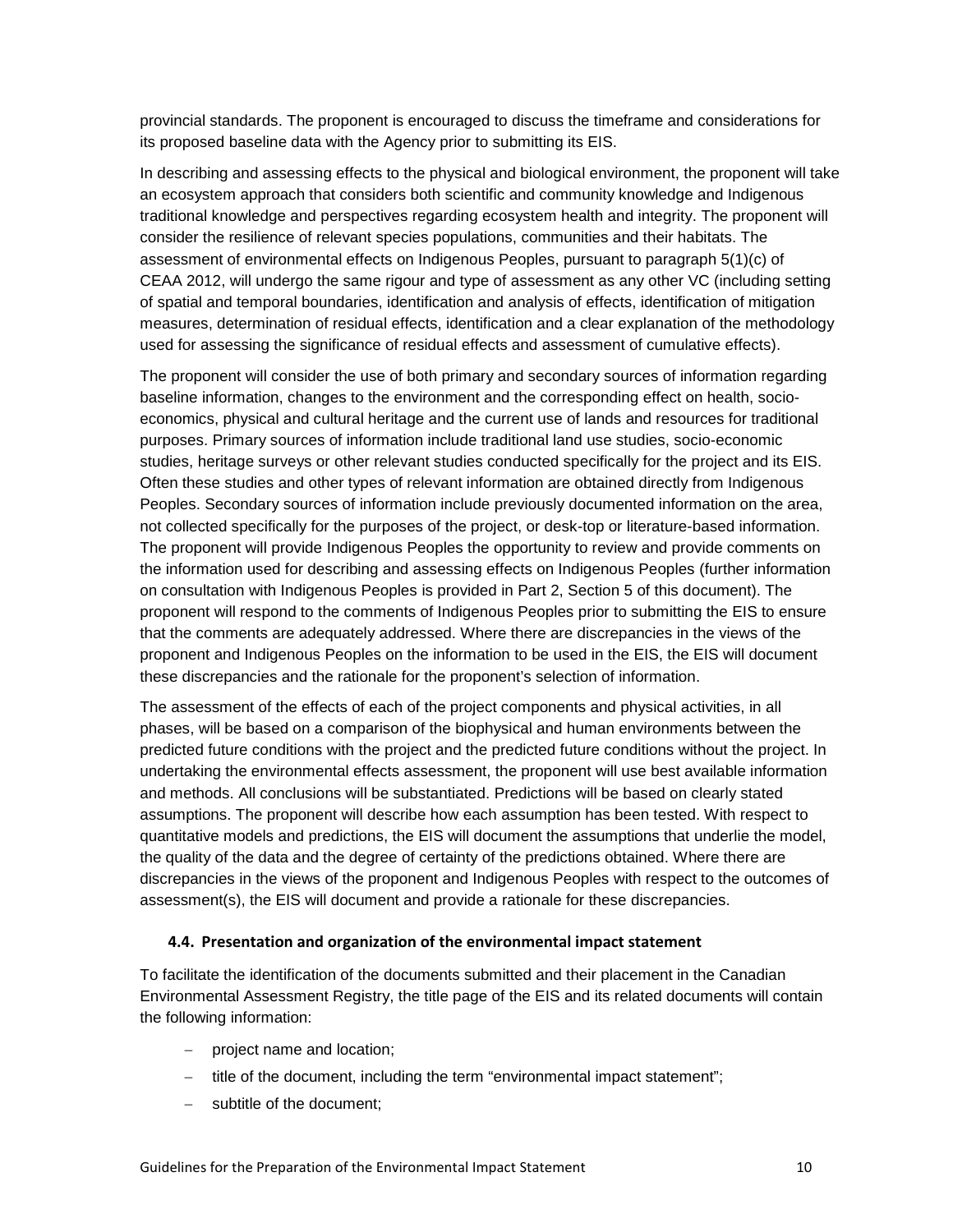- − name of the proponent; and
- − date of submission of the EIS.

The EIS will be written in clear, precise language. A glossary defining technical words, acronyms and abbreviations will be included. The EIS will include charts, diagrams, tables, maps and photographs, where appropriate, to clarify the text. Perspective drawings that clearly convey the various components of the project will also be provided. Wherever possible, maps will be presented in common scales and datum to allow for comparison and overlay of mapped features.

For purposes of brevity and to avoid repetition, cross-referencing is preferred. The EIS may make reference to the information that has already been presented in other sections of the document, rather than repeating it. Detailed studies (including all relevant and supporting data and methodologies) will be provided in separate appendices and will be referenced by appendix, section and page in the text of the main document. The EIS will explain how information is organized in the document. This will include a table of content with a list of all tables, figures, and photographs referenced in the text. A complete list of supporting literature and references will also be provided. A table of concordance, which cross references the information presented in the EIS with the information requirements identified in the EIS Guidelines, will be provided. The proponent will provide copies of the EIS and its summary for distribution, including paper and electronic version in an unlocked, searchable (e.g. bookmarked) PDF format, as directed by the Agency.

# <span id="page-14-0"></span>**4.5. Summary of the environmental impact statement**

The proponent will prepare a summary of the EIS in both of Canada's official languages (French and English) to be provided to the Agency at the same time as the EIS that will include the followings:

- − a concise description of all key components of the project and related activities;
- − a summary of the consultation with Indigenous Peoples, and the consultation of the public and government agencies, including a summary of the issues raised and the proponent's responses;
- an overview of expected changes to the environment;
- an overview of the key environmental effects of the project, as described under section 5 of CEAA 2012, and proposed technically and economically feasible mitigation measures;
- an overview of how factors under paragraph 19(1) of CEAA 2012 were considered;
- the proponent's conclusions on the residual environmental effects of the project, and the significance of those effects, after the analysis of the mitigation measures.

The summary is to be provided as a separate document and should be structured as follows:

- 1. Introduction and EA context
- 2. Project overview
- 3. Alternative means of carrying out the project
- 4. Public consultation
- 5. Engagement with Indigenous Peoples
- 6. Summary of environmental effects assessment for each VC, including:
	- a. description of the baseline;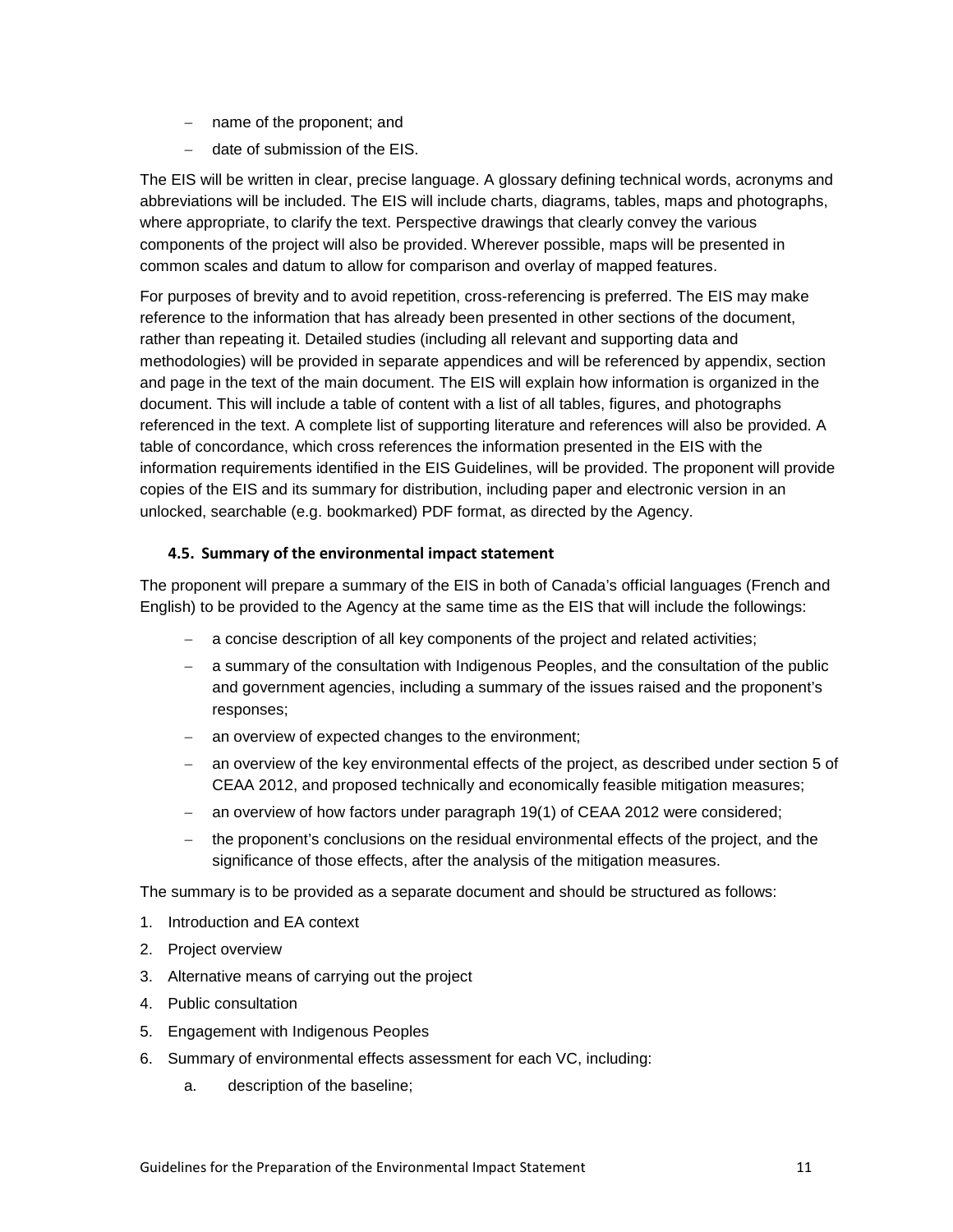- b. anticipated changes to the environment;
- c. anticipated effects of changes to the environment on the components listed in section 5 of CEAA 2012;
- d. mitigation measures;
- e. significance of residual effects.
- 7. Follow-up and monitoring programs proposed

The summary will have sufficient details for the reader to understand the project, any potential environmental effects, proposed mitigation measures, and the significance of the residual effects. The summary will include key maps illustrating the project location and key project components.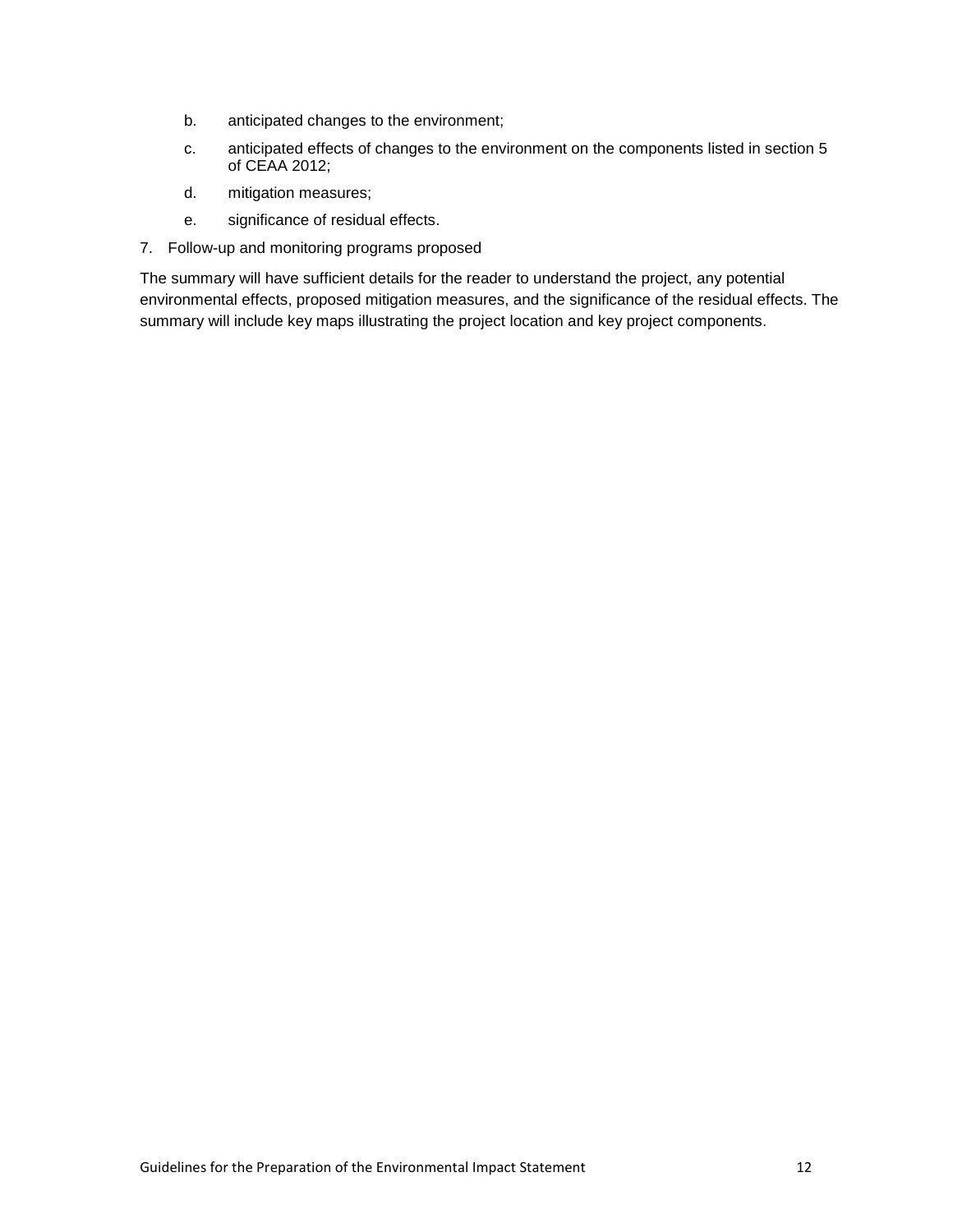# <span id="page-16-0"></span>**Part 2 – Content of the Environmental Impact Statement**

# <span id="page-16-2"></span><span id="page-16-1"></span>**1. INTRODUCTION AND OVERVIEW**

#### **1.1. The proponent**

In the EIS, the proponent will:

- − provide contact information (e.g. name, address, phone, fax, email);
- − identify itself and the name of the legal entity(ies) that would develop, manage and operate the project;
- − describe corporate and management structures;
- − specify the mechanism used to ensure that corporate policies will be implemented and respected for the project; and
- − identify key personnel, contractors, and/or sub-contractors responsible for preparing the EIS.

### <span id="page-16-3"></span>**1.2. Project Overview**

The EIS will describe the project, key project components and associated activities, scheduling details, the timing of each phase of the project and other key features. If the project is part of a larger sequence of projects, the EIS will outline the larger context.

The overview is to identify the key components of the project, rather than providing a detailed description, which will follow in Part 2, Section 3 of this document.

### <span id="page-16-4"></span>**1.3. Project Location**

The EIS will contain a description of the geographical setting in which the project will take place. This description will focus on those aspects of the project and its setting that are important in order to understand the potential environmental effects of the project. The following information will be included:

- − the Universal Transverse Mercator (UTM) projection coordinates of the main project site;
- − current land use in the area;
- − distance of the project facilities and components to any federal lands;
- − the environmental significance and value of the geographical setting in which the project will take place and the surrounding area;
- environmentally sensitive areas, such as national, provincial and regional parks, ecological reserves, wetlands, estuaries, and habitats of federally or provincially listed species at risk and other sensitive areas;
- − description of local communities; and
- − traditional territories, treaty lands, Indian Reserve lands and Métis harvesting regions and/or settlements.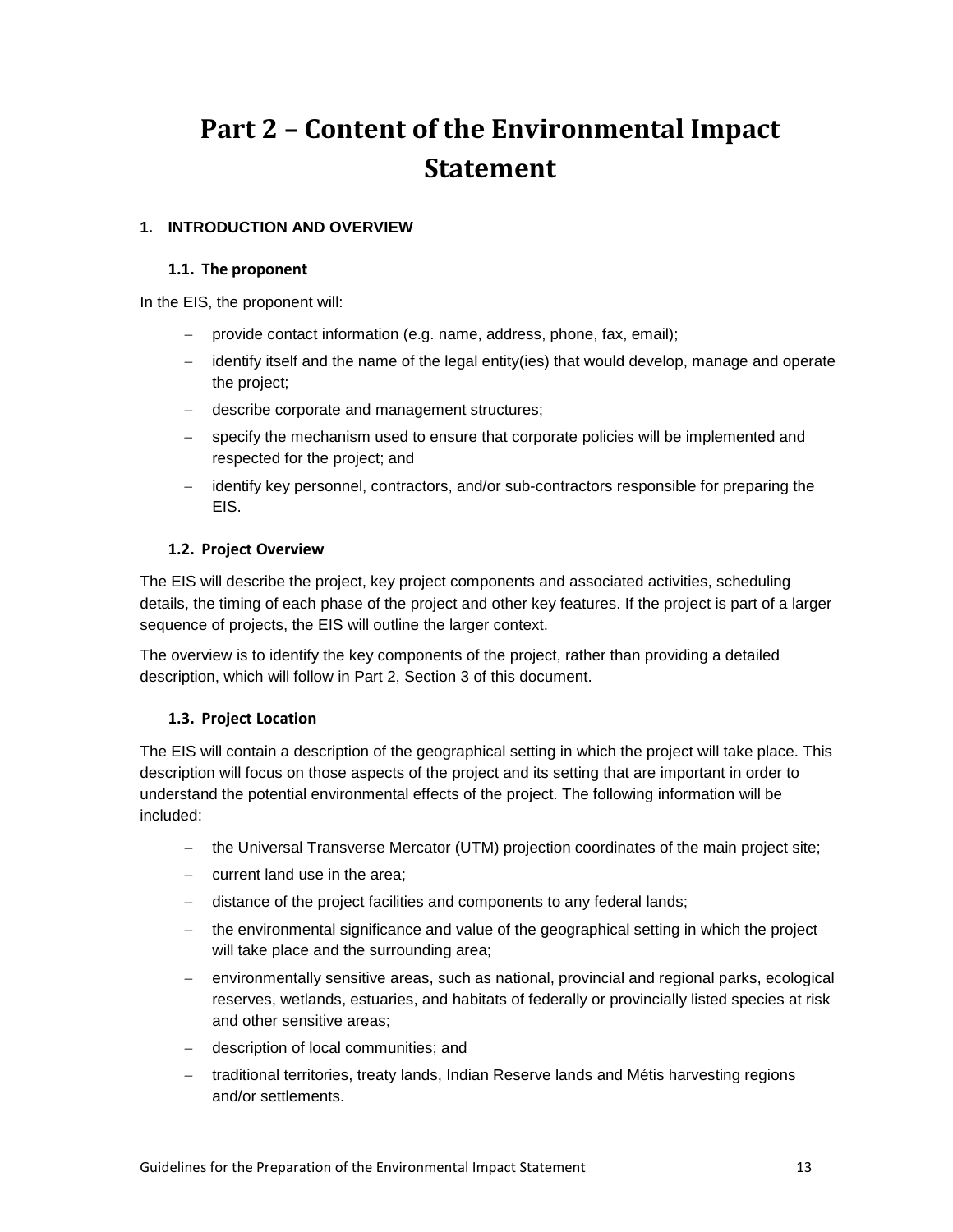# <span id="page-17-0"></span>**1.4. Regulatory framework and the role of government**

The EIS will identify:

- any federal power, duty or function that may be exercised that would permit the carrying out (in whole or in part) of the project or associated activities;
- − legislation and other regulatory approvals that are applicable to the project at the federal, provincial, regional and municipal levels;
- government policies, resource management plans, planning or study initiatives pertinent to the project and/or EA and their implications;
- any treaty, self-government or other agreements between federal or provincial governments and Indigenous Peoples that are pertinent to the project and/or EA;
- any relevant land use plans, land zoning, or community plans;
- information on land ownership, land lease agreement or land tenure; and
- − regional, provincial and/or national objectives, standards or guidelines that have been used by the proponent to assist in the evaluation of any predicted environmental effects.

# <span id="page-17-1"></span>**2. PROJECT JUSTIFICATION AND ALTERNATIVES CONSIDERED**

### <span id="page-17-2"></span>**2.1. Purpose of the project**

The EIS will describe the purpose of the project by providing the rationale for the project, explaining the background, the problems or opportunities that the project is intended to satisfy and the stated objectives from the perspective of the proponent. If the objectives of the project are related to broader private or public sector policies, plans or programs, this information will also be included.

The EIS will also describe the predicted environmental, economic and social benefits of the project. This information will be considered in assessing the justifiability<sup>[3](#page-17-4)</sup> of any significant adverse residual environmental effects as defined in section 5 of CEAA 2012, if such effects are identified.

### <span id="page-17-3"></span>**2.2. Alternative means of carrying out the project**

The EIS will identify and consider the environmental effects of alternative means of carrying out the project that are technically and economically feasible. The proponent will complete the assessment of alternative means in accordance with the Agency's Operational Policy Statement entitled *"Addressing "Purpose of" and "Alternative Means" under the Canadian Environmental Assessment Act, 2012[4](#page-17-5) .*

In its alternative means analysis, the proponent will address, at a minimum, the following project components:

- − location of key project components (dam-bridge);
- water course derivation or retention structures;
- − location of the natural gas pipeline;

<span id="page-17-4"></span> $3$  See subsection 52(2) of CEAA 2012.

<span id="page-17-5"></span>Refer to the Operational Policy Statements' "Purpose" and "Alternatives" under the *Canadian Environmental Assessment Ac*t, 2012 on the following website: [https://www.canada.ca/en/environmental-assessment-agency/news/media-room/media-room-](https://www.canada.ca/en/environmental-assessment-agency/news/media-room/media-room-2015/addressing-purpose-alternative-means-under-canadian-environmental-assessment-act-2012.html)[2015/addressing-purpose-alternative-means-under-canadian-environmental-assessment-act-2012.html](https://www.canada.ca/en/environmental-assessment-agency/news/media-room/media-room-2015/addressing-purpose-alternative-means-under-canadian-environmental-assessment-act-2012.html)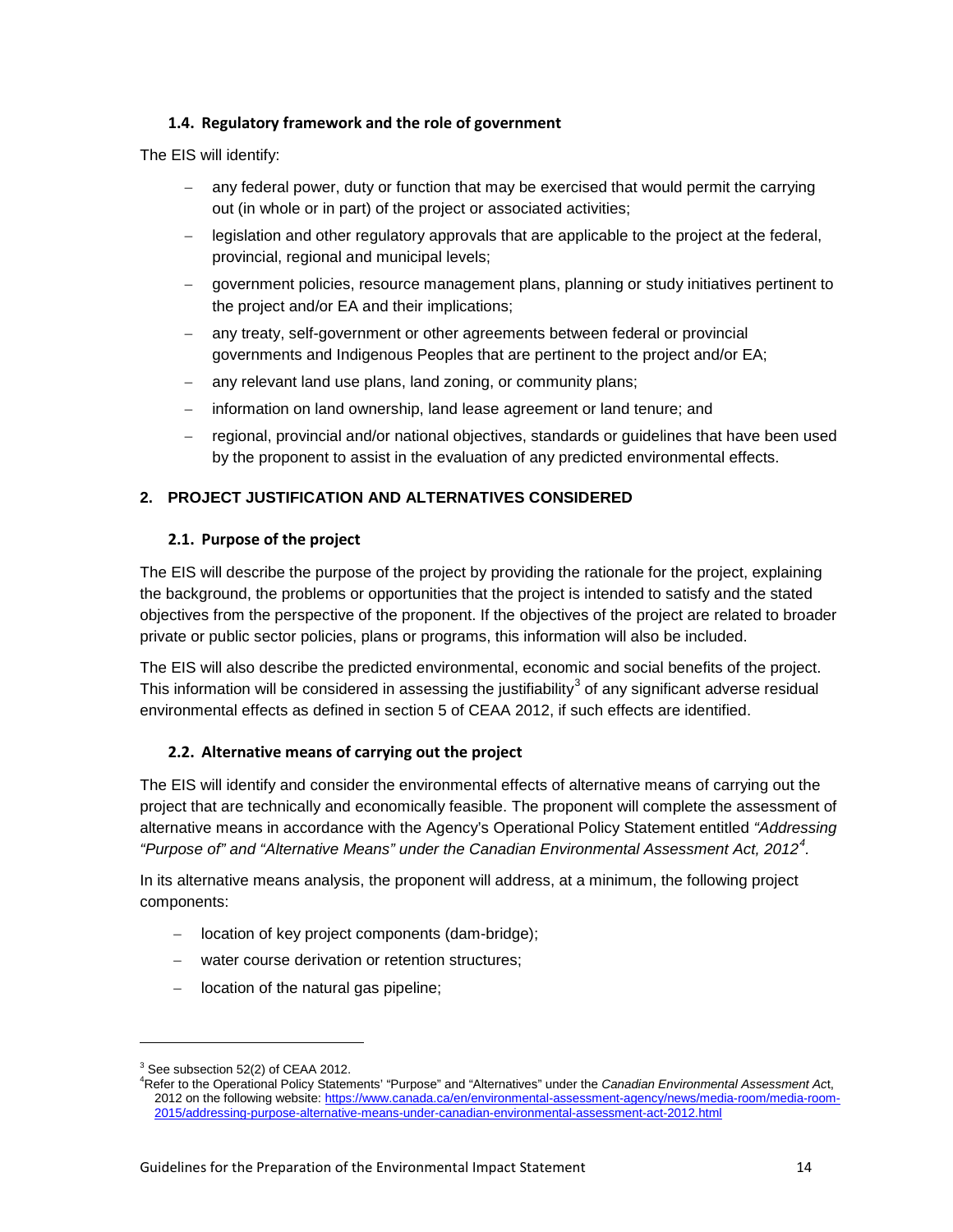- − excavated and fill materials (volume, source, transportation, storage, use and disposal);
- procedure for the demolition of the old dam bridge;
- − electrical transmission line route;
- − location of access roads;
- − construction methods for in-water components (e.g. coffer dams location, dewatered areas);
- − erosion control measures;
- − fish passage system; and
- − any other key components related to the project.

The study should make it possible to visualize the location of the alternatives and their environmental effects.

The proponent will need to consider the alternative when analyzing alternatives to the technology or energy source that best responds to climate change adaptation and greenhouse gas emission ceilings imposed by federal, provincial and territorial governments.

The Agency recognizes that projects may be in the early planning stages when the EIS is being prepared. Where the proponent has not made final decisions concerning the placement of project infrastructure, the technologies to be used, or that several options may exist for various project components, the proponent shall conduct an environmental effects analysis at the same level of detail for each of the various options available (alternative means) within the EIS.

# <span id="page-18-1"></span><span id="page-18-0"></span>**3. PROJECT DESCRIPTION**

### **3.1. Project components**

The EIS will describe the project, by presenting the project components, associated and ancillary works, and other characteristics that will assist in understanding the environmental effects. This will include:

- − maps, at an appropriate scale and high resolution, of the project location, the project components, boundaries of the proposed site with UTM coordinates, the major existing infrastructure and temporary infrastructure (including access roads, coffer dams for diversion or retention of water, stabilization structures and buildings), proponent-owned lands, leased lands or tenured lands for the project, adjacent land uses and any important environmental features;
- information on the care and control of project components and activities;
- the old and new dam-bridge (footprint, location, etc.);
- − fish passage;
- − linear infrastructure (e.g. road, pipeline, electrical transmission line) indicating the route of each and whether it is permanent or temporary;
- water management facilities proposed to control, collect and discharge surface water drainage;
- − sediment control from dredging necessary to support construction work;
- storage and management of fuels, explosives and hazardous wastes;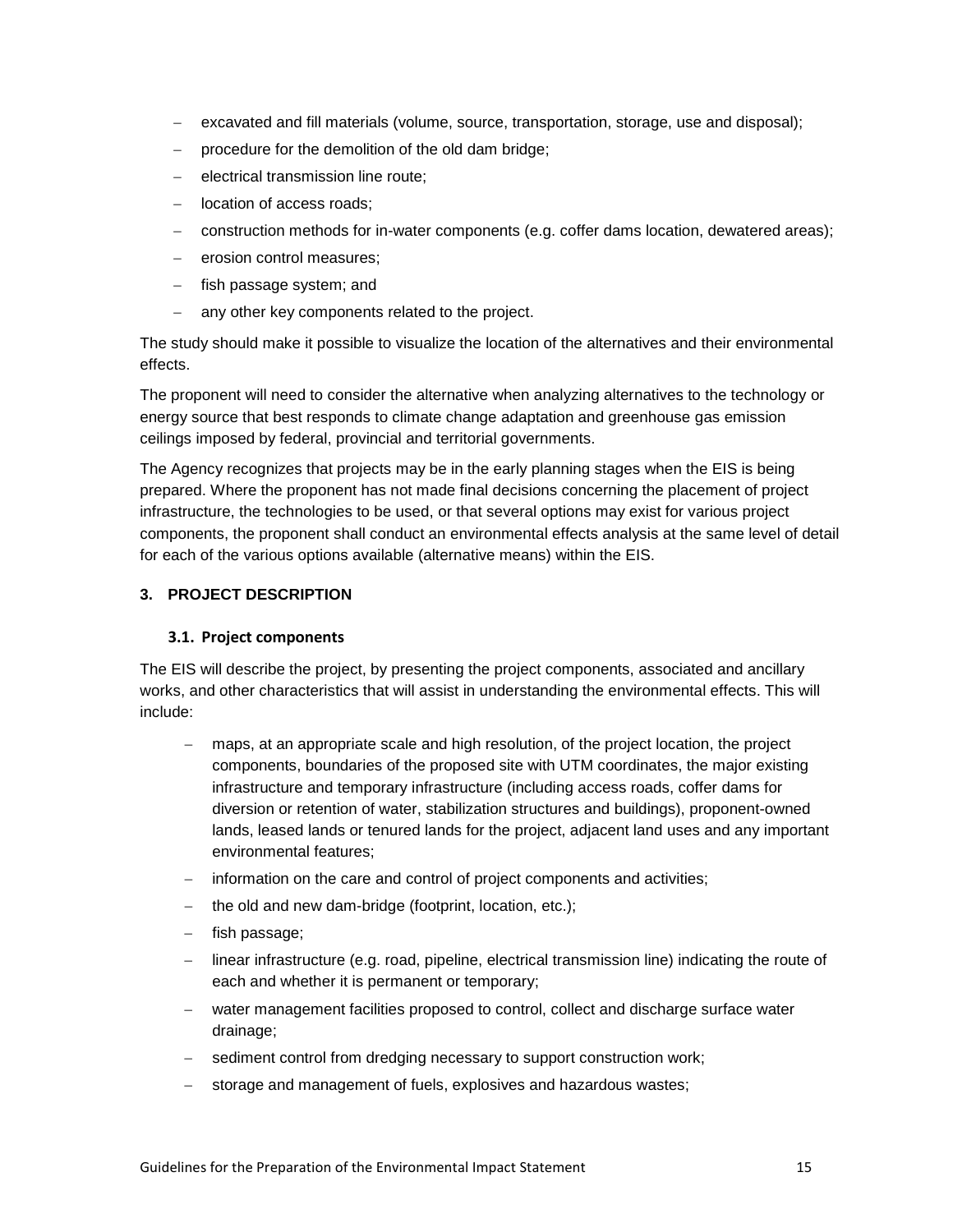- − waste disposal (types of waste, methods of disposal, quantity); and
- − administrative and support facilities.

#### <span id="page-19-0"></span>**3.2. Project activities**

The EIS will include descriptions of the construction, operation, decommissioning and abandonment phases associated with the proposed project.

This will include detailed descriptions of the activities to be carried out during each phase, the location of each activity, expected outputs and an indication of the activity's magnitude and scale.

Although a complete list of project activities should be provided, the emphasis will be on activities with the greatest potential to have environmental effects. Sufficient information will be included to predict environmental effects and address concerns identified by the public and Indigenous Peoples. Highlight activities that involve periods of increased environmental disturbance or the release of materials into the environment.

The EIS will include a summary of the changes that have been made to the project since originally proposed, including the benefits of these changes to the environment, Indigenous Peoples, and the public.

The EIS will include a schedule including time of year, frequency, and duration for all project activities.

The information will include a description of:

#### <span id="page-19-1"></span>3.2.1.Site preparation and construction

- installation of security fences to delineate the construction site;
- installation of construction site facilities (e.g. trailers, electricity grid);
- − upgrades to access roads;
- − construction of the storage area for materials and equipment;
- earthworks;
- construction or repair of existing roads;
- − water course derivation or retention structures (coffer dams, sheet piles, sedimentation ponds, etc.);
- water management during work;
- fish passage construction;
- construction of dam-bridge infrastructure (e.g. bridge deck, pillars, etc.);
- − construction of water management infrastructure;
- concreting activities (e.g. sourcing, cleaning water management);
- excavation and backfilling;
- − construction and refurbishment of the lines (gas, electric);
- − demolition work of the existing dam-bridge, including drilling and blasting of the piles;
- storage areas and hazardous materials management (including explosives), fuels and residues;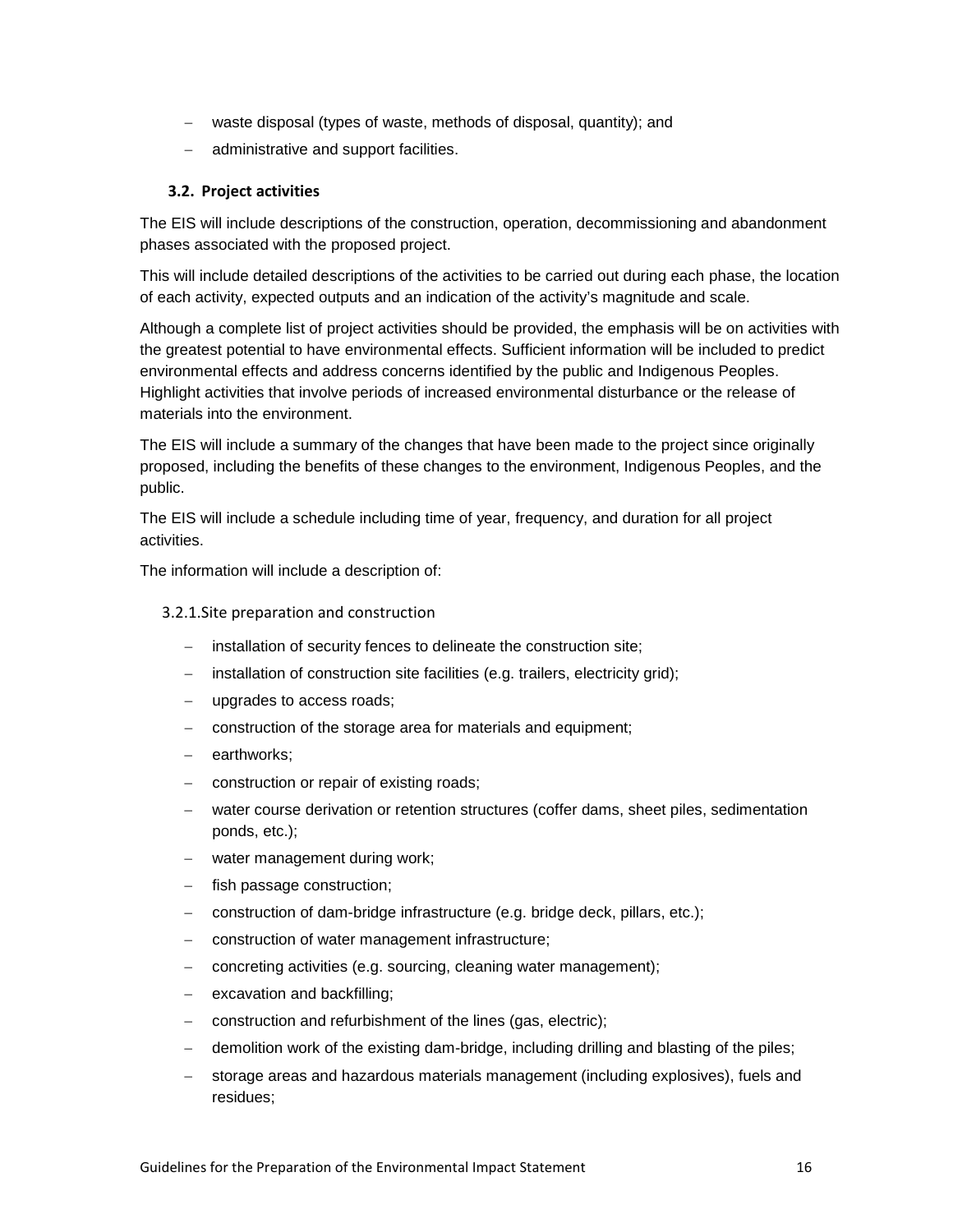- − management and recycling of construction, renovation and demolition waste and the disposal site of such waste;
- − site cleanup and landscaping;
- − road traffic and construction site management.

# <span id="page-20-0"></span>3.2.2.Operation

- storage, handling and material transportation;
- − storm water management at the project site;
- − hazardous materials storage and management;
- − life-long inspection and maintenance activities of the bridge and dam; and
- $\checkmark$  mode of operation of the new dam: analysis of management modes for flow and water level upstream and downstream of the dam.
- <span id="page-20-1"></span>3.2.3.Decommissioning and abandonment
	- − the preliminary outline of a decommissioning and reclamation plan for any components associated with the project;
	- − the ownership, transfer and control of the different project components;
	- − for permanent facilities, a conceptual discussion on how decommissioning and abandonment could occur.

# <span id="page-20-2"></span>**4. PUBLIC PARTICIPATION AND CONCERNS**

The EIS will describe the ongoing and proposed public consultation activities that the proponent will undertake or that it has already conducted on the project. It will provide a description of efforts made to distribute project information and provide a description of information and materials that were distributed during the consultation process. The EIS will indicate the methods used, where the consultation was held, the persons and organizations consulted, the concerns voiced and the answers offered by the proponent as well as the extent to which this information was incorporated in the design of the project as well as in the EIS. The EIS will provide a summary of key issues raised related to the project and its potential effects to the environment as well as describe any outstanding issues and ways to address them.

# <span id="page-20-3"></span>**5. ENGAGEMENT WITH INDIGENOUS PEOPLES AND CONCERNS RAISED**

As noted in Part 1, Section 2.3 of these guidelines, the proponent is expected to engage with potentially affected Indigenous Peoples. For the purposes of developing the EIS, the proponent will engage with Indigenous Peoples that may be affected by the project, to obtain their views on:

- − the project;
- − effects of changes to the environment on Indigenous Peoples (health and socio-economic conditions; physical and cultural heritage, including any structure, site or thing that is of historical, archaeological, paleontological or architectural significance; and current use of lands and resources for traditional purposes) pursuant to paragraph 5(1)(c) of CEAA 2012; and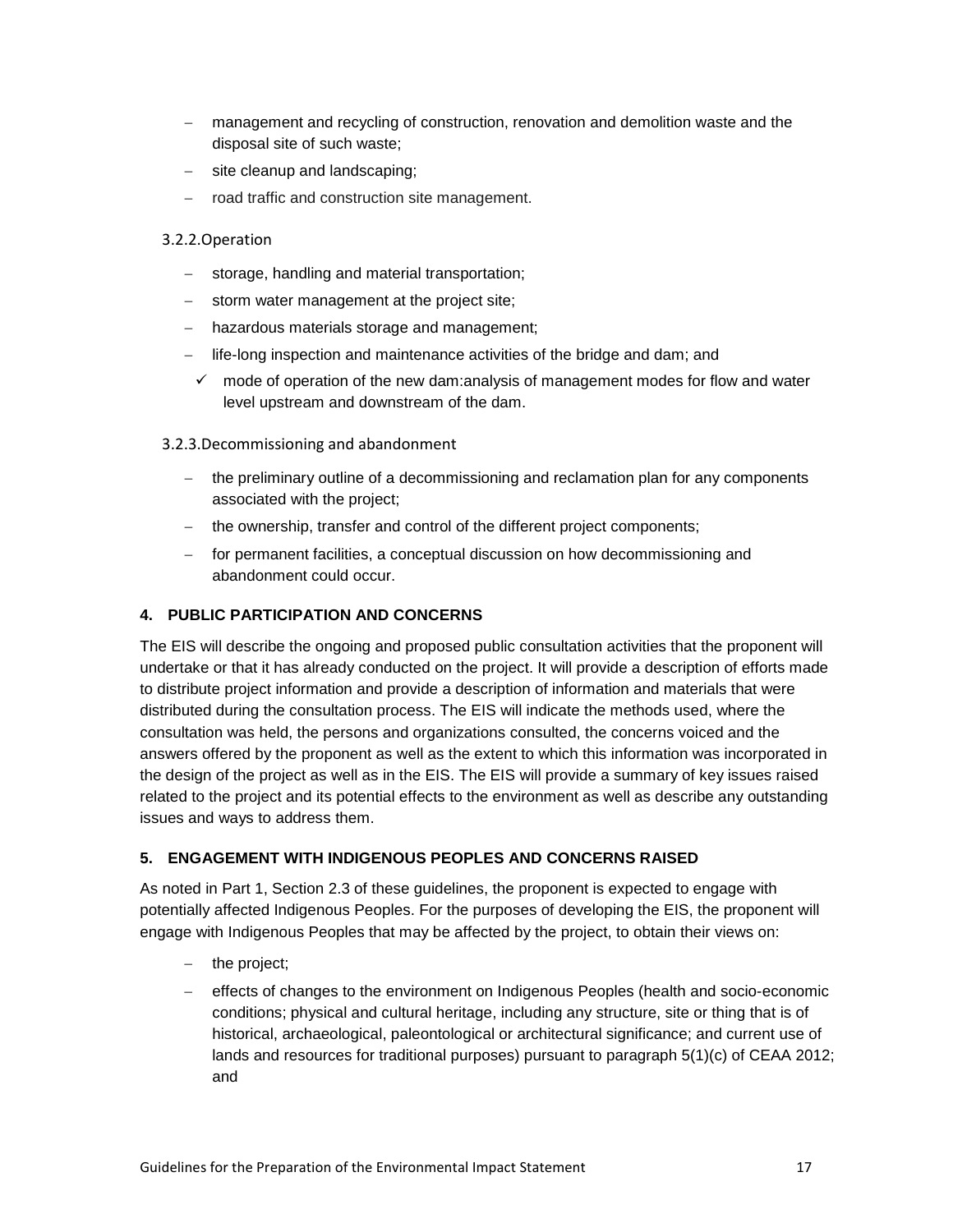− potential adverse impacts of the project on potential or established Aboriginal or Treaty rights, in respect of the Crown's duty to consult, and where appropriate, accommodate Indigenous Peoples.

In order to allow the Indigenous Peoples to engage and provide views on the above, the proponent will provide the Indigenous Peoples with the following timely and relevant:

- − opportunities to learn about the project including providing information about the proposed project (including but not limited to project design, location, potential effects, mitigation measures and follow-up and monitoring programs); and
- − opportunities to provide input on the overall project; effects of changes to the environment on Indigenous Peoples pursuant to paragraph 5 (1)(c) of CEAA, 2012 and potential adverse impacts of the project on potential or established Aboriginal or Treaty rights.

The proponent will structure its engagement activities to provide adequate time for Indigenous Peoples to review and comment on the relevant information. Engagement activities are to be appropriate to the Indigenous Peoples' needs, arranged through discussions with the Indigenous Peoples and in keeping with established consultation protocols, where available. The EIS will describe all efforts, successful or not, taken to solicit the information required from Indigenous Peoples to support the preparation of the EIS. With respect to engagement activities, the EIS will document:

- − the engagement activities undertaken with each group prior to the submission of the EIS, including the date and means of engagement (e.g. meeting, mail, telephone);
- − document the main issues and comments raised during the engagement activities by each group and the proponent's responses (effort should be made to collating like issues together along valued components identified in the EIS);
- − any future planned engagement activities;
- − where and how Indigenous Peoples' perspectives were integrated into and/or contributed to decisions regarding the project, design, construction, operation, decommissioning, abandonment, maintenance, follow-up and monitoring and associated potential effects (paragraph 5(1)(c)) and the associated mitigation utilized to manage those effects. The effects and mitigation measures should be clearly linked to valued components in the EIS as well as to specific project components or activities; and
- − how engagement activities by the proponent allowed Indigenous Peoples to understand the project and evaluate its impacts on their communities, activities, potential or established Aboriginal or Treaty rights,. Where impacts are identified, provide a discussion of how those would be managed or mitigated (and provide this information for each Indigenous group separately).

To assist with the provision of records as requested above, the Agency recommends the proponent create a tracking table of key issues raised by each Indigenous Peoples and responses provided by the Proponent. Information provided related to potential adverse impacts on potential or established Aboriginal or Treaty rights rights will be considered by the Crown in meeting its common law duty to consult obligations. In order to help with the attribution of funding aimed at supporting the participation of Indigenous peoples, the Agency establishes, for general guidance purposes at this early stage of the environmental assessment process, levels of consultation with them. However, it should be noted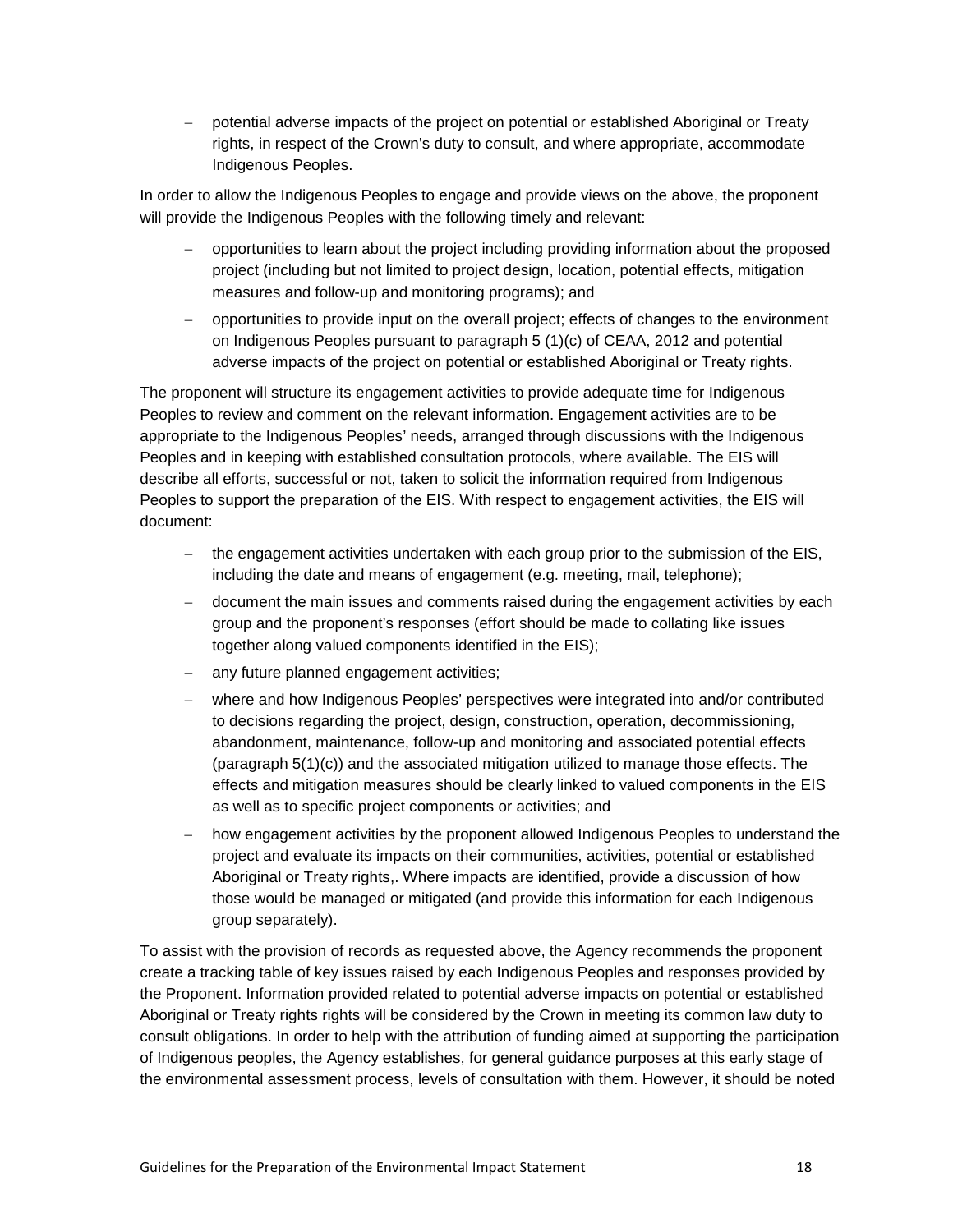that this temporary assessment is done by the Agency based on the information it has at this stage. This information could be enriched and eventually trigger reassessment of this level of consultation.

The proponent is expected to strive towards developing a productive and constructive relationship based on on-going dialogue with all the Indigenous Peoples, and especially with the Indigenous Peoples expected to be most affected by the project, in order to support information gathering, protection of sensitive information, and the effects assessment. Indigenous Peoples include:

- − Kebaowek First Nation
- − Wolf Lake First Nation
- − Timiskaming First Nation
- − Algonquins of Ontario representing:
	- $\checkmark$  Pikwàkanagàn First Nation
	- $\checkmark$  Mattawa/North Bay
	- $\checkmark$  Antoine

For the above Indigenous Peoples, the proponent will strive to use primary data sources and hold face-to-face meetings to discuss concerns. The proponent will facilitate these meetings by making key EA summary documents (baseline studies, EIS, key findings, plain language summaries) accessible in advance. The proponent will ensure there are sufficient opportunities for individuals and Indigenous Peoples to provide oral input in the language of their choice. If possible, the proponent should consider translating information for Indigenous Peoples into the appropriate Indigenous languages(s) in order to facilitate engagement activities during the EA. For any impacts identified during these engagement activities, the proponent will discuss approaches to manage or mitigate those impacts and make efforts to discuss the degree of those impacts after mitigation (residual effects) with Indigenous Peoples prior to submitting the EIS to the Agency (see Part 2, Section 7.1.9 and Part 2, Section 7.3.4 of these guidelines).

For Indigenous Peoples that may also be affected by the project, but to a lesser degree, the proponent will, at a minimum, ensure Indigenous Peoples are notified about key steps in the EIS development process and of opportunities to provide comments on key EA documents and/or information to be provided regarding their community. The proponent will still ensure Indigenous Peoples are reflected in the baseline information and assessment of potential effects or impacts in the EIS (see Part 2, Section 7.1.9 of these guidelines). Indigenous Peoples include:

- − Métis Nation of Ontario representing:
	- $\checkmark$  Mattawa Métis Council
	- $\checkmark$  North Bay Métis Council
	- $\checkmark$  Temiskaming Métis Community Council
- − Nipissing First Nation

For the Indigenous Peoples listed above, if potential effects or impacts are identified, requirements of Part 2, Section 6 and Section 7.3.4 of these guidelines would apply. The Agency and the proponent will continue their efforts in parallel to consult with the Indigenous peoples, in order to get their feedback regarding the degree to which, in their view, they may be affected by the project. This could result in a modification of the initial assessment of that level. They could eventually become part of the Indigenous peoples most affected by the project.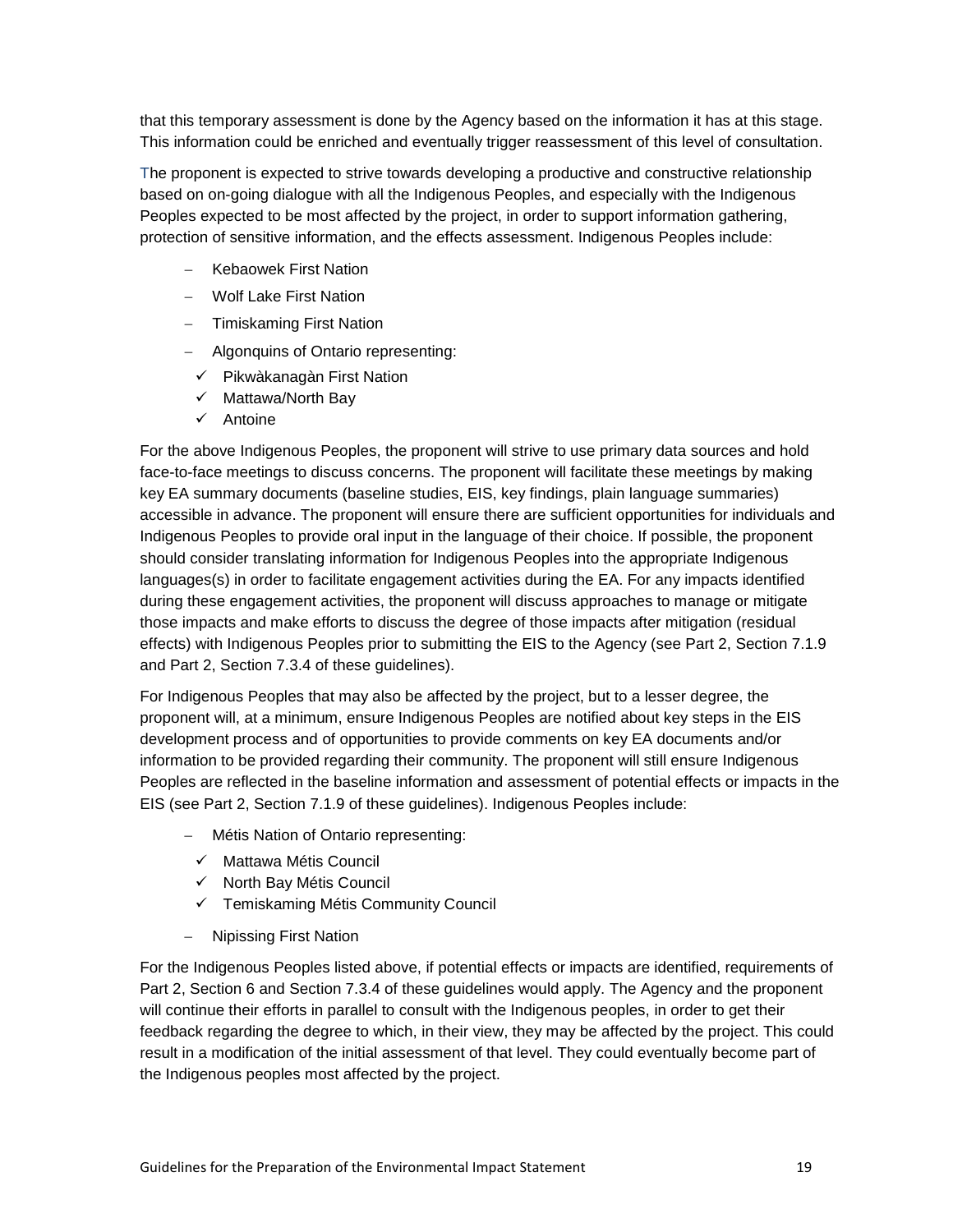The Indigenous Peoples referenced above may change as more is understood about the environmental effects of the project and/or if the project or its components change during the EA. The Agency reserves the right to alter the list of Indigenous Peoples that the proponent will engage as additional information is gathered during the EA.

Upon receipt of knowledge or information of potential effects or adverse impacts to any Indigenous group, even those not listed above, the proponent shall provide that information to the Agency at the earliest opportunity.

With respect to the effects of changes to the environment on Indigenous Peoples, the assessment requirements are outlined in Part 2, Sections 7.1.9 and Part 2, 7.3.4 of these guidelines. With respect to the assessment requirements are outlined in Part 2, Section 6 of these guidelines.

# <span id="page-23-0"></span>**6. IMPACTS TO POTENTIAL OR ESTABLISHED ABORIGINAL OR TREATY RIGHTS**

With respect to potential adverse impacts of the project on potential or established Aboriginal or Treaty rights, the EIS will document for each group identified in Part 2, Section 5 of these guidelines (or in subsequent correspondence from the Agency):

- − potential or established Aboriginal or Treaty rights<sup>[5](#page-23-1)</sup>, when this information is directly provided by a group to the proponent, the Agency or is available through public records, including but not limited to:
	- $\checkmark$  location of the right being practiced or exercised
	- $\checkmark$  context in which the right is practiced or exercised (including information about which groups of an Indigenous group practice the right (women, elders, youth), how the right was practiced historically),
	- $\checkmark$  how the Indigenous Peoples' cultural traditions, laws and governance systems inform the manner in which they exercise their rights (the who, what, when, how, where and why)
	- $\checkmark$  the Indigenous Peoples' perspectives on the importance of the land on which the Project is located and how and to what extend the project interacts with uses and/or land management by Indigenous Peoples;
	- $\checkmark$  how often the right is practiced or exercised and timing or seasonality of the practice or exercise of the right; and,
	- $\checkmark$  maps and data sets (e.g., fish catch numbers);
- − potential adverse impacts of each of the project components and physical activities, in all phases, on potential or established Aboriginal or Treaty rights, including those raised by Indigenous Peoples.
- measures identified to accommodate potential adverse impacts of the project on the potential or established Aboriginal or Treaty rights. These measures will clearly describe how the proponent intends to implement them, and may go beyond mitigation measures that are developed to address potential adverse environmental effects. Include perspectives and specific suggestions raised of potentially impacted Indigenous Peoples; as well as any views of Indigenous Peoples on the effectiveness of mitigation measures.

<span id="page-23-1"></span><sup>&</sup>lt;sup>5</sup> Refer to Crown-Indigenous Relations and Northern Affairs Canada or Indigenous Services Canada for more information.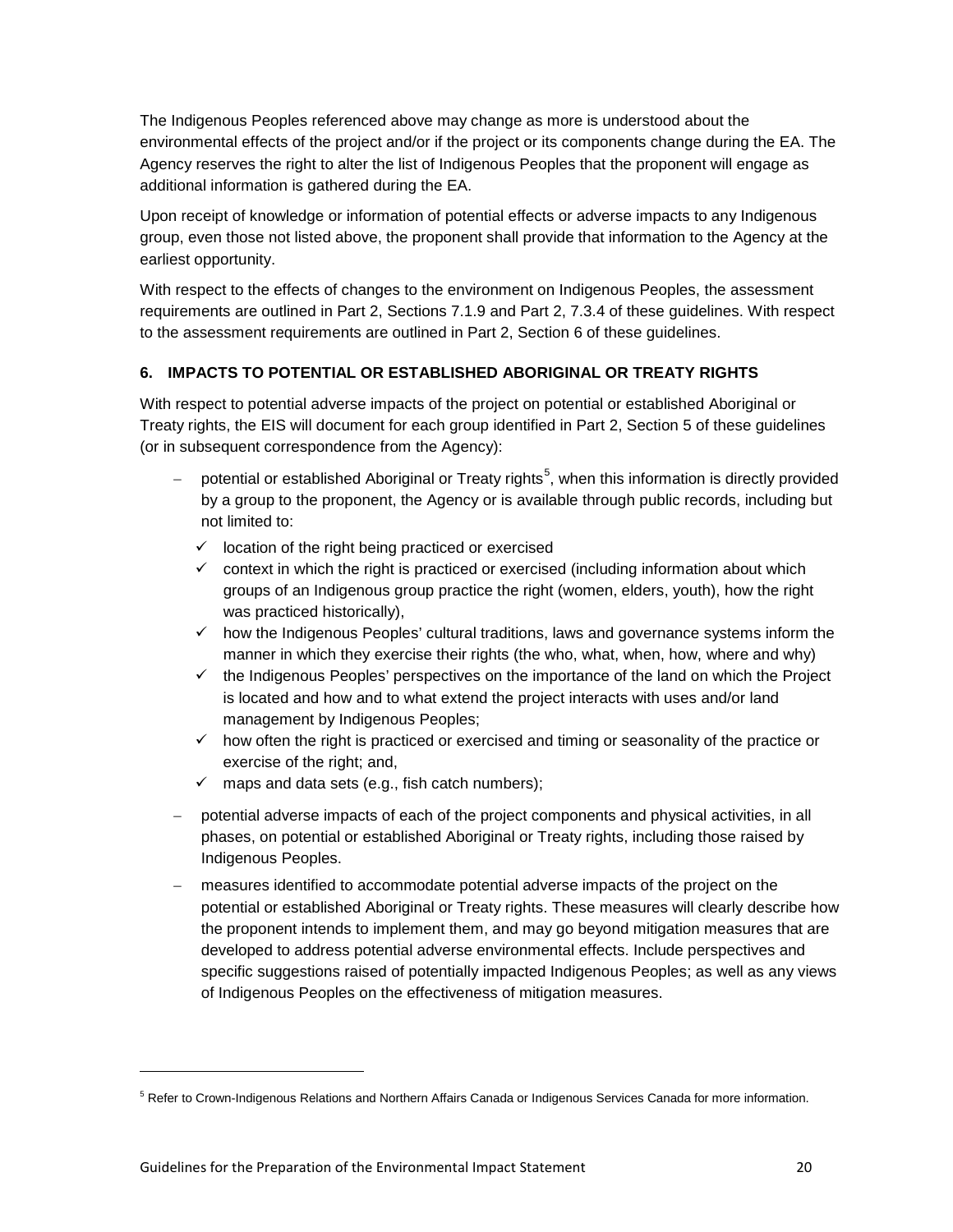- − potential adverse impacts on potential or established Aboriginal or Treaty rights that have not been fully mitigated or accommodated as part of the EA and associated engagement with Indigenous Peoples. Include perspective of potentially impacted Indigenous Peoples; and
- − potential adverse impacts that may result from the residual and cumulative environmental effects. Include the perspectives of potentially impacted Indigenous Peoples.

This information and assessment will be informed from engagement with Indigenous Peoples described in Part 2, Section 5 of these guidelines. The information sources, methodology and findings of the assessment of paragraph 5(1)(c) effects under CEAA 2012 may be used to inform the assessment of potential adverse impacts of the project on potential or established Aboriginal or Treaty rights. However, there may be distinctions between the adverse impacts on potential or established Aboriginal or Treaty rights and paragraph 5(1)(c) effects under CEAA 2012. The proponent will carefully consider the potential distinction between these two aspects and, where there are differences; will include the relevant information in its assessment.

### <span id="page-24-1"></span><span id="page-24-0"></span>**7. EFFECTS ASSESSMENT**

-

### **7.1. Project setting and baseline conditions**

Based on the scope of the project described in Section 3 (Part 1), the EIS will present baseline information in sufficient detail to enable the identification of how the project could affect the VCs and an analysis of those effects. Should other VCs be identified during the conduct of the EA, the baseline condition for these components will also be described in the EIS. To determine the appropriate spatial boundaries to describe the baseline information, refer to Section 3.2.3 (Part 1) of these guidelines. As a minimum, the EIS will include a description of the following environmental components.

### <span id="page-24-2"></span>7.1.1.Atmospheric, Light and Noise Environment

- − a baseline survey of ambient air quality in the project areas and in the airshed likely to be affected by the project, by identifying and quantifying emission sources for, but not limited to, the following contaminants: metals and metalloids, total suspended particulates, fine particulates smaller than 2.5 microns (PM $_{2.5}$ ), respirable particulates of less than 10 microns (PM<sub>10</sub>), carbon monoxide (CO), sulphur oxides (SO<sub>x</sub>), nitrogen oxides (NO<sub>x</sub>), and volatile organic compounds (VOCs);
- identify and quantify existing greenhouse gas emissions<sup>[6](#page-24-3)</sup> by individual pollutant measured as kilotonnes of  $CO<sub>2</sub>$  equivalent per year in the project study areas;
- − direct and indirect sources of air emissions;
- − current provincial/territorial/federal limits for greenhouse gas emission targets;
- − current ambient noise levels at key receptor points (e.g. areas used by Indigenous Peoples for their traditional activities, communities, cabins), including the results of a baseline ambient noise survey. Information on typical sound sources, geographic extent and temporal variations will be included;

<span id="page-24-3"></span> $6$  Greenhouse gas emissions include: carbon dioxide (CO<sub>2</sub>), methane (CH<sub>4</sub>), nitrous oxide (N<sub>2</sub>O), perfluorocarbons (PFCs), hydrofluorocarbons (HFCs), sulphur hexafluoride ( $SF<sub>6</sub>$ ) and nitrogen trifluoride (NF<sub>3</sub>).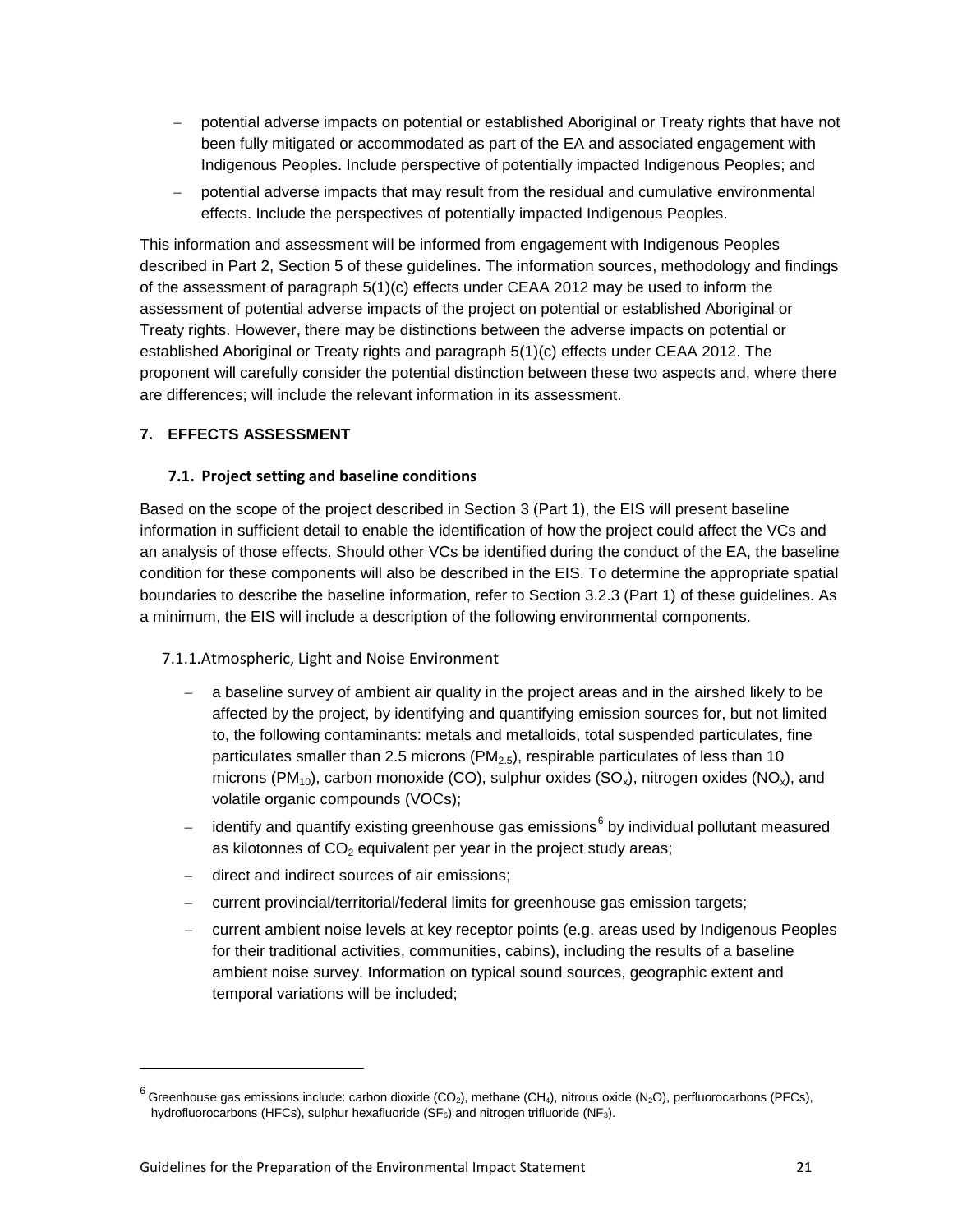- existing ambient night-time light levels at the project site and at any other areas where project activities could have an effect on light levels. The EIS will describe night-time illumination levels during different weather conditions and seasons; and
- − historical records of relevant meteorological information (e.g. total precipitation (rain and snow); mean, maximum and minimum temperatures; and typical wind speed and direction).
- <span id="page-25-0"></span>7.1.2.Geology and geochemistry
	- the geomorphology, topography and geotechnical characteristics of areas proposed for construction of major project components;
	- − geological hazards that exist in the areas planned for the project facilities and infrastructure, including:
		- $\checkmark$  history of seismic activity in the area;
		- $\checkmark$  isostatic rise or subsidence:
		- $\checkmark$  landslides, slope erosion and the potential for ground and rock instability, and subsidence during and following project activities.
	- − baseline concentrations of contaminants of concern within the local, regional and downstream receiving environments.

<span id="page-25-1"></span>7.1.3.Topography, terrestrial environments and soil

- − baseline mapping and description of landforms and soils within the local and regional project areas;
- − maps depicting soil depth by horizon and soil order within the area to support soil salvage and reclamation efforts, and to outline potential for soil erosion;
- − suitability of topsoil for use in the rehabilitation of disturbed areas;
- the characterization of soils in the excavation area, in terrestrial and riparian environments, and a description of their past uses;
- − topography, drainage and geology, and the physicochemical characteristics of potential sediment or soil deposition sites in the terrestrial environment except for sites already authorized by the Government of Quebec.

### <span id="page-25-2"></span>7.1.4.Riparian and Wetland Environments

-

− characterization of the shoreline, banks, current and future flood risk areas, and wetlands (fens, marshes, peatlands, mudflats and eelgrass beds, etc.) likely to be affected by project activities according to their size, type (class and form), the description of their function<sup>[7](#page-25-3)</sup> (ecological, hydrological, wildlife, socioeconomic, etc.) and species composition of plant species that contribute to the determination of their classification according to a recognized method.<sup>[8](#page-25-4)</sup>. To complete the scientific studies, the proponent should seek to collect information on the characterization of these environments from traditional knowledge

<span id="page-25-3"></span><sup>7</sup> Hanson, A., L. Swanson, D. Ewing, G. Grabas, S. Meyer, L. Ross, M. Watmough et J. Kirkby. 2008, Wetland Ecological Functions Assessment: An Overview of Approaches, Canadian Wildlife Service, Technical Report Series Number 497, October 2008. Atlantic Region, 70 pp.

<span id="page-25-4"></span><sup>&</sup>lt;sup>8</sup> The Canadian Wetland Classification System, National Wetlands Working Group, 1997, See the websit[e http://www.gret](http://www.gret-perg.ulaval.ca/fileadmin/fichiers/fichiersGRET/pdf/Doc_generale/Wetlands.pdf)[perg.ulaval.ca/fileadmin/fichiers/fichiersGRET/pdf/Doc\\_generale/Wetlands.pdf](http://www.gret-perg.ulaval.ca/fileadmin/fichiers/fichiersGRET/pdf/Doc_generale/Wetlands.pdf)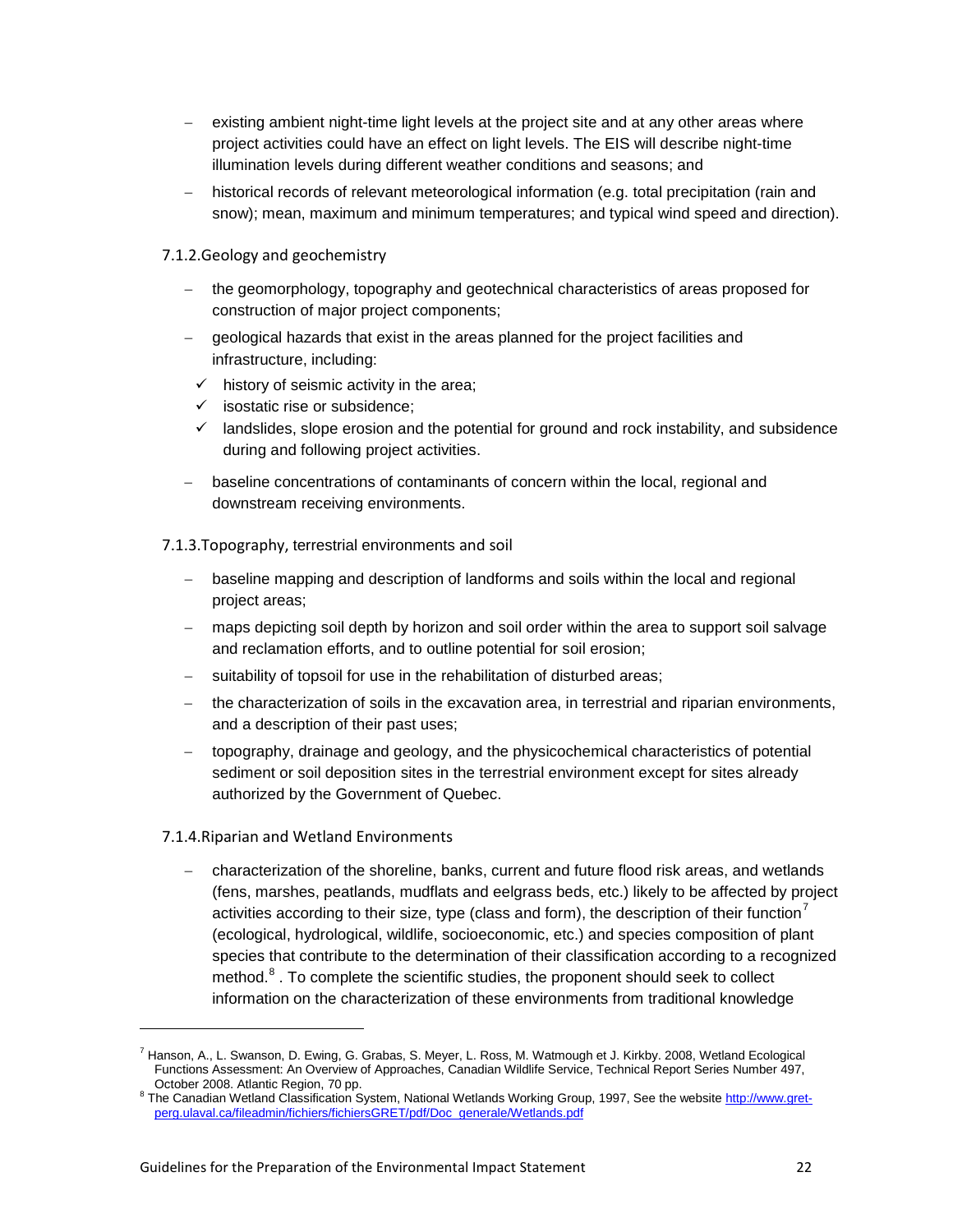holders and land users of Indigenous Peoples identified in Part 2, Section 5 of these guidelines (or in subsequent correspondence from the Agency);

− description of plant and animal species (abundance, distribution and diversity) and their habitats, with a focus on species with special status that are of social, economic, cultural or scientific significance, as well as invasive alien species. To complete the scientific studies, the proponent should seek to collect information on the presence of plant and animal species from traditional knowledge holders and land users of Indigenous Peoples identified in Part 2, Section 5 of these guidelines (or in subsequent correspondence from the Agency).

#### <span id="page-26-0"></span>7.1.5.Surface water

- − physicochemical properties of water in affected watercourses compared to federal recommendations and provincial criteria for intended uses (including the Canadian Water Quality Guidelines for the Protection of Aquatic Life). Existing data should be supplemented with surface water characterization studies, as required.
- − delineation of drainage basins, at appropriate scales (water bodies and watercourses), including intermittent streams, flood risk areas and wetlands, boundaries of the watershed and subwatersheds, overlaid by key project components;
- water levels (flood, low and average) for the watercourse sections directly affected by the project;
- − hydrological regime, including the mean annual flows of watercourses, mean daily and monthly flows, and low and peak flows;
- − for each affected water body, the total surface area, bathymetry, maximum and mean depths, water level fluctuations, hydraulic conditions (currents at the surface and at the bottom), type and quality of substrate (sediments);
- − physicochemical characterization of the sediments to be dredged and their toxicity, if necessary, by means of toxicity tests
- − sedimentological regime including erosion zones, sediment transport and accumulation areas, particularly in dredging and backfilling areas and potential sites for sediment deposition in the aquatic environment
- seasonal surface water quality, including analytical results (e.g. water temperature, turbidity, pH, dissolved oxygen profiles) and interpretation for representative tributaries and water bodies including all sites to receive runoff;
- − any local and regional potable surface water resource;
- − ice dynamics in the study area, including frazil ice, ice formation and thickness, ridging, icebreaking activities, and ice movement.

#### <span id="page-26-1"></span>7.1.6. Fish and fish habitat

For fish and fish habitat directly or indirectly affected by the project:

− a characterization of fish populations on the basis of species and life stage, including information on the surveys carried out and the source of data available (e.g. location of sampling stations, catch methods, date of catches, the recorded species,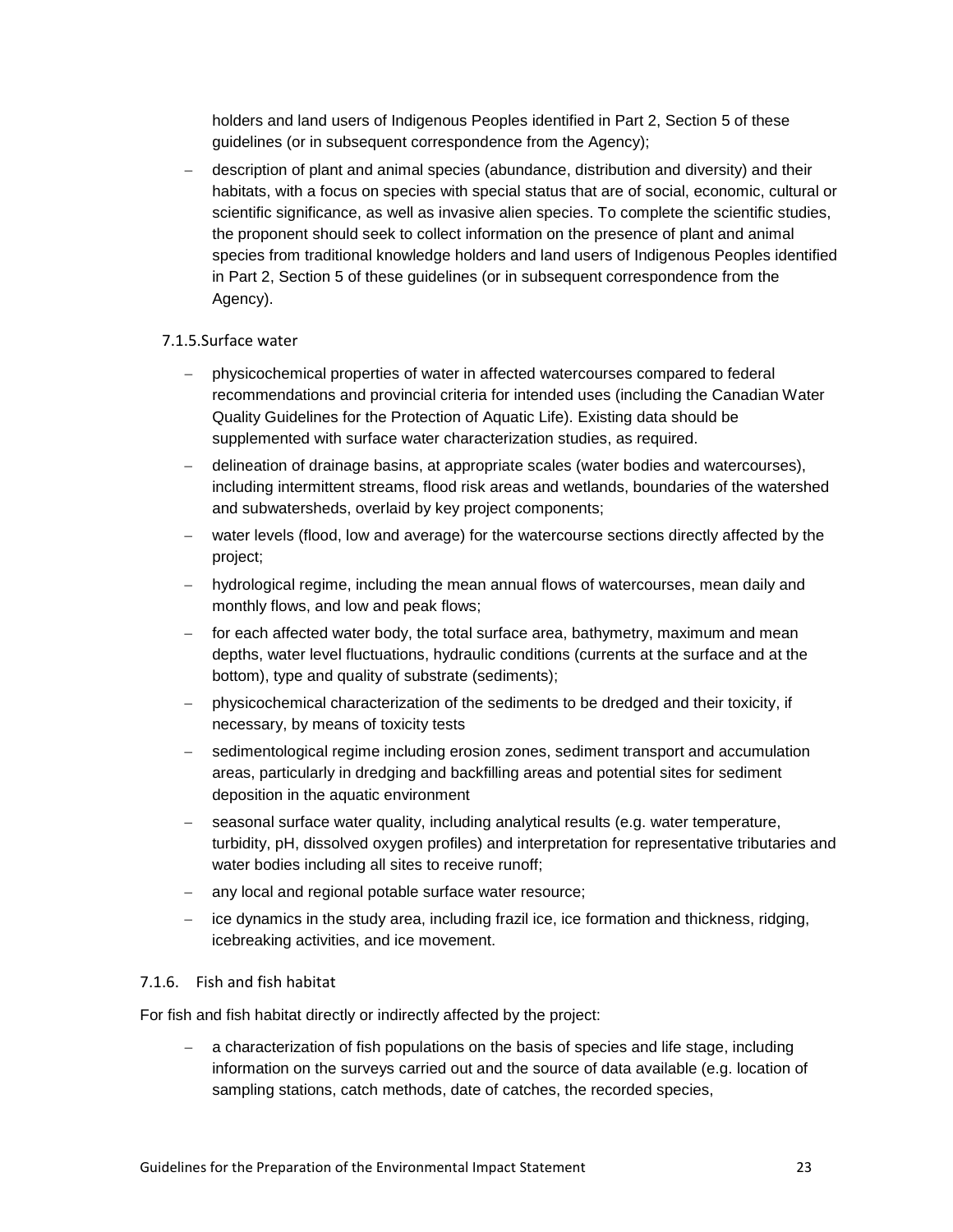catch per unit effort). To complete the scientific studies, the proponent should seek to collect information on the presence of fish from traditional knowledge holders and land users of Indigenous Peoples identified in Part 2, Section 5 of these guidelines (or in subsequent correspondence from the Agency).

- a description of habitats in water bodies affected by the project;
- a list of any fish or invertebrate species at risk that are known to be present;
- a description of the habitat by homogeneous section, including the length of the section, width of the channel from the high water mark (bankful width), water depths, type of substrate (sediments), aquatic and riparian vegetation, and photos;
- a description of natural obstacles (e.g. falls, beaver dams[9](#page-27-1)) or existing structures (e.g. water crossings) that hinder the free passage of fish;
- maps, at a suitable scale, indicating the surface area of potential or confirmed fish habitat for spawning, rearing, nursery, feeding, overwintering, migration routes, etc. Where appropriate, this information should be linked to water depths (bathymetry) to identify the extent of a water body's littoral zone; and
- − characterize and map aquatic plant communities (immersed, submerged) aquatic beds in the study area and indicate their functions with respect to fish habitat;
- the description and location of suitable habitats for fish species at risk that appear on federal and provincial lists and that are found or are likely to be found in the study area.

Note that certain intermittent streams or wetlands may constitute fish habitat or contribute indirectly to fish habitat. The absence of fish at the time of the survey does not irrefutably indicate an absence of fish habitat.

<span id="page-27-0"></span>7.1.7. Birds and bird habitat

- − description of migratory and non-migratory birds and their habitats that are found or are likely to be found in the study area. This description may be based on existing sources, but supporting evidence is required to demonstrate that the data used are representative of the avifauna and habitats found in the study area.
- The existing data must be supplemented by surveys<sup>10</sup>, if required. To complete the scientific studies, the proponent should seek to collect information on the presence of birds and their habitats from traditional knowledge holders and land users of Indigenous Peoples identified in Part 2, Section 5 of these guidelines (or in subsequent correspondence from the Agency);
- − description of abundance, distribution, and life stages of migratory and non-migratory birds in the study area (including waterfowl, raptors, shorebirds, marsh birds and other land birds), and species composition for each season;

<span id="page-27-2"></span><span id="page-27-1"></span><sup>&</sup>lt;sup>9</sup> Note that Fisheries and Oceans Canada does not consider beaver dams as impassable and permanent barriers to fish.<br><sup>10</sup> The inventories required should be developed based on the references and recommendations found in E entitled "*Guidance for the Preparation of an Environmental Impact Statement and Useful References*" (2017) (available from Environment and Climate Change Canada), and the Canadian Wildlife Service Technical Report No. 508, *A Framework for the Scientific Assessment of Potential Project Impacts on Birds* (Hanson et al., 2009). Appendix 3 of the Framework provides examples of project types and recommended techniques for assessing impacts on migratory birds.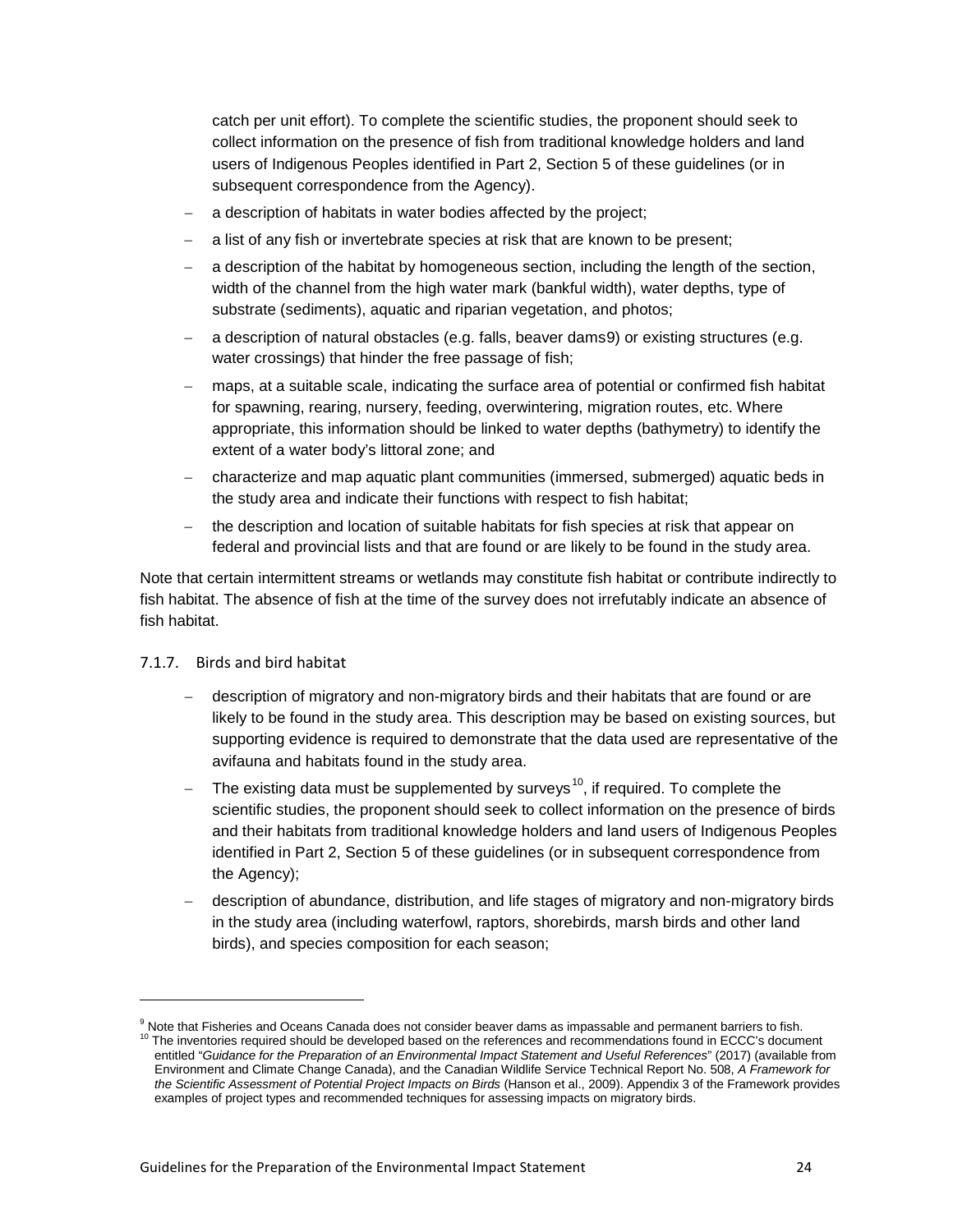- − description of habitats likely to be affected by the project;
- − description of year-round migratory and non-migratory bird use of the area (e.g. winter, spring migration, breeding season, fall migration), based on data from existing sources and, where appropriate, surveys in order to provide current field data.

#### <span id="page-28-0"></span>7.1.8. Species at Risk

- − identification and description of all species at risk, as defined under the *Species at Risk Act* (SARA) or Quebec's *Act Respecting Threatened of Vulnerable Species,* present or potentially present in the study area that may be affected by the project. The list of species can be established by means of existing data and literature as well as surveys to provide current field data, if required. The species will be ranked according to the status of Schedule 1 of SARA. The potential for the presence of species at risk in the study area will be established using the description of their habitat. A mapping of the potential habitats of species at risk potentially present will be provided. To complement the scientific studies conducted, the proponent should seek to collect information on the presence of species at risk from traditional knowledge holders and land users of Indigenous Peoples identified in Part 2, Section 5 of these guidelines (or in subsequent correspondence from the Agency);
- identification and description of all species assessed by the Committee on the Status of Endangered Wildlife in Canada (COSEWIC) that are not listed on Schedule 1 of SARA and that are present, or likely present, in the study area and that may be affected by the project The list of species can be established by means of existing data and literature as well as surveys to provide current field data, if required. The species will be ranked according to their last COSEWIC assessment;
- any published studies that describe the regional importance, abundance and distribution of species at risk or assessed by COSEWIC, including recovery programs or strategies.
- − description of residences, seasonal movements, movement corridors, habitat requirements, key habitat areas, critical habitats and designated recovery habitats (if any), and the life cycle of species at risk or assessed by COSEWIC as likely to be in the project area or affected by the project;
- − the description and mapping of potential habitats of species at risk present or potentially present in the study area, taking into account habitat descriptions presented in recovery strategies, action plans, management plans, management and COSEWIC reports.

### <span id="page-28-1"></span>7.1.9. Indigenous Peoples

The proponent shall gather and document baseline information in the EIS for each Indigenous Peoples identified in Part 2, Section 5 of these guidelines (and any Indigenous Peoples identified after these guidelines are finalized). The baseline information will:

- − describe and characterize the elements in paragraph 5(1)(c) of CEAA 2012 based on the spatial and temporal scope selected for the EA according to the factors outlined in Part 1, Section 3.2.3 of this document.
- − characterize the regional context of each of the elements of paragraph 5(1)(c) of CEAA 2012 to support the assessment of project related effects, including consideration of the differences of experiences by sub-populations within an Indigenous group, as appropriate (for example, women, youth, elders, families) and cumulative effects.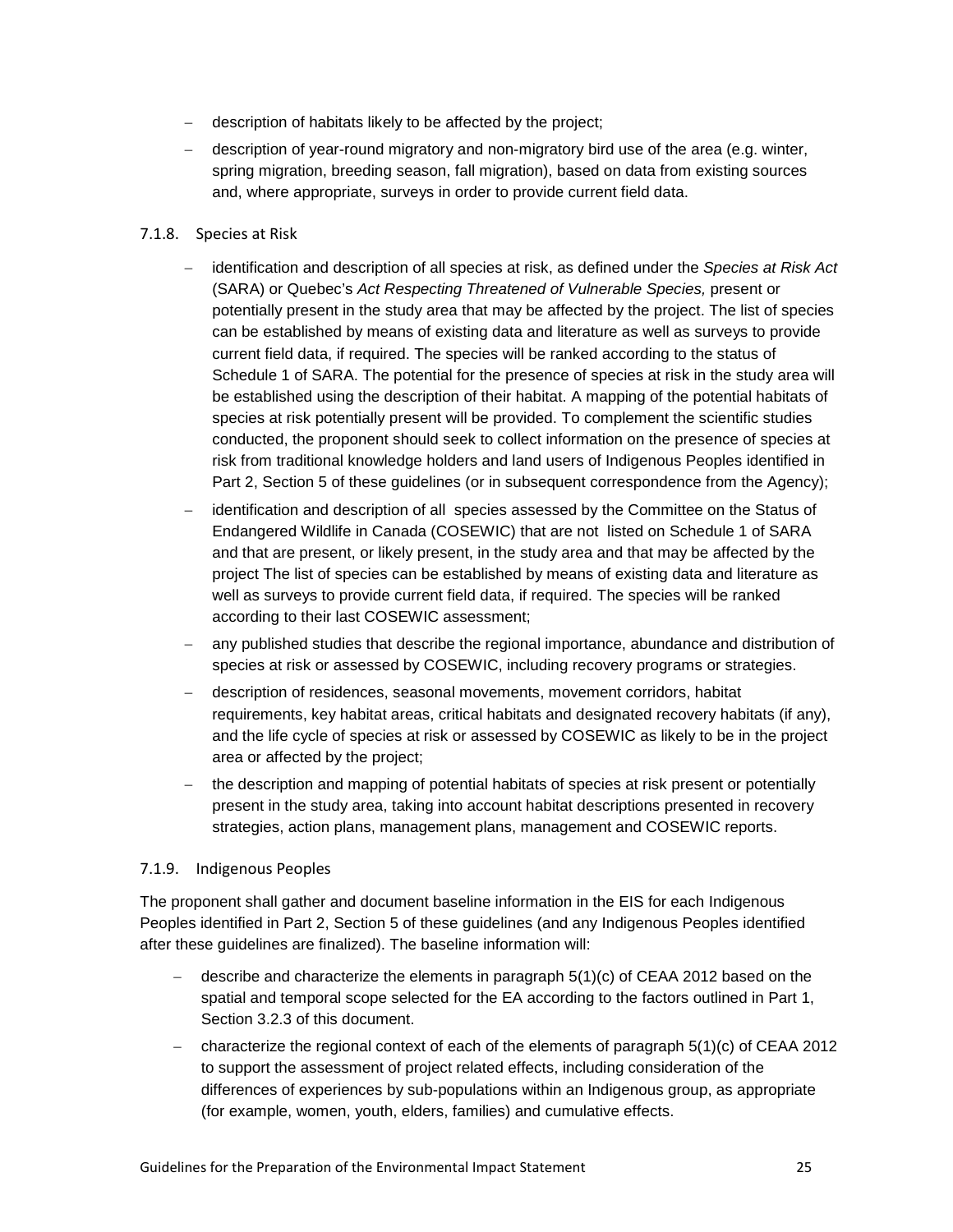− be sufficient to provide a comprehensive understanding of the current state of each VC related to effects of changes to the environment on Indigenous Peoples. Each of the VCs for effects of changes to the environment on Indigenous Peoples is interrelated and therefore baseline information will often overlap.

The proponent should engage with Indigenous Peoples to understand where baseline information and the respective assessment fit appropriately. Note: VCs identified for biophysical assessment (such as fish and fish habitat) may contribute to assessment and conclusion of VCs related to effects of changes to the environment on Indigenous Peoples.

## *Health and Socio-Economic Conditions*

Baseline information is required for health<sup>[11](#page-29-0)</sup> and socio-economic conditions. For health this includes the state of physical, mental and social well-being. For socio-economic conditions, as well as the economic and social activities of an individual Indigenous Peoples, the baseline will include contextual information regarding their practices. Specific aspects that will be considered include:

- − general information about Indigenous populations and sub-populations;
- − sites or areas that are used by Indigenous people either for permanent residences or on a seasonal/temporary basis and the number of people that use each site or area identified;
- − drinking water sources (permanent, seasonal, periodic, or temporary);
- − consumption of country foods (also known as traditional foods) including food that is trapped, fished, hunted, harvested or grown for subsistence or medicinal purposes, outside of the commercial food chain;
- − which country foods are consumed by which Indigenous Peoples, how frequently, and where these country foods are harvested;
- − commercial activities (e.g. fishing, trapping, hunting, forestry, outfitting); and
- − recreational uses.

# *Physical and Cultural Heritage*

Baseline information for physical and cultural heritage (including any site, structure or thing of archaeological, paleontological, historical or architectural significance) will consider all elements of cultural and historical importance to Indigenous Peoples in the area and is not restricted to artifacts considered under provincial heritage legislative requirements. Specific aspects that will be considered include, but are not limited to:

- − middens;
- culturally-modified trees;
- − burial sites;

- − cultural landscapes;
- − sacred, ceremonial or culturally important places, objects or things;
- − archaeological potential and/or artefact places; and
- language, beliefs.

<span id="page-29-0"></span><sup>&</sup>lt;sup>11</sup> The proponent should refer to Health Canada's guidance documents in order to include the appropriate baseline information relevant to human health.<https://www.canada.ca/en/services/health/publications/healthy-living.html>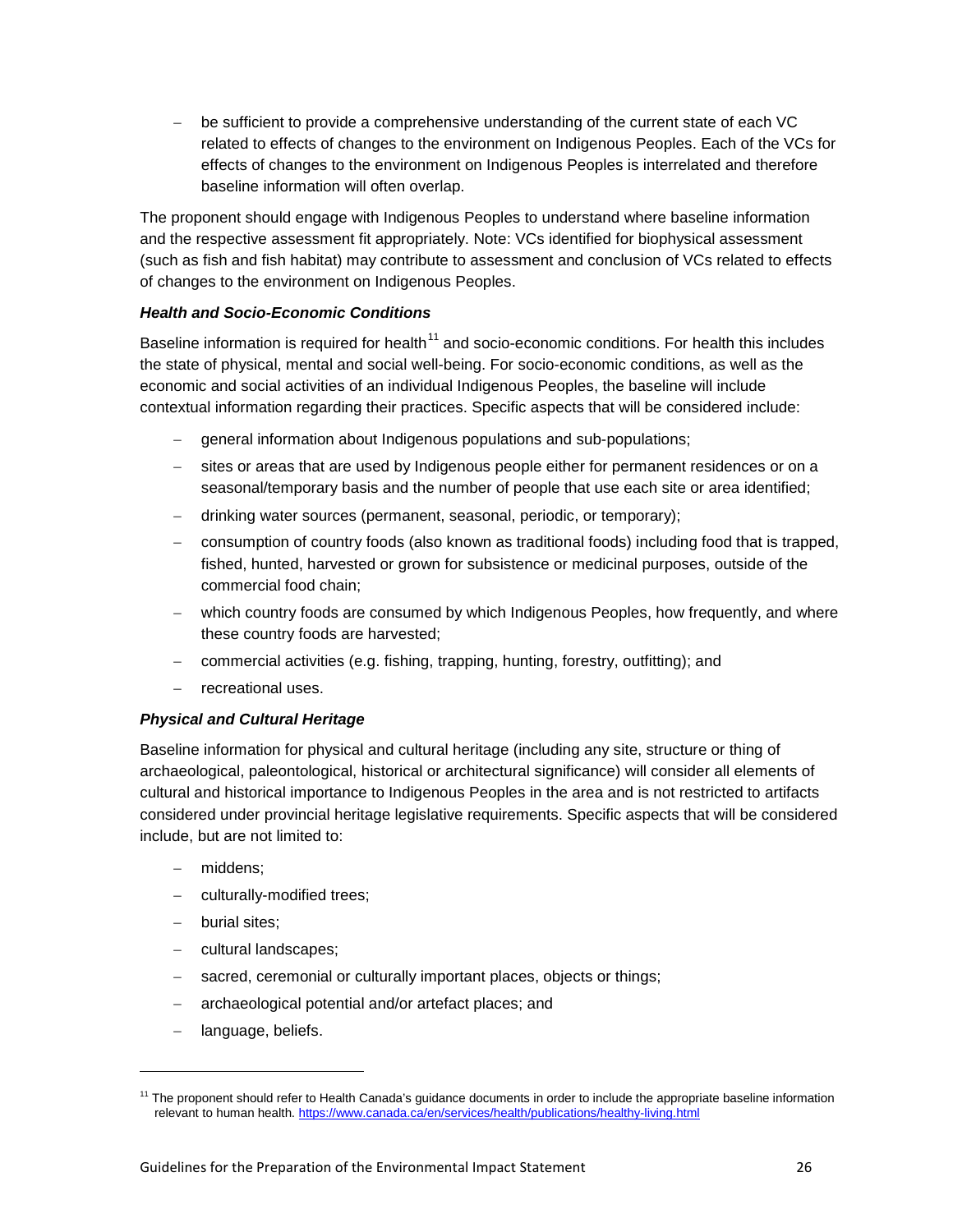# *Current Use of Lands and Resources for Traditional Purposes[12](#page-30-0)*

Baseline information for current use of lands and resources for traditional purposes will focus on the traditional activity (e.g. hunting, fishing, trapping, plant gathering) and include a characterization of all attributes of the activity that can be affected by environmental change. This includes understanding of the baseline conditions of the quality and quantity of resources (e.g. preferred species and perception of quality, cultural connections to species), access to resources (e.g. physical access, timing, seasonality, distance from community) and overall quality of the experience of the practice (e.g. noise, air quality, visual landscape and presence of others). Specific aspects that will be considered include, but are not limited to:

- − location of traditional territory (including maps where available);
- − location of reserves and communities;
- − traditional uses currently practiced or practiced in living memory, including practices that Indigenous Peoples want to engage in the future or recently did but cannot given the particular context;
- − location of traditional uses including, hunting, trapping, and fishing camps, cabins and traditional gathering or teaching grounds;
- fish, wildlife, birds, plants or other natural resources and their habitats of importance for traditional use;
- − places where fish, wildlife, birds, plants or other natural resources are harvested, including places that are preferred;
- access and travel routes for conducting traditional practices;
- frequency, duration or timing of traditional practices;
- − cultural values and importance associated with the area affected by the project and the traditional uses identified;
- − other current uses identified by Indigenous Peoples.

Any other baseline information that supports the analysis of predicted effects on Indigenous peoples will be included as necessary.

The EIS will also indicate how input, including Indigenous knowledge, from Indigenous Peoples was used in establishing the baseline conditions related to health and socio-economics, physical and cultural heritage and current use of lands and resources for traditional purposes. Information collected as part of Section 6 Aboriginal and Treaty rights can be used to inform the baseline information for the elements of 5(1)(c) listed above.

Should there be a lack of Indigenous knowledge; the proponent is still expected to seek information from other sources<sup>[13](#page-30-1)</sup> sufficient enough to allow for a complete the assessment of effects to be presented in the EIS. For more information on requirements for the effects assessment, see Part 2, Section 7.3.4 of these guidelines.

<span id="page-30-0"></span> $12$  The proponent should refer to CEAA's guidance documents related to current use of lands and resources for traditional purposes in order to include the appropriate baseline information relevant to current use. [https://www.canada.ca/en/environmental-assessment-agency/services/policy-guidance/technical-guidance-assessing-](https://www.canada.ca/en/environmental-assessment-agency/services/policy-guidance/technical-guidance-assessing-current-use-lands-resources-traditional-purposes-under-ceaa-2012.html)

<span id="page-30-1"></span><sup>&</sup>lt;sup>13</sup> The proponent should refer to CEAA's guidance documents related to current use of lands and resources for traditional purposes in order to include the appropriate baseline information relevant to current use.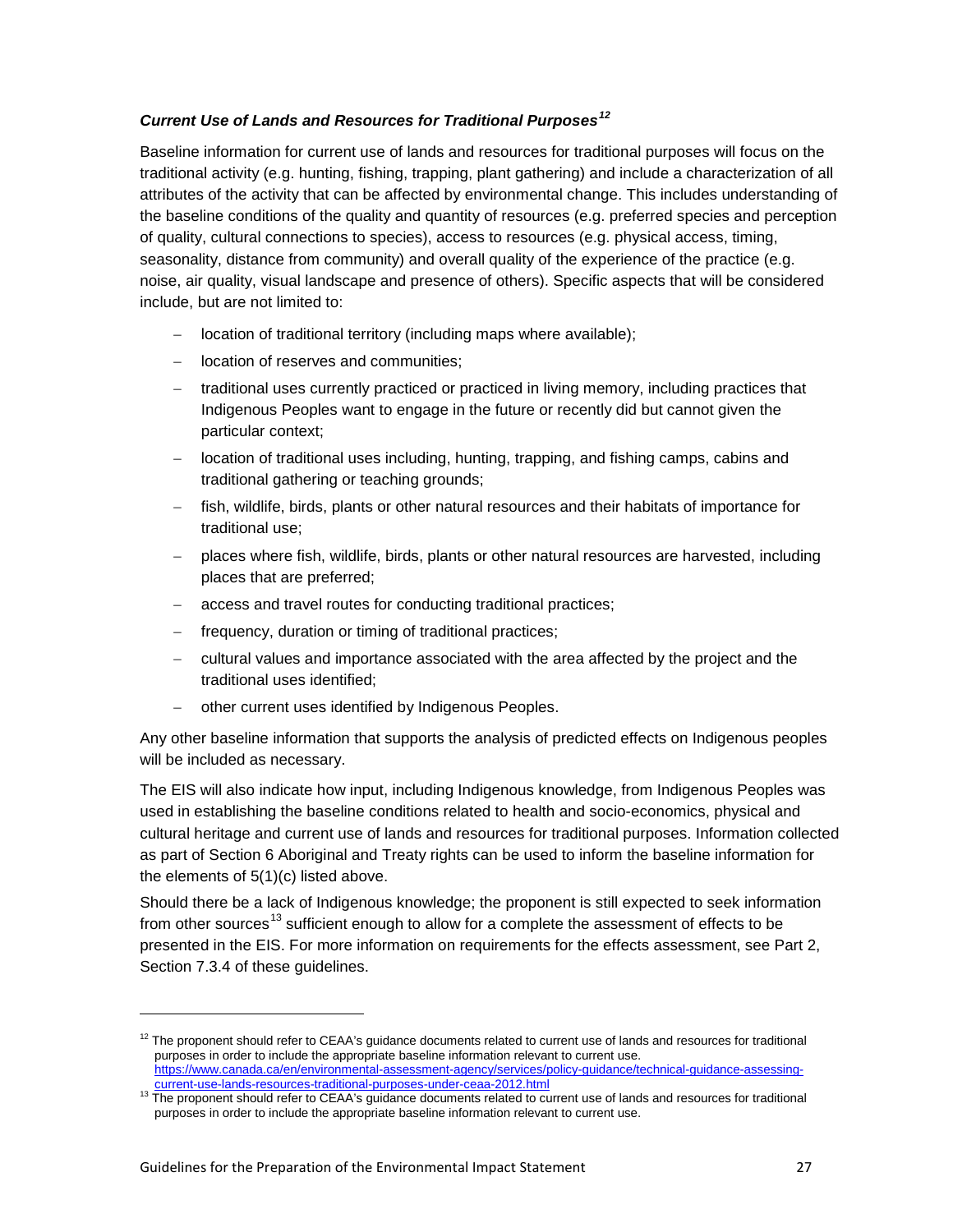#### <span id="page-31-0"></span>7.1.10. Other changes to the environment caused by the project

Since the project is on federal lands, the EIS will include all changes to the environment arising from the project and will include baseline information on any environmental component likely to be affected by those changes (if this information is not already covered in other subsections of these guidelines).

#### <span id="page-31-1"></span>7.1.11. Human environment

Specific aspects that will be considered in the EIS include, but are not limited to:

- − the rural and urban settings likely to be affected by the project;
- − any federal lands, lands located outside the province or Canada that may be affected by the project;
- − the current use of land in the study area, including a description of hunting, recreational and commercial fishing, trapping, gathering, outdoor recreation, use of seasonal cabins, outfitters;
- − current use of all waterways and water bodies that will be directly affected by the project, including recreational uses, where available;
- − location of and proximity between the project site and the potential human receptor points (e.g. permanent or seasonal residential sectors, recreational sectors and industrial sectors) and the presence of sensible receptors points (e.g.: schools, centers for retired persons or long-term care centers);
- − drinking water sources in the study area, identifying surface or underground water catchments, private wells, wells supplying more than 20 people and municipal water intakes;
- − health and socio-economic conditions, including the functioning and health of the socioeconomic environment, encompassing a broad range of matters that affect communities in the study area in a way that recognizes interrelationships, functions of vulnerable systems and groups;
- − physical and cultural heritage, including structures, sites or things of historical, archaeological (including underwater), paleontological or architectural significance.

### <span id="page-31-2"></span>**7.2. Predicted changes to the physical environment**

The EA will include a consideration of the predicted changes to the environment as a result of the project being carried out or as a result of any powers, duties or functions that are to be exercised by the federal government in relation to the project. These predicted changes to the environment are to be considered in relation to each phase of the project (construction, operation, decommissioning, and abandonment) and are to be described in terms of the magnitude, geographic extent, duration and frequency, and whether the environmental changes are reversible or irreversible. As changes to various parts of the physical environment, listed below, may be inter-related as part of an ecosystem, the EIS will explain and describe the connections between the effects described.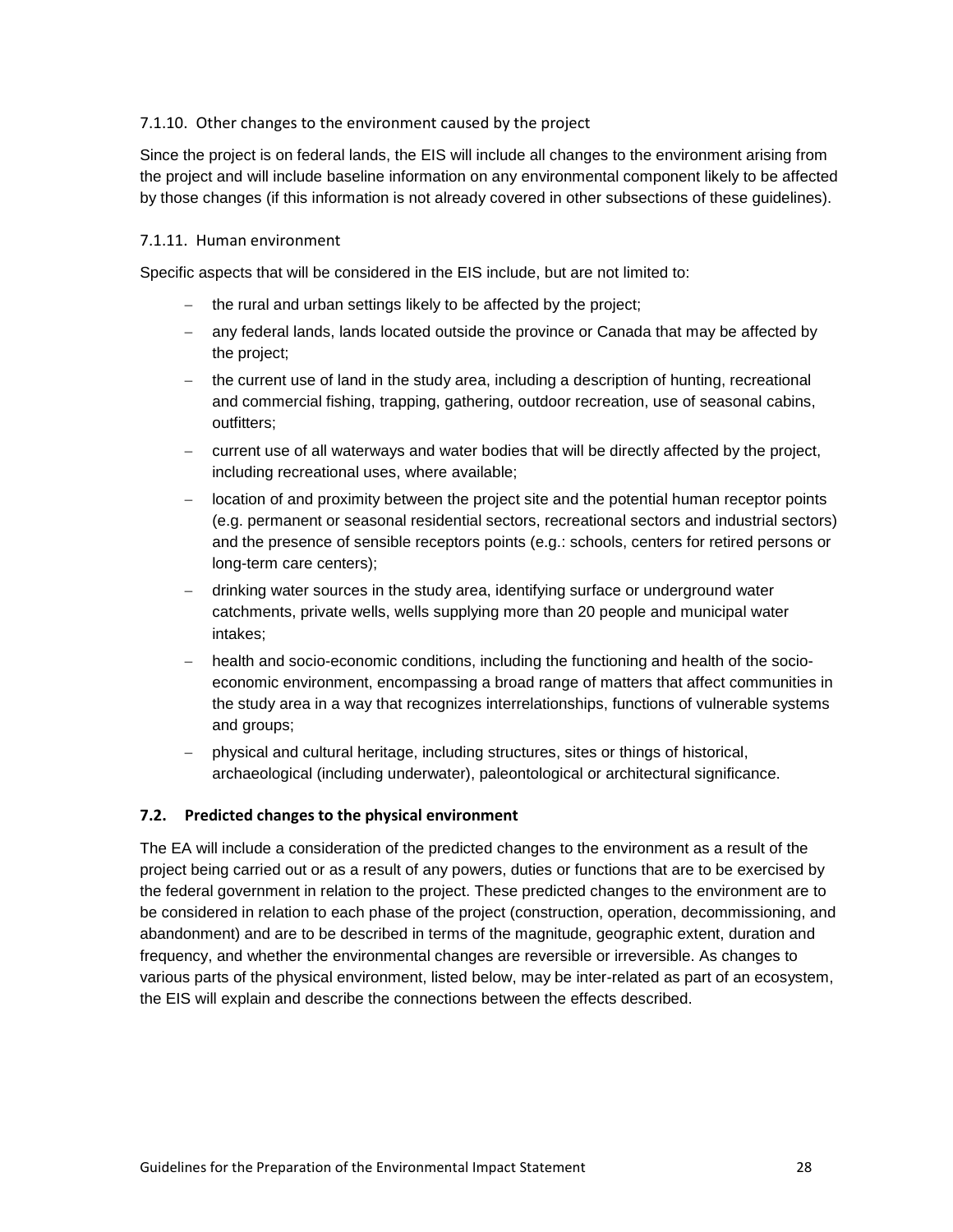- <span id="page-32-0"></span>7.2.1. Changes to atmospheric, sound and light environments
	- − changes in air quality: to measure the concentration of contaminants found throughout the territory potentially affected by air emissions, the proponent will carry out atmospheric dispersion modeling of the main contaminants (see Part 2, section 7.1.1) resulting from various project-related activities (sources), including blasting activities, the use of heavy machinery during construction and road transportation. The proponent will present the detailed methodology to evaluate atmospheric emissions taking care to identify the phases of the work and activities / equipment that will produce maximum contaminant emissions.
	- The proponent will be required to compare anticipated air quality against the Canadian Ambient Air Quality Standards (CAAQS) for fine particulate matter and ozone as well as the Quebec standards and criteria for air quality. The proponent will also be required to consider the new Canadian Ambient Air Quality Standards (CAAQS) for sulfur dioxide (NO2) that will be in effect in 2020. The proponent will describe all methods or practices that will be implemented to minimize and control air emissions throughout the project life cycle;
	- estimate of the dust fallout in aquatic and land environment within the zone of influence of the project;
	- − a specific section of the impact statement should be dedicated to greenhouse gas (GHGs). The proponent must:
	- $\checkmark$  identify, outline and quantify all sources of GHGs during all phases of the project. All estimated emissions and emission factors used should be justified (provide the estimation or derivation method) and assumptions stated. Present the information for each pollutant, expressed in kilotons of CO2 equivalent per year;
	- $\checkmark$  provide an estimate of the contribution of the project emissions at the local, provincial and federal scale. The proponent must indicate the category into which the project falls in terms of the relative magnitude of its contribution to GHG emissions (project with low, medium or high emission rates);
	- $\checkmark$  provide a description of all methods or practices that will be implemented to minimize and control GHG emissions throughout the project life cycle;
	- $\checkmark$  provide information related to the project's electricity demand, the power sources of the facilities and equipment, which is the main source of the project and any other additional sources (generators, etc.), where applicable.
	- − changes in ambient noise levels, comparing current noise levels (without the project) with total projected noise levels for the different phases of the project; and
	- − changes in night-time light levels.

### <span id="page-32-1"></span>7.2.2. Changes to surface water

− changes in hydrodynamic conditions (velocity and current distribution), hydrometric conditions (flow and water levels), ice regime and the thermal regime in relation to water diversion and retention structures, particularly above habitat of interest to fish (e.g., spawning grounds, nursery areas, etc.);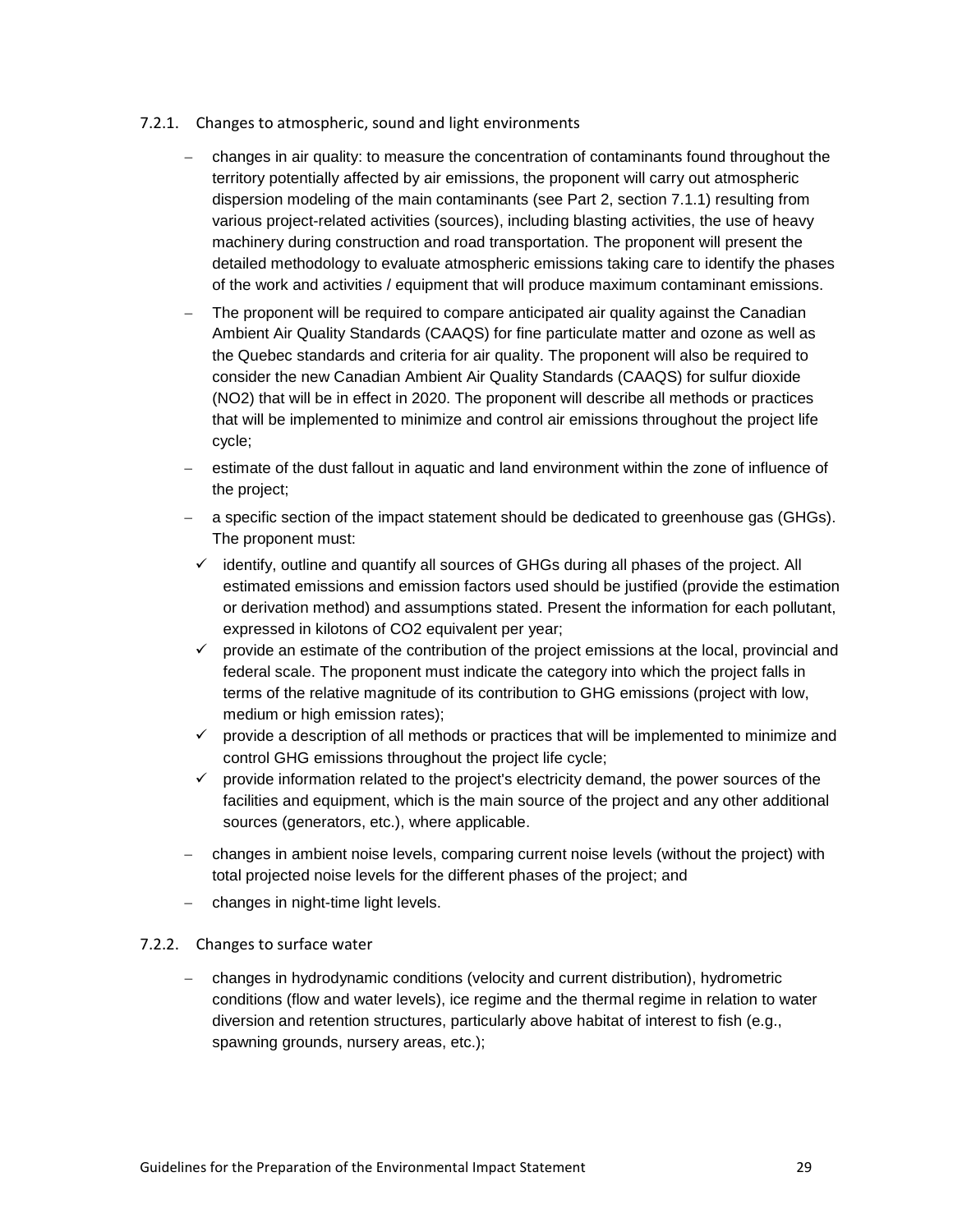- − changes to the physicochemical quality of surface water (contaminant content in water, turbidity, oxygen content, etc.) and comparison of projected water quality with applicable values from the Canadian Environmental Quality Guidelines<sup>[14](#page-33-3)</sup> and Quebec's Critères de qualité de l'eau de surface<sup>15</sup>.
- changes to the quality of the environment associated with the resuspension of contaminated or non-contaminated sediments; and
- − changes caused by dredging or backfilling activities and temporary drainage of portions of watercourses, including areas of habitat directly affected by dredging or backfilling in the aquatic environment.

# <span id="page-33-0"></span>7.2.3. Changes to riparian, wetland and terrestrial environments

- − overall description of the changes related to the disruption of the functions of the to riparian, wetland and terrestrial environments. More specifically:
	- $\checkmark$  changes to the habitat of birds and their functions, including losses, structural changes and fragmentation of riparian habitat (e.g., aquatic grassbeds) of terrestrial environments and wetlands frequented by birds (types of cover, quantity, diversity, distribution and functions) A specific section will cover changes to habitat functions for waterfowl, given its importance to traditional hunting by Indigenous Peoples identified in Part 2, Section 5 of these guidelines (or in subsequent correspondence from the Agency);
	- $\checkmark$  changes to critical habitat or to residence (as defined in the Species at Risk Act) for federally listed wildlife and flora species at risk;
	- $\checkmark$  changes to the habitat of wildlife and flora species assessed by COSEWIC or any other species of special status.
- − changes to key habitat wildlife and flora species important to current use of lands and resources for traditional purposes and the non-Indigenous.

# <span id="page-33-1"></span>**7.3. Predicted effects on valued components**

Based on the predicted changes to the environment identified in section 7.2, the proponent is to assess the environmental effects of the project on the following VCs. All interconnections between VCs and between effects to multiple VCs will be described:

<span id="page-33-2"></span>7.3.1. Fish and fish habitat

- the identification of any potential adverse effects to fish and fish habitat as defined in subsection 2(1) of the *Fisheries Act*, including the calculations of any potential habitat loss (temporary or permanent) in terms of surface areas (e.g. spawning grounds, fry-rearing areas, feeding), and in relation to watershed availability and significance. The assessment will include a consideration of:
	- $\checkmark$  the geomorphological changes and their effects on hydrodynamic conditions and fish habitats (e.g. modification of substrates, dynamic imbalance, silting of spawning beds);

<span id="page-33-4"></span><span id="page-33-3"></span><sup>&</sup>lt;sup>14</sup> See the website:<http://ceqg-rcqe.ccme.ca/en/index.html><br><sup>15</sup> See the website [: http://www.mddelcc.gouv.qc.ca/air/criteres/index-en.htm](http://www.mddelcc.gouv.qc.ca/air/criteres/index-en.htm)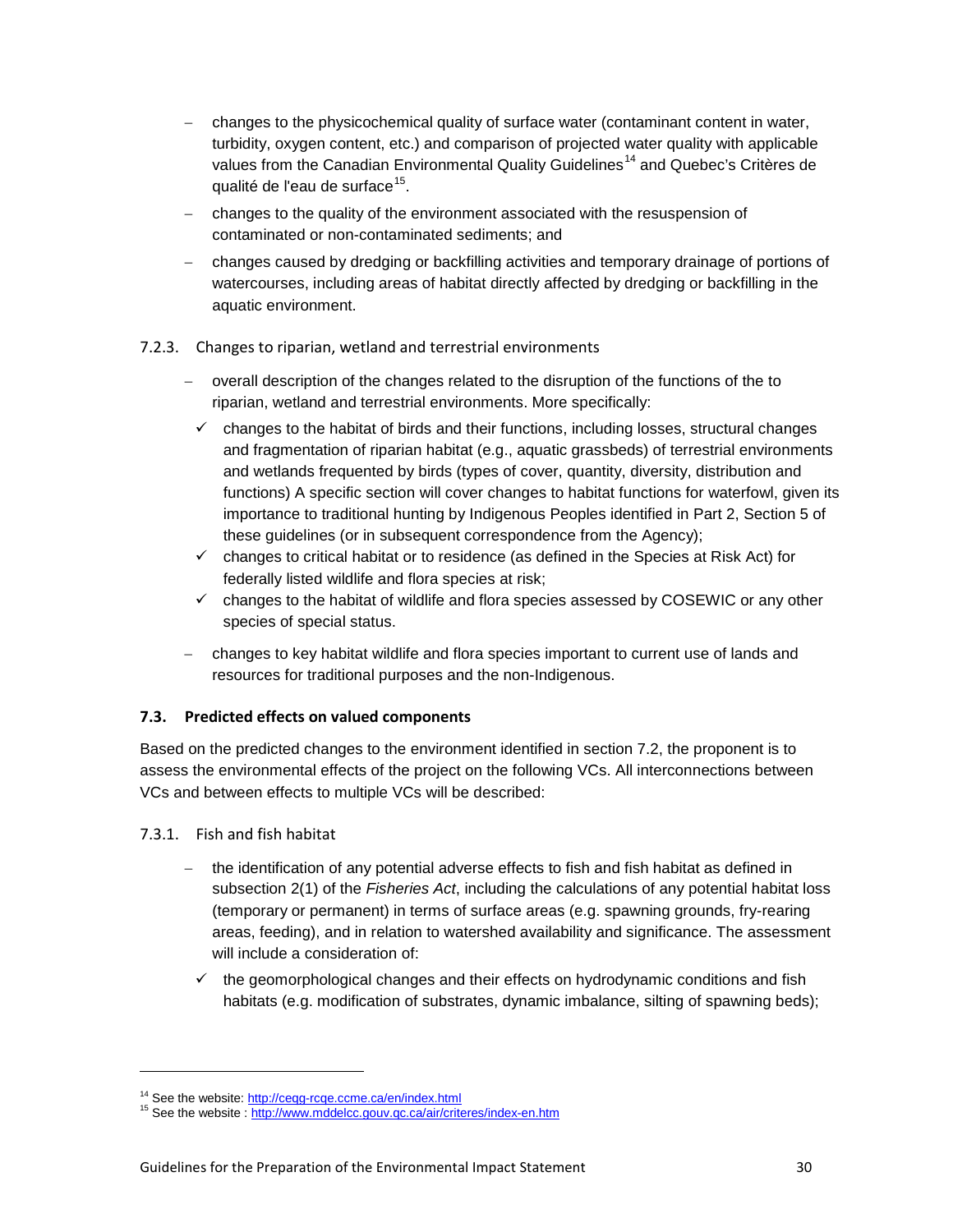- $\checkmark$  the modifications of hydrological and hydrometric conditions on fish habitat and on the fish species' life cycle activities (e.g. reproduction, fry-rearing, movements);
- $\checkmark$  the operating conditions of the dam in relation to fish habitat;
- $\checkmark$  fish habitat (eg spawning grounds, nursery, growth and feeding areas and migratory routes) likely to be destroyed or modified temporarily or permanently following the completion of the project;
- $\checkmark$  potential effects on riparian areas that could affect fish habitat;
- − the effects of changes to the aquatic environment on fish and their habitat, including any modifications and use of habitats by federally or provincially listed fish species;
- − a discussion of how project construction timing correlates to key fisheries windows for freshwater and anadromous species, and any potential effects resulting from overlapping periods; and
- a discussion of how vibration caused by blasting may affect fish behaviour, such as spawning or migrations and howthe Guidelines for the Use of Explosives in or near Canadian Fisheries Waters<sup>[16](#page-34-3)</sup> have been considered when using explosives.

# <span id="page-34-0"></span>7.3.2. Birds and bird habitat

- − direct adverse effects on migratory and non-migratory birds, including population level effects that could be caused by all project activities, including habitat loss due to clearing of sites or birds and nests being in contact with contaminants or collision risk of birds with any project infrastructure and vehicles; and
- indirect effects on migratory and non-migratory birds caused by increased disturbance (e.g. noise, light, presence of workers, vehicle movements), and changes in bird habitat, considering the critical breeding and migration, moulting, wintering, etc.

# <span id="page-34-1"></span>7.3.3. Species at risk

- the potential environmental adverse effects of the project on species at risk listed on Schedule 1 of the *Species at Risk Act,* the Quebec's *Act Respecting Threatened of Vulnerable Species* or those assessed by the COSEWIC classified as extirpated, endangered, threatened or of special concern (flora and fauna) as well as their habitat, critical habitat (as defined in *Species at Risk Act*) and residence, including:
- $\checkmark$  direct and indirect effects from increased exposure of species at risk to contaminants of concern during construction work;
- $\checkmark$  direct and indirect effects on the survival or recovery of any listed species.

# <span id="page-34-2"></span>7.3.4. Indigenous peoples

-

With respect to Indigenous peoples, provide a description and analysis, for each Indigenous Peoples, of how changes to the environment caused by the project will affect the health and socio-economic conditions, physical and cultural heritage including any structure, site or thing of historical, archaeological or paleontological importance, and current use of lands and resources for traditional purposes.

<span id="page-34-3"></span><sup>&</sup>lt;sup>16</sup> Wright and Hopky. 1998.<http://publications.gc.ca/collections/Collection/Fs97-6-2107E.pdf>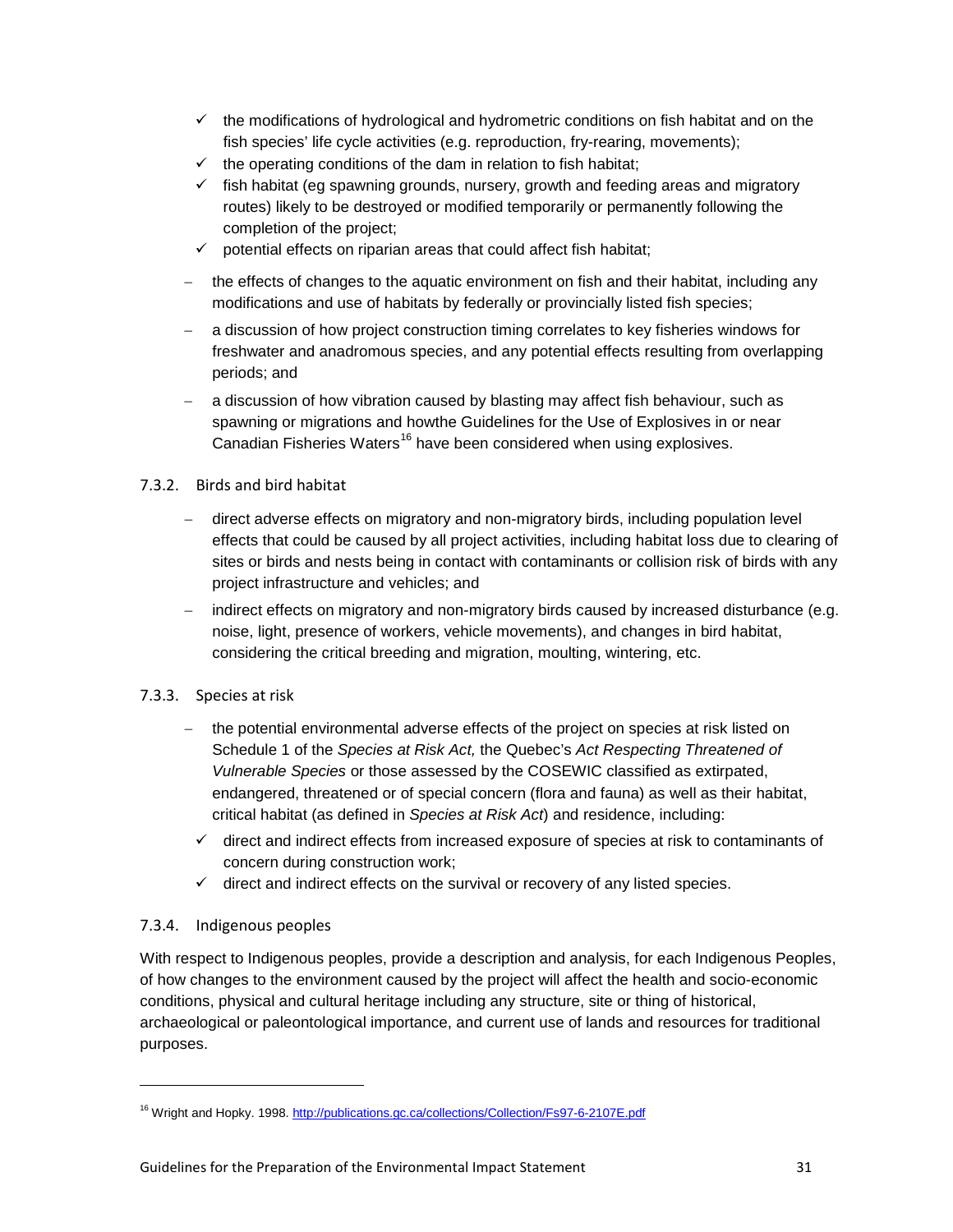#### *Health and Socio-Economic Conditions*

Baseline information gathered as part of the assessment of effects described in 5(1)(c) of CEAA 2012, as well as general information about Indigenous populations and sub-populations could inform the assessment of human health.

- The assessment of impacts to human health will be based on effects of changes to the environment on Indigenous Peoples' human health, focusing on effects on health outcomes or risks in consideration of, but not limited to, potential changes in air quality, noise exposure and effects of vibration from blasting, current and future availability of country foods, and water quality (drinking, recreational and cultural uses).
- − When risks to human health due to changes in one or more of these components are predicted, the proponent is expected to complete a Human Health Risk Assessment (HHRA) examining all exposure pathways for pollutants of concern to adequately characterize potential risks to human health.
- The proponent must provide a justification if it determines that an assessment of the potential for contamination of country foods (or other exposure pathways, such as inhalation) is not required or if some contaminants are excluded from the assessment.
- − Consider effects to mental and social well-being of Indigenous peoples. Where adverse health effects are predicted, any incidental effects such as effects on current use of lands and resources for traditional purposes should also be assessed.
- − Consider and document how effects of changes to the environment could be different for particular sub-populations within an Indigenous group (for example, women, youth, elders, specific families).
- This assessment of impacts to human health will assess effects of changes to the environment on Indigenous Peoples' socio-economic conditions, including, but not limited to:
	- $\checkmark$  the use of navigable waters (including any water used for Indigenous transport);
	- $\checkmark$  forestry and logging operations;
	- $\checkmark$  commercial fishing, hunting, trapping, and gathering activities;
	- $\checkmark$  commercial outfitters:
	- $\checkmark$  recreational use;
	- $\checkmark$  food security<sup>17</sup>;

- $\checkmark$  income inequity;
- $\checkmark$  changes at the community level that affect socio-economic conditions for Indigenous peoples as result of increased population, economic activity, cost of living, among other factors;
- $\checkmark$  non-commercial / trade economy.

<span id="page-35-0"></span><sup>&</sup>lt;sup>17</sup> According to Health Canada and the Food and Agricultural Organisation "food security" is "when all people, at all times, have physical, social and economic access to sufficient, safe and nutritious food that meets their dietary needs and food preferences for an active and healthy life".

*https://www.canada.ca/en/health-canada/services/food-nutrition/food-nutrition-surveillance/health-nutrition-surveys/canadiancommunity-health-survey-cchs/household-food-insecurity-canada-overview.html*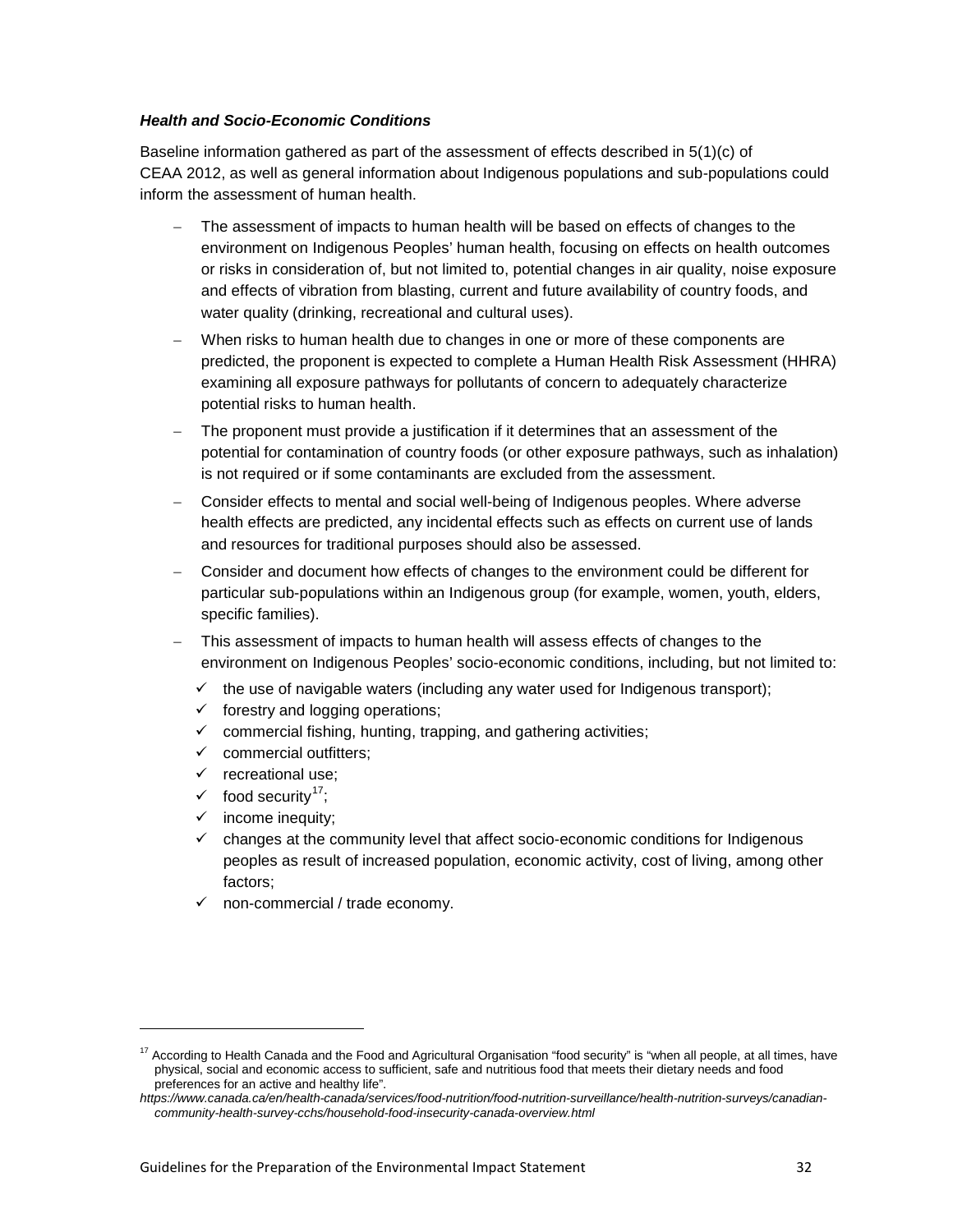### *Physical and Cultural Heritage*

- − This assessment will assess effects of changes to the environment on Indigenous Peoples' physical and cultural heritage, and structures, sites or things of historical, archaeological, paleontological or architectural significance to Indigenous Peoples, including, but not limited to:
- $\checkmark$  the loss or destruction of physical and cultural heritage;
- $\checkmark$  changes to access to physical and cultural heritage;
- $\checkmark$  changes to the cultural value or importance associated with physical and cultural heritage;
- $\checkmark$  changes to sacred, ceremonial or culturally important places, objects, or things;
- $\checkmark$  changes to visual aesthetics, including cultural heritage landscapes, over the life of the Project.

#### *Current Use of Lands and Resources for Traditional Purposes*

- This assessment will characterize the effects (including cumulative effects) on the use or activity (e.g. hunting, fishing, trapping, plant gathering, and cultural practices) as a result of the underlying changes to the environment (i.e. how will the activity change if the project proceeds), using the approach described in the Agency's guide entitled Technical Guidance for Assessing the Current Use of Lands and Resources for Traditional Purposes under CEAA 2012.<sup>[18](#page-36-0)</sup> This assessment should consider changes caused by the Project through changes to the environment, can cause effects to the practice of a current use or activity through the following interactions with:
- $\checkmark$  resources used, such as changes to the quantity, quality, and availability of resources and habitat, as well as to the sufficiency of resources required to conduct an activity or practice, including perception of effects, avoidance, and consideration of the seasonal round;
- $\checkmark$  access to areas and resources without difficulty or additional cost used to conduct an activity or practice, as well as the opening up of areas to non-Indigenous populations for access and use, and consideration of preferred areas, timing of harvest, and options of traveling there in preferred manner; and
- $\checkmark$  experience by Indigenous peoples, including changes that affect the spiritual and cultural experiences of the activity or practice, as well as sense of place and wellbeing, and the applicability and transmission of Indigenous knowledge, laws, customs and traditions.
- − Using the interactions listed in the above bullet, the proponent should also consider the following in their assessments:
	- $\checkmark$  the cultural value or importance associated with traditional uses or areas affected by the project (e.g. values or attributes of the area that make it important as a place for intergenerational teaching of language or traditional practices, communal gatherings, integrity of preferred traditional practice areas);
	- $\checkmark$  how timing of project activities (e.g. construction, blasting, discharges) have the potential to interact with the timing of traditional practices, and any potential effects resulting from overlapping periods;

<span id="page-36-0"></span><sup>&</sup>lt;sup>18</sup> The proponent should refer to the document *Technical Guidance for Assessing the Current Use of Lands and Resources for Traditional Purposes under CEAA 2012* (December 2015)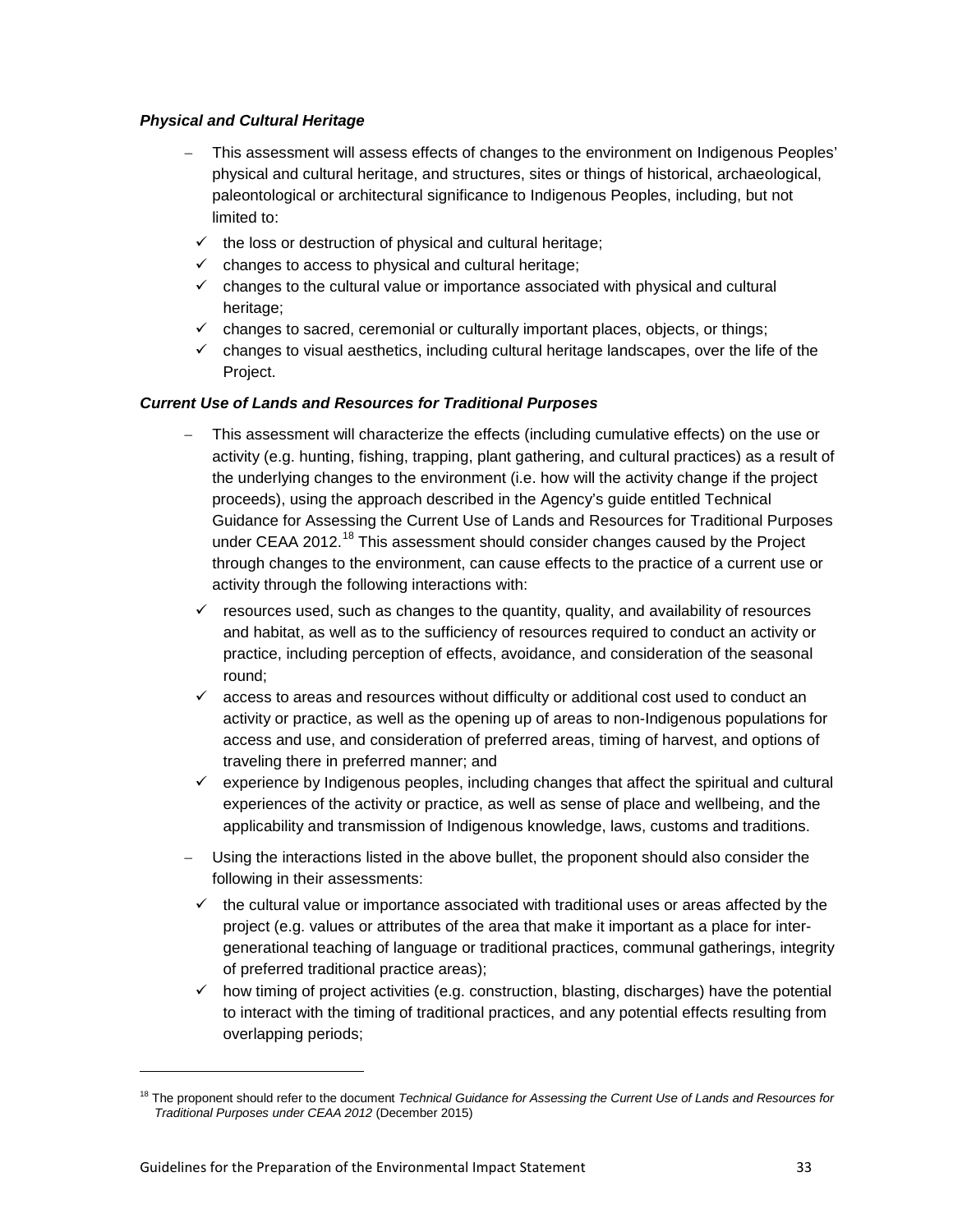- $\checkmark$  how environmental effects to lands and resources could affect the use and associated activities;
- $\checkmark$  consideration of the regional context for traditional use, and the value of the project area in that regional context, including alienation of lands from traditional use; and
- $\checkmark$  an assessment of the potential to return affected areas to pre-project conditions to support traditional practices (including the identification of end land use goals).
- − Other effects of changes to the environment on Indigenous Peoples should be reflected as necessary.

The proponent is expected to provide mitigation measures for effects of changes to the environment on Indigenous Peoples pursuant to section 5 (1)(c) of CEAA, 2012 (see Part 2, Section 7.4 of these guidelines).

# <span id="page-37-0"></span>7.3.5. Other valued components that may be affected by the project

Since this project is on federal lands, the EIS will include all changes to the environment arising from the project and will include an assessment of any other valued components (not already covered in other sections of these guidelines) that may be affected by these changes.

### <span id="page-37-1"></span>**7.4. Mitigation measures**

Every EA conducted under CEAA 2012 will consider measures that are technically and economically feasible and that would mitigate any significant adverse environmental effects of the project. Under CEAA 2012, mitigation measures includes measures to eliminate, reduce or control the adverse environmental effects of a designated project, as well as restitution for damage to the environment through replacement, restoration, compensation or other means. Measures will be specific, achievable, measurable and verifiable, and described in a manner that avoids ambiguity in intent, interpretation and implementation. Mitigation measures may be considered for inclusion as conditions in the EA decision statement and/or in other compliance and enforcement mechanisms provided by other authorities' permitting or licensing processes.

As a first step, the proponent is encouraged to use an approach based on the avoidance and reduction of the effects at the source. Such an approach may include the modification of the design of the project or relocation of project components.

The EIS will describe the standard mitigation practices, policies and commitments that constitute technically and economically feasible mitigation measures and that will be applied as part of standard practice regardless of location. The EIS will then describe the project's environmental protection plan and its environmental management system, through which the proponent will deliver this plan.

The plan will provide an overall perspective on how potentially adverse effects would be minimized and managed over time. The EIS will further discuss the mechanisms the proponent would use to require its contractors and sub-contractors to comply with these commitments and policies and with auditing and enforcement programs.

The EIS will then describe mitigation measures that are specific to each adverse environmental effect identified. Mitigation measures will be written as specific commitments that clearly describe how the proponent intends to implement them and the environmental outcome the mitigation measure is designed to address. The EIS will identify and describe mitigation measures to avoid or lessen potential adverse effects on species at risk and/or critical habitat listed under the *Species at Risk Act*.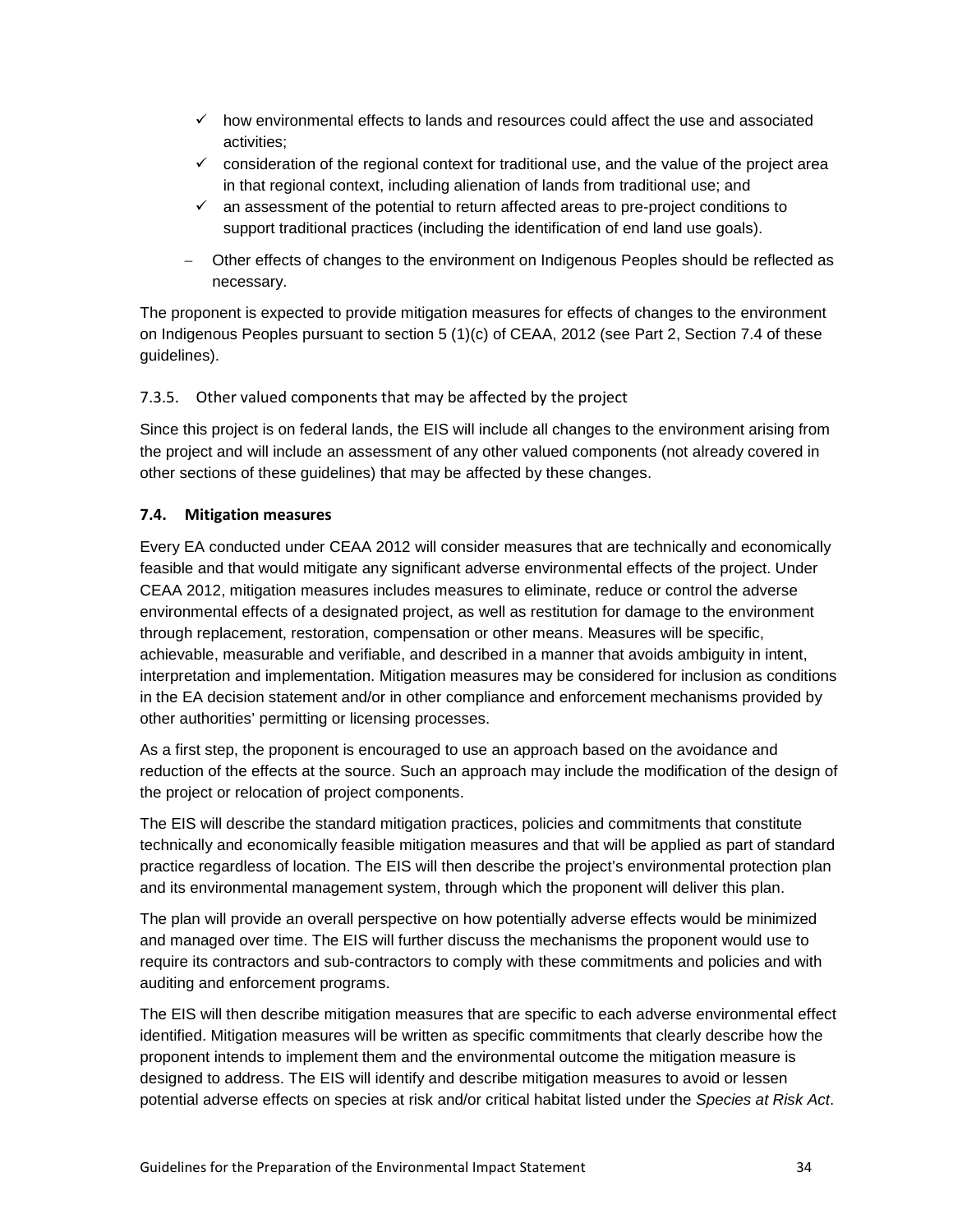These measures will be consistent with any applicable recovery strategy and action plans. The EIS will also identify and describe mitigation measures to avoid or lessen adverse effects on listed COSEWIC species.

The EIS will specify the actions, works, minimal disturbance footprint techniques, best available technology, corrective measures or additions planned during the project's various phases to eliminate or reduce the significance of adverse effects. The EIS will also present an assessment of the effectiveness of the proposed technically and economically feasible mitigation measures. The reasons for determining if the mitigation measure reduces the significance of an adverse environmental effect will be made explicit. The proponent is also encouraged to identify mitigation measures for environmental effects that are adverse although not significant.

The EIS should indicate what other technically and economically feasible mitigation measures were considered, and explain why they were rejected. Trade-offs between cost savings and effectiveness of the various forms of mitigation measures will be justified. The EIS should identify who is responsible for the implementation of these measures and the system of accountability.

Where mitigation measures are proposed to be implemented for which there is little experience or for which there is some question as to their effectiveness, the potential risks and effects to the environment should those measures not be effective will be clearly and concisely described. In addition, the EIS will identify the extent to which technological innovations will help mitigate environmental effects. Where possible, it will provide detailed information on the nature of these measures, their implementation, management and the requirements of the follow-up program.

The EIS will document specific suggestions raise by each Indigenous Peoples for mitigating the effects of changes to the environment on Indigenous Peoples (section 5(1)(c) of CEAA 2012*).* For those mitigation measures intended to address effects of changes to the environment on Indigenous Peoples, the proponent must discuss the residual effects with the Indigenous Peoples identified in Part 2, Section 5 of these guidelines prior to submitting the EIS.

Adaptive management is not considered as a mitigation measure, but if the follow-up program (refer to Section 9 below) indicates that corrective action is required, the proposed approach for managing the action should be identified.

# <span id="page-38-0"></span>**7.5. Significance of residual adverse environmental effects**

After having established the technically and economically feasible mitigation measures, the EIS will present any residual adverse environmental effects of the project on the VCs identified in Section 7.3 above. For those VCs related to effects of changes to the environment on Indigenous Peoples, the proponent must discuss the residual effects with the Indigenous Peoples identified in Part 2, Section 7 of these guidelines prior to submitting the EIS. The residual adverse environmental effects, even if very small or deemed insignificant should be described.

The EIS will then provide a detailed analysis of the significance of the residual environmental effects that are considered adverse following the implementation of mitigation measures, using the Agency's Operational Policy Statement, *Determining Whether a Project is Likely to Cause Significant Adverse Environmental Effects under the Canadian Environmental Assessment Act, 2012*.

The EIS will identify the criteria used to assign significance ratings to any predicted environmental adverse effects. It will contain clear and sufficient information to enable the Agency, technical and regulatory agencies, Indigenous Peoples, and the public to review the proponent's analysis of the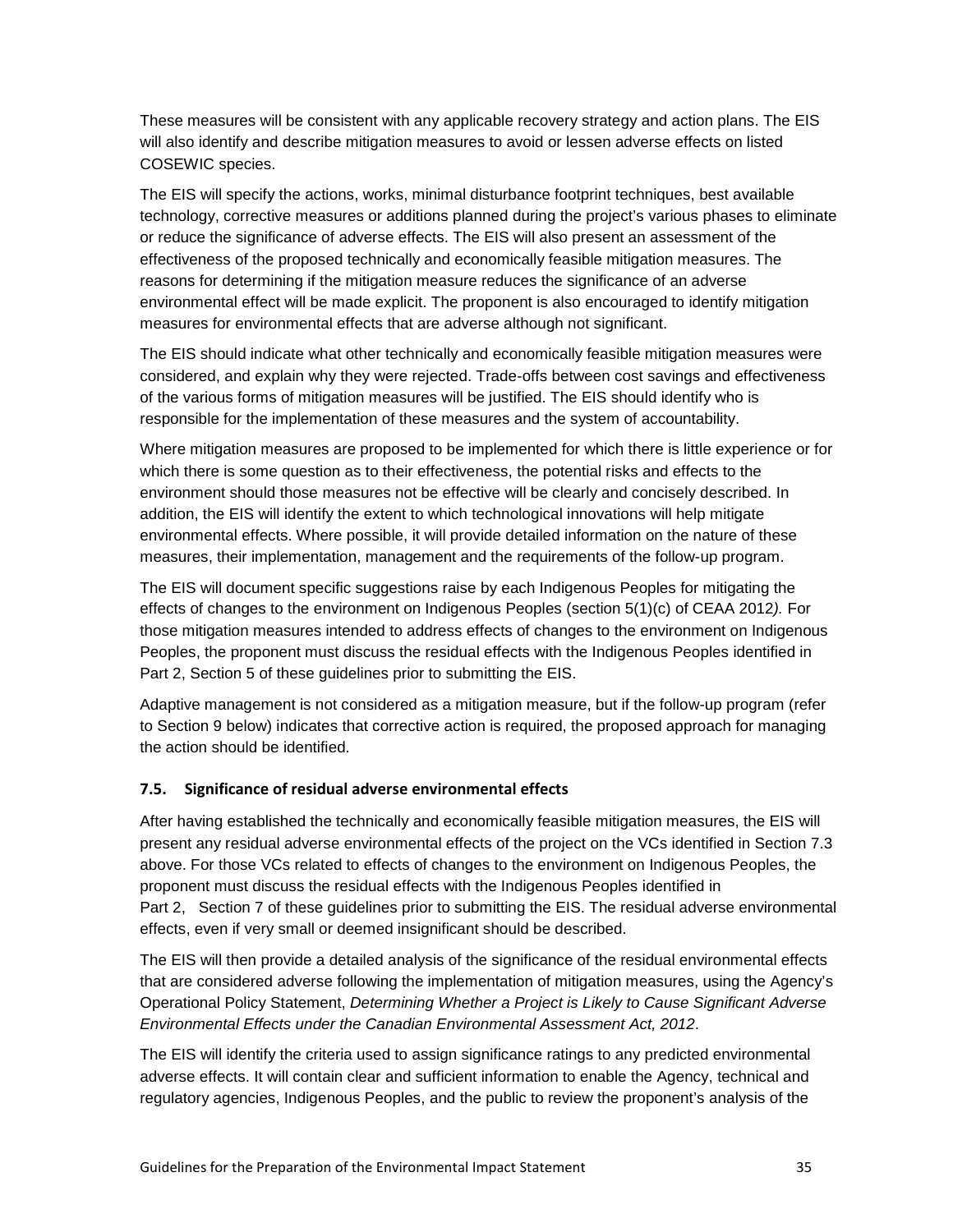significance of effects. For those predicted adverse effects that relate to effects of the changes to the environment on Indigenous Peoples, the proponent will consider the views of the Indigenous Peoples in the determination of the definitions of the significance criteria. The EIS will document the terms used to describe the level of significance.

The following criteria should be used:

- − magnitude;
- − geographic extent;
- − timing;
- − duration;
- − frequency;
- − reversibility.

The ecological and social context within which the potential environmental effects may occur should be taken into account when considering the key criteria above in relation to a particular valued component, as the context may help better characterize whether adverse effects are significant.

In assessing significance against these criteria the proponent will, where possible, use relevant existing regulatory documents, environmental standards, guidelines, or objectives such as prescribed maximum levels of emissions or discharges of specific hazardous agents into the environment. The EIS will contain a section which explains the assumptions, definitions and limits to the criteria mentioned above in order to maintain consistency between the effects on each VC.

Where significant adverse environmental effects are identified, the EIS will set out the probability (likelihood) that they will occur, and describe the degree of scientific uncertainty related to the data and methods used within the framework of this environmental analysis.

### <span id="page-39-0"></span>**7.6. Other effects to consider**

# <span id="page-39-1"></span>7.6.1. Effects of potential accidents or malfunctions

The failure of certain works caused by human error or exceptional natural events (e.g. flooding, earthquake, forest fire) could cause major effects. The proponent will therefore conduct an analysis of the risks of accidents and malfunctions, determine their effects, and present a preliminary emergency response measures.

Taking into account the lifespan of different project components, the proponent will identify the probability of potential accidents and malfunctions related to the project, including an explanation of how those events were identified, potential consequences (including the environmental effects as defined in section 5 of CEAA 2012). The proponent will also have to present the worst credible scenarios and their effects on the environment.

For each of the scenarios, this assessment will include an identification of the magnitude of an accident and/or malfunction, including the quantity, mechanism, rate, form and characteristics of the contaminants and other materials likely to be released into the environment during the accident and malfunction events and would potentially result in an adverse environmental effect as defined in section 5 of CEAA 2012.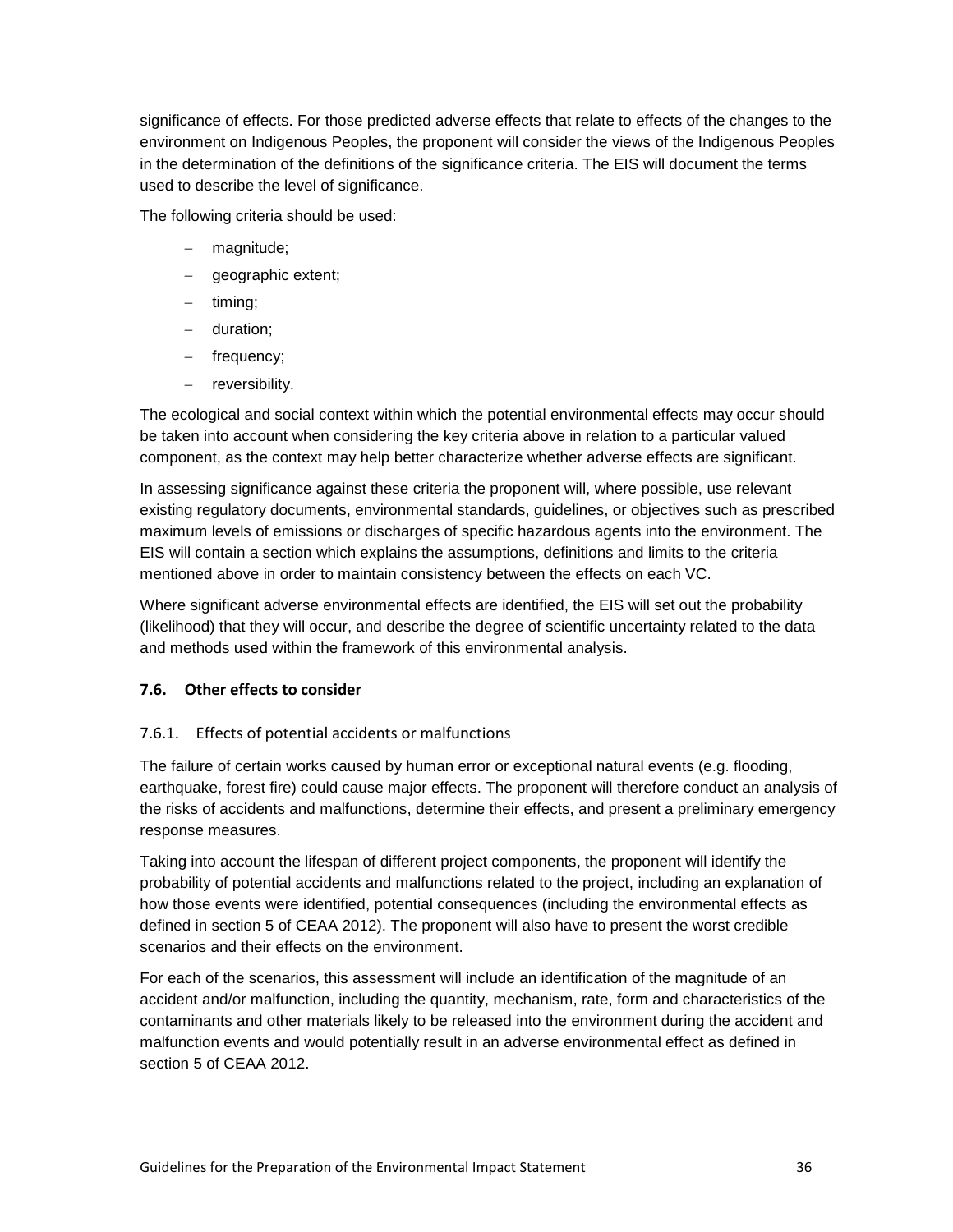For each of the scenarios, the EIS will describe the safeguards that have been established to protect against such occurrences and the contingency and emergency response procedures that would be put in place if such events do occur.

# <span id="page-40-0"></span>7.6.2. Effects of the environment on the project

The EIS will take into account how local conditions and natural hazards, such as severe and/or extreme weather conditions and external events (e.g. flooding, drought, ice jams, landslides, avalanches, erosion, subsidence, fire, outflow conditions and seismic events), could adversely affect the project and how this in turn could result in effects to the environment (e.g. extreme environmental conditions result in malfunctions and accidental events). These events will be considered in different probability patterns (e.g. 5-year flood vs. 100-year flood).

The longer-term effects of climate change on the project will also need to be analyzed up to the phase following the planned closure of the project. This analysis should include a description of the climate data used, including a study of the sensitivity of the project to changes in climate parameters (for example, the potential impact of climate change on the project and proposed mitigation measures).

The EIS will provide details of planning, design and construction strategies intended to minimize the potential environmental effects of the environment on the project.

# <span id="page-40-1"></span>7.6.3. Cumulative effects assessment

The proponent will identify and assess the project's cumulative effects using the approach described in the Agency's Operational Policy Statement entitled *Addressing Cumulative Environmental Effects under the Canadian Environmental Assessment Act, 2012* and should also take into account the guide entitled *Technical Guidance for Assessing Cumulative Environmental Effects under the Canadian Environmental Assessment Act, 2012*.

Cumulative effects are defined as changes to the environment due to the project combined with the existence of other past, present and reasonably foreseeable physical activities. Cumulative effects may result if:

- the implementation of the project may cause direct residual adverse effects on the VC, taking into account the application of technically and economically feasible mitigation measures; and
- the same VC may be affected by other past, present and future physical activities<sup>[19](#page-40-2)</sup>.

VCs that would not be affected by the project or would be affected positively by the project can, therefore, be omitted from the cumulative effects assessment. A cumulative effect on an environmental component may, however, be important even if the assessment of the project's effects on this component reveals that the effects of the project are minor.

In its EIS, the proponent will:

-

− identify and provide a rationale for the VCs that will constitute the focus of the cumulative effects assessment, focussing the cumulative effects assessment on the VCs most likely to be affected by the project and other project and activities. To this end, the proponent must

<span id="page-40-2"></span> $19$  Definitions of these terms can be found in the Agency's technical guidance on cumulative environmental effects.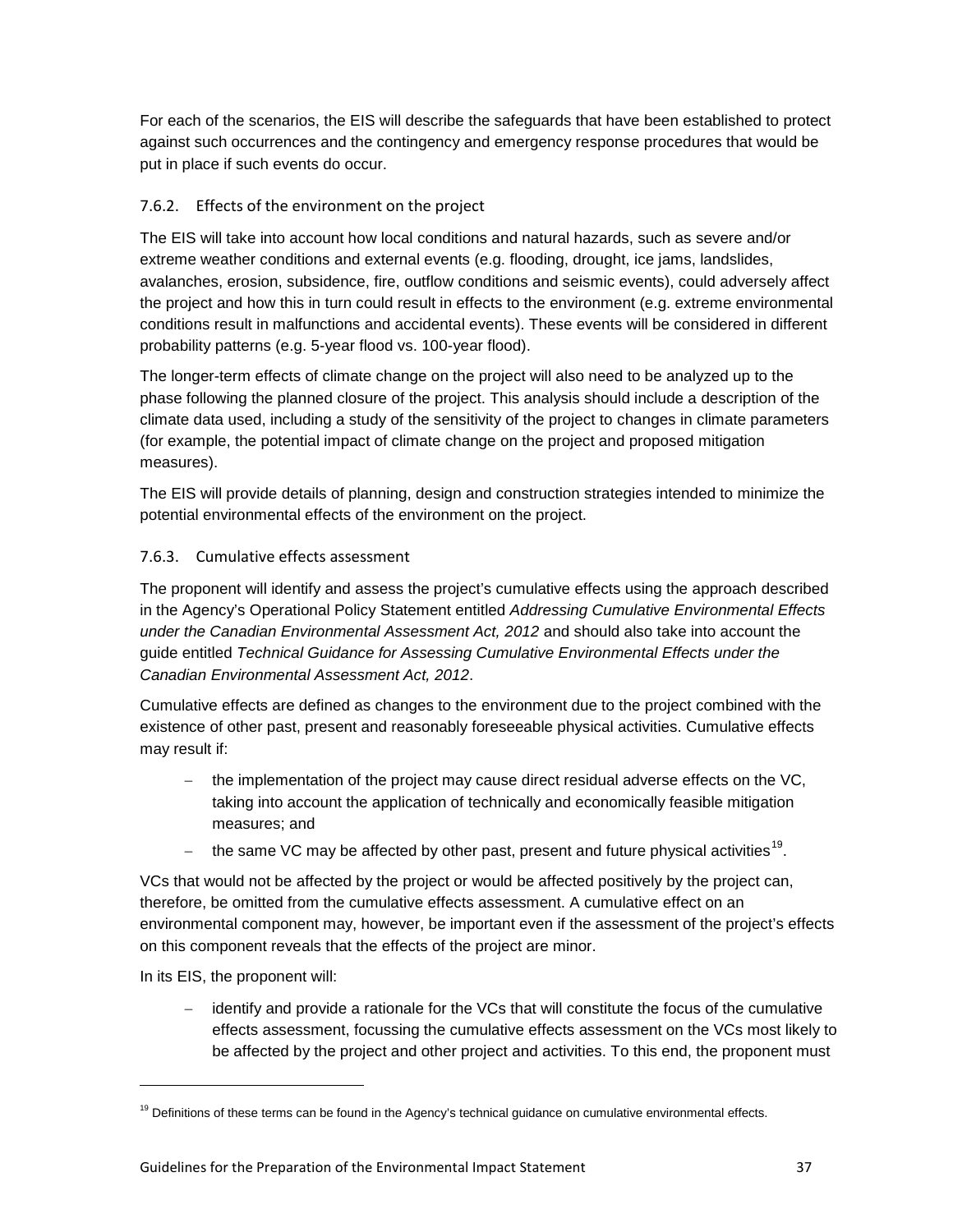consider, without limiting itself thereto, the following components likely to be affected by the project:

- $\checkmark$  fish and fish habitat:
- $\checkmark$  migratory birds;
- $\checkmark$  each species at risk and assessed by COSEWIC;
- $\checkmark$  Indigenous peoples; and
- $\checkmark$  any VCs associated with subsection 5(2) of CEAA 2012.
- − identify and justify the spatial and temporal boundaries for the cumulative effect assessment for each VC selected. The boundaries for the cumulative effects assessments will generally be different for each VC considered. These cumulative effects boundaries will also generally be larger than the boundaries for the corresponding project effects;
- identify the sources of potential cumulative effects. Specify other projects or activities that have been or that are likely to be carried out that could cause effects on each selected VC within the boundaries defined, and whose effects would act in combination with the residual effects of the project. This assessment may consider the results of any relevant study conducted by a committee established under section 73 or 74 of CEAA 2012;
- assess the cumulative effects on each VC selected by comparing the future scenario with the project and without the project. Effects of past activities (activities that have been carried out) will be used to contextualize the current state of the VC. In assessing the cumulative effects on current use of lands and resources for traditional purposes, the assessment will focus on the cumulative effects on the relevant activity (e.g. hunting, fishing, trapping, plant harvesting);
- − describe the mitigation measures that are technically and economically feasible. The proponent shall assess the effectiveness of the measures applied to mitigate the cumulative effects. In cases where measures exist that are beyond the scope of the proponent's responsibility that could be effectively applied to mitigate these effects, the proponent will identify these effects and the parties that have the authority to act. In such cases, the EIS will summarize the discussions that took place with the other parties in order to implement the necessary measures over the long term;
- determine the significance of the cumulative effects; and
- − develop a follow-up program to verify the accuracy of the assessment or to dispel the uncertainty concerning the effectiveness of mitigation measures for certain cumulative effects.

The proponent is encouraged to consult with key stakeholders and Indigenous Peoples prior to finalizing the choice of VCs and the appropriate boundaries to assess cumulative effects.

#### <span id="page-41-0"></span>**8. SUMMARY OF ENVIRONMENTAL EFFECTS ASSESSMENT**

The EIS will contain a table summarizing the following key information:

- − potential environmental effects on VCs;
- − proposed mitigation measures to address the effects identified above;
- − potential residual effects and the significance of the residual environmental effects.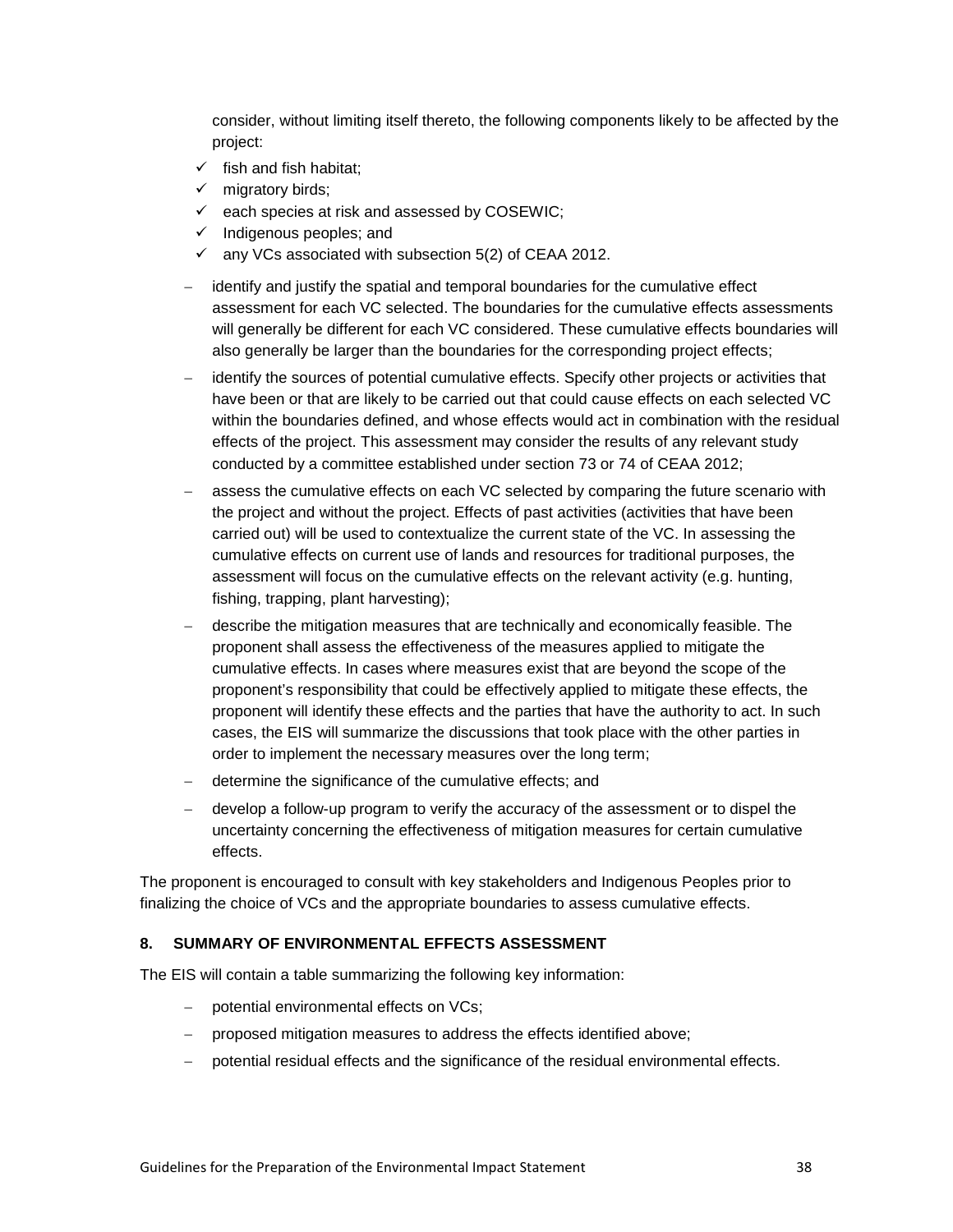The summary table will be used in the EA Report prepared by the Agency. An example of a format for the key summary table is provided in Appendix 1 of this document.

In a second table, the EIS will summarize all mitigation measures and commitments made by the proponent which will more specifically mitigate any significant adverse effects of the project on VCs (i.e. those measures that are essential to ensure that the project will not result in significant adverse environmental effects).

# <span id="page-42-0"></span>**9. FOLLOW-UP AND MONITORING PROGRAMS**

A follow-up program is designed to verify the accuracy of the effects assessment and to determine the effectiveness of the measures implemented to mitigate the adverse effects of the project. Considerations for developing a follow-up program include:

- − whether the project will impact environmentally sensitive areas/VCs or protected areas or areas under consideration for protection;
- − the nature of Indigenous Peoples and public concerns raised about the project;
- − suggestions from Indigenous Peoples regarding the design of and involvement in follow-up and monitoring programs;
- − incorporation of Indigenous knowledge, where available;
- − the accuracy of predictions;
- − whether there is a question about the effectiveness of mitigation measures or the proponent proposes to use new or unproven techniques and technology;
- the nature of cumulative environmental effects;
- the nature, scale and complexity of the program; and
- whether there was limited scientific or local knowledge about the effects in the EA.

The goal of a monitoring program is to ensure that proper measures and controls are in place in order to decrease the potential for environmental degradation during all phases of project, and to provide clearly defined action plans and emergency response procedures to account for human and environmental health and safety.

### <span id="page-42-1"></span>**9.1. Follow-up program**

The duration of the follow-up program shall be as long as required to evaluate the effectiveness of the mitigation measures.

The EIS shall present a preliminary follow-up program and shall include:

- − objectives of the follow-up program and the VCs targeted by the program;
- − list of elements requiring follow-up;
- − number of follow-up studies planned as well as their main characteristics (list of the parameters to be measured, planned implementation timetable, etc.);
- − intervention mechanism used in the event that an unexpected deterioration of the environment is observed;
- − the arrangements for the production of the monitoring reports (number, frequency content, format, language) to be sent to the authorities concerned;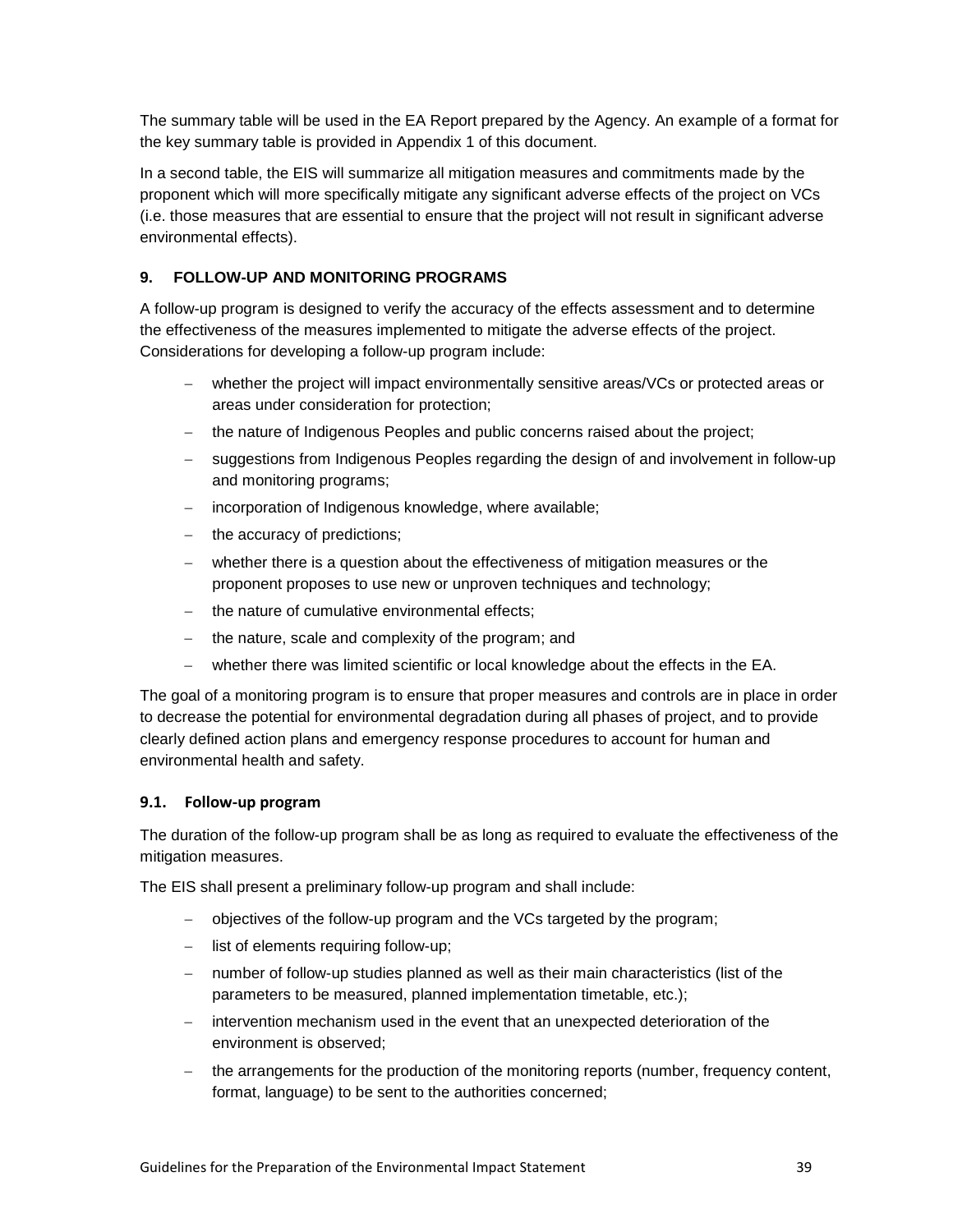- mechanism to disseminate follow-up results among the concerned populations;
- accessibility and sharing of data for the general population;
- − opportunity for the proponent to include the participation of Indigenous organizations and stakeholders on the affected territory, during the development and implementation of the program; particularly the Indigenous Peoples identified in Part 2, Section 5 of these guidelines (or in subsequent correspondence from the Agency).;
- − involvement of local and regional organizations in the design, implementation and evaluation of the follow-up results as well as any updates, including a communication mechanism between these organizations and the proponent.

#### <span id="page-43-0"></span>**9.2. Monitoring Program**

The proponent will prepare an environmental monitoring program for all phases of the project.

Specifically, the environmental impact statement shall present an outline of the preliminary environmental monitoring program, including the:

- − identification of the interventions that pose risks to one or more of the environmental and/or VCs and the measures and means planned to protect the environment;
- − identification of regulatory instruments that include a monitoring program requirement for the VCs;
- − description of the characteristics of the monitoring program where foreseeable (e.g., location of interventions, planned protocols, list of measured parameters, analytical methods employed, schedule, human and financial resources required);
- − description of the proponent's intervention mechanisms in the event of the observation of non-compliance with the legal and environmental requirements or with the obligations imposed on contractors by the environmental provisions of their contracts;
- procedures for preparing monitoring reports (number, content, frequency, format, language) that will be sent to the authorities concerned; and
- − plans to engage Indigenous Peoples in monitoring, if applicable.